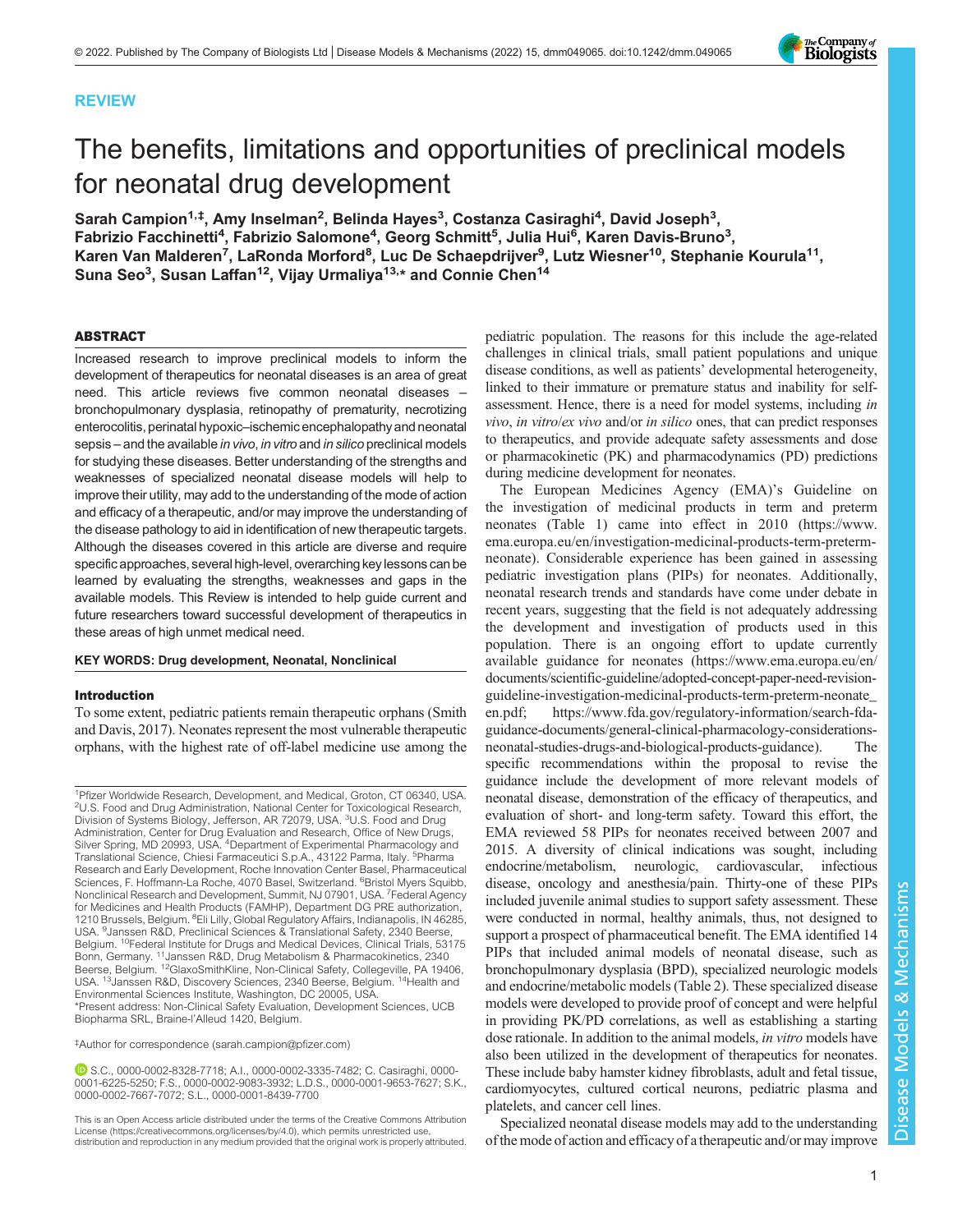| Preterm neonate                      | Term neonate |
|--------------------------------------|--------------|
| <37 weeks (late preterm 34-37 weeks) | $>38$ weeks  |
| $<$ GD 18                            | GD 19-20     |
| GD 28                                | GD 31        |
| $<$ 130 days                         | 142-152 days |
| $<$ GD 106                           | GD 114-115   |
|                                      |              |

<span id="page-1-0"></span>Table 1. Gestational ages at birth

GD, gestation day.

the understanding of the disease pathology to aid in identification of new therapeutic targets. Here, we review five common neonatal diseases – BPD, retinopathy of prematurity (ROP), necrotizing enterocolitis (NEC), perinatal hypoxic–ischemic encephalopathy (HIE) and neonatal sepsis (NS) – and the available models for studying them. We provide an analysis of these models to direct therapeutic development in these areas of high unmet medical need. The five diseases of focus in this Review represent conditions for which effective models have been developed. However, it is our goal to provide insight into preclinical model development considerations that can be applied across a broad range of neonatal diseases.

## **BPD**

BPD is a chronic lung disease affecting preterm infants, arising as a consequence of preterm birth and neonatal intensive care management [\(Stoll et al., 2010\)](#page-15-0). Its applied definition [\(Jobe and Bancalari, 2001](#page-13-0)) is based on diagnostic severity criteria, including oxygen need and an assessment of respiratory support. Despite a worldwide research effort, no BPD treatment has been approved to date [\(Poets and Lorenz,](#page-14-0) [2018\)](#page-14-0). BPD is the result of a complex, interrelated and multifactorial process involving various pre- and postnatal factors that compromise normal lung development [\(Alvarez-Fuente et al., 2019\)](#page-11-0), leading to impaired alveolarization often accompanied by variable degrees of inflammation, fibrosis and simplified vasculature [\(Nakanishi et al.,](#page-14-0) [2016\)](#page-14-0). The main BPD hallmarks can be replicated in a wide range of models, which were recently reviewed [\(Giusto et al., 2021](#page-12-0)).

## Animal models of BPD

The most frequently used preclinical models of BPD can be divided into three classes: rodents born at term ([Berger and Bhandari, 2014](#page-11-0)); preterm large-animal models, mostly lamb (O'[Reilly and Thebaud,](#page-14-0)

Table 2. Animal disease models in PIPs with a planned development from birth (2007–2015) in EMA's database

| Model                                                                                                              | <b>Species</b> |
|--------------------------------------------------------------------------------------------------------------------|----------------|
| <b>SMA</b>                                                                                                         | Mouse          |
| NSE-Cre SMNF7/F7 (Cre-mediated Smn exon 7 excision in<br>neurons)                                                  | Mouse          |
| <b>MSOD</b>                                                                                                        | Mouse          |
| Thy1- $\alpha$ Syn (mice overexpressing human wild-type $\alpha$ -synuclein<br>driven by the murine Thy1 promoter) | Mouse          |
| Leukodystrophin                                                                                                    | Mouse          |
| <b>SMFI</b>                                                                                                        | Mouse          |
| $Akp2^{-/-}$                                                                                                       | Mouse          |
| SqSH                                                                                                               | Mouse          |
| Mps IIIA                                                                                                           | Mouse          |
| $lmmune-tolerant \alpha$ -mannosidosis                                                                             | Mouse          |
| 0IR                                                                                                                | Mouse.         |
|                                                                                                                    | doa            |

Akp2, tissue-nonspecific alkaline phosphatase (also known as Alpl); EMA, European Medicines Agency; Mps IIIA, mucopolysaccharidosis type IIIA; MSOD, mutant superoxide dismutase; OIR, oxygen-induced retinopathy; PIP, pediatric investigation plan; SgSH, N-sulfoglucosamine sulfohydrolase; SMA, spinal muscular atrophy; SMEI, severe myoclonic epilepsy in infancy.

[2014\)](#page-14-0) and non-human primates (NHPs) ([Yoder and Coalson, 2014](#page-15-0)); and the preterm rabbit model ([Fig. 1\)](#page-2-0) ([Berger and Bhandari, 2014](#page-11-0); O'[Reilly and Thebaud, 2014;](#page-14-0) [Yoder and Coalson, 2014](#page-15-0); [Albertine,](#page-11-0) [2015;](#page-11-0) [Salaets et al., 2017\)](#page-14-0). These have been employed to investigate disease pathogenesis, identify new targets and test therapeutic approaches.

To induce the BPD phenotype, rodents have been exposed to both prenatal and postnatal insults, including lipopolysaccharide (LPS) induced inflammation, intrauterine growth restriction, short-term mechanical ventilation, and exposure to different hyperoxia or hypoxia–hyperoxia cycles ([Berger and Bhandari, 2014;](#page-11-0) O'[Reilly](#page-14-0) [and Thebaud, 2014](#page-14-0); [Nardiello et al., 2017\)](#page-14-0). Additionally, a variety of transgenic mice have been developed to study the role of different genes in lung development and in its arrest. To our knowledge, models in premature mice or rats have rarely [\(Zhang et al., 2020\)](#page-16-0) been utilized due to both logistic and lung development issues: term pups are managed by the doe, whereas preterm ones need intense care by operators; premature rodent pups do not match the preterm infant lung development stage. However, premature delivery and hyperoxia are the two main triggers of the BPD phenotype in the rabbit [\(Salaets et al., 2017](#page-14-0)). Additionally, pre- and postnatal inflammation, malnutrition and short-term mechanical ventilation could be potentially implemented to better model BPD in the preterm rabbit. Finally, lambs and baboons, owing to their bigger size, are the only models that allow closer mimicking of the main BPD triggers in humans: chorioamnionitis, premature delivery, intubation, application of both mechanical and less invasive ventilation, and exposure to oxygen levels similar to those employed in neonatal intensive care units (NICUs) [maximum fraction of inspired oxygen  $(FiO<sub>2</sub>)$  below 0.5] [\(Albertine, 2015](#page-11-0); [Allison et al., 2016;](#page-11-0) [Hanita et al., 2017\)](#page-12-0).

The recently developed preterm rabbit model is a suitable compromise ([Fig. 1](#page-2-0)) between small- and large-animal models [\(Loi](#page-13-0) [et al., 2021](#page-13-0); [Muhlfeld et al., 2021](#page-14-0)), sharing some of the advantages of rodents and lambs, such as short gestation, large litter size, and simple and inexpensive husbandry. Their intermediate size allows lung function measurements and intratracheal drug delivery, and feeding with a milk replacer allows the modeling of calorie restriction and malnutrition. Rabbit lung development is similar to human lung development, and researchers have the possibility to induce both functional and structural prematurity with preterm delivery while the lungs are in the early saccular stage of development [\(Salaets et al.,](#page-14-0) [2017\)](#page-14-0). The major disadvantages of rabbits are lack of reagents and the animal size, which is still too small for long-term ventilation and catheterization. Another important limitation of the preterm rabbit model is the inability to perform long-term experiments. Currently, experiments have been limited to 7 days due to potential issues of survival under 95% hyperoxia ([Manzano et al., 2014](#page-13-0)). In contrast, both rodents and lambs allow researchers to follow the animal after the perinatal injury through adulthood to fully assess the long-term outcomes and effects of therapeutic interventions, including possible adverse effects. Although very informative, these long-term experiments are time consuming, expensive, and require years of care and protocol optimization [\(Dahl et al., 2018\)](#page-12-0). The preterm rabbit remains a relatively new model and needs further optimization to render it suitable for long-term studies. Despite these limitations, an optimized rabbit model holds promise and could be the ideal system for initial therapeutic efficacy studies.

## In vitro models of BPD

In vitro and ex vivo BPD models have recently been developed to understand the processes of aberrant lung development ([Giusto et al.,](#page-12-0)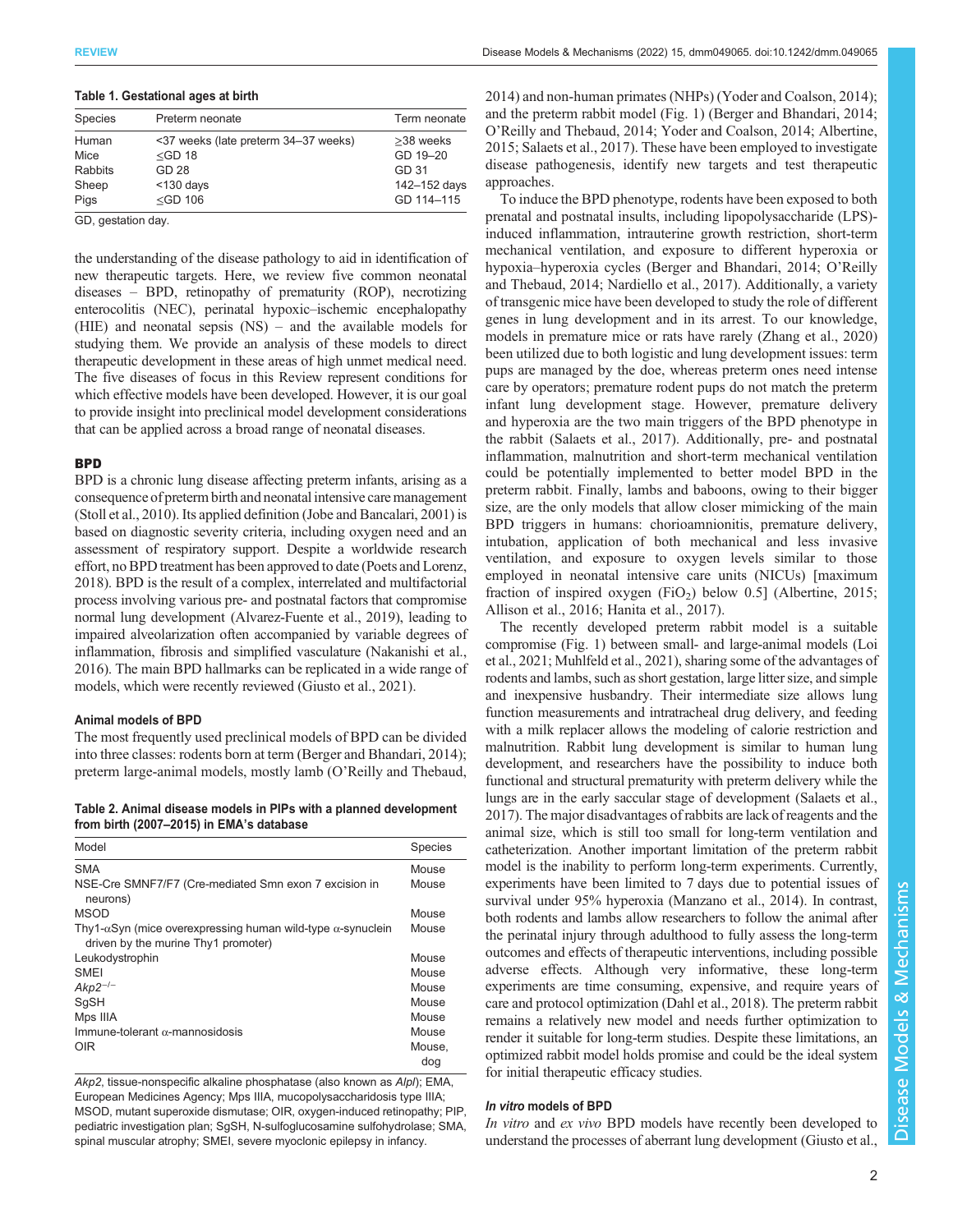<span id="page-2-0"></span>

Fig. 1. Advantages and disadvantages of the preterm rabbit bronchopulmonary dysplasia (BPD) model in relation to the main other animal models, the preterm lamb and term rodents. The rabbit model combines advantages (marked with solid line arrows) of large (lamb) and small animals (rodents) in recapitulating human BPD and, with further development, has the potential to overcome the remaining disadvantages (marked with dashed line arrows).

[2021\)](#page-12-0). These *in vitro* systems include organoid-like structures or 3D lung epithelial cell cultures in which different cellular components, as well as BPD-inducing insults, can be predefined and modified across experiments, allowing complete control of the system. Lung cells can be either derived from stem cells or purified and expanded from human fetal lung samples ([Sucre et al., 2016](#page-15-0), [2018a,b;](#page-15-0) [Nikolic et al.,](#page-14-0) [2017; Nikolic and Rawlins, 2017](#page-14-0)). A variety of exogenous insults like hyperoxia, hypoxia–hyperoxia cycles and the addition of TGF-β (also known as TGF-β1) have been employed to drive the BPD phenotype. The primary disadvantages of these systems are the absence of lung vasculature and immune cells, which are both central in lung development and BPD pathophysiology. Finally, ex vivo precisioncut lung slices are gaining popularity for alveolarization process studies ([Davidovich et al., 2013;](#page-12-0) [Akram et al., 2019](#page-11-0); [Sucre et al.,](#page-15-0) [2020\)](#page-15-0). These in vitro and ex vivo models could prove useful for understanding human alveologenesis, identifying new possible BPD targets, screening therapeutic compounds and performing preliminary efficacious dose studies.

## Assessment of preclinical models and clinical application

Although there is no approved treatment for BPD, some therapies that are now early-phase clinical trials have been tested and characterized in the models described above [\(Chang et al., 2014](#page-11-0); [Ahn et al., 2017](#page-11-0); [Pierro et al., 2017\)](#page-14-0). One example is mesenchymal stem cell (MSC) therapy, for which extensive preclinical research has been carried out, mainly using the hyperoxia-exposed rodent model, in which MSCs and MSC-conditioned media improved the primary outcome of lung alveolarization and the secondary outcomes of pulmonary hypertension, lung inflammation, fibrosis and angiogenesis (reviewed in [Mobius and Thebaud, 2016](#page-13-0)).

Clara cell 10 protein (CC10; also known as SCGB1A1) is a candidate therapeutic target that is abundant in the respiratory system, but deficient in premature infants. Although treatment with recombinant CC10 demonstrated acute efficacy in both lamb and rabbit models by reducing lung inflammation, improving pulmonary function, and upregulating surfactant protein and vascular endothelial growth factor (VEGF) expression [\(Miller et al.,](#page-13-0) [2005;](#page-13-0) [Wolfson et al., 2008\)](#page-15-0), it did not reach the primary endpoint in a recently concluded clinical trial [\(Davis et al., 2019](#page-12-0)). In another example, preclinical studies in rodents indicated that restoring the insulin-like growth factor 1 (IGF-1) concentration may prevent or treat BPD by mitigating inflammatory lung injury and stimulating repair ([Ley et al., 2013](#page-13-0); [Hellstrom et al., 2016](#page-12-0); [Seedorf et al., 2020\)](#page-14-0), prompting the development of SHP607 (Shire Pharmaceuticals), composed of rhIGF-1 and its binding partner rhIGFBP3 ([Ley et al.,](#page-13-0) [2013\)](#page-13-0). This molecule is now under investigation in a phase IIb clinical trial for the prevention of BPD (ClinicalTrials.gov Identifier [NCT03253263](https://www.clinicaltrials.gov/ct2/show/NCT03253263)). Finally, preterm lambs and preterm rabbits have been recently used to test the PK and efficacy of inhaled steroids [\(Roberts et al., 2016;](#page-14-0) [Kothe et al., 2018, 2019;](#page-13-0) [Gie et al., 2020](#page-12-0); [Hillman et al., 2020a,b](#page-12-0)). These preclinical studies are being performed in concert with clinical studies to complement and guide the design of new clinical trials for postnatal anti-inflammatory therapies [\(Yeh et al., 2008](#page-15-0), [2016;](#page-15-0) [Bassler et al., 2015\)](#page-11-0).

The candidate BPD therapies described above demonstrate the utility of currently available BPD models in the clinical development of new BPD drug candidates. Despite continuous refinement, several important questions are still outstanding [\(Morty,](#page-14-0) [2020\)](#page-14-0). First, it is not completely clear how well these models recapitulate BPD. The majority of available tissue samples from patients date to when the BPD phenotype was mainly caused by ventilatory injury and not extreme prematurity, like it most often occurs today. Some of the main phenotypes in animal models are alveolar simplification, septal thickening and arrested vascular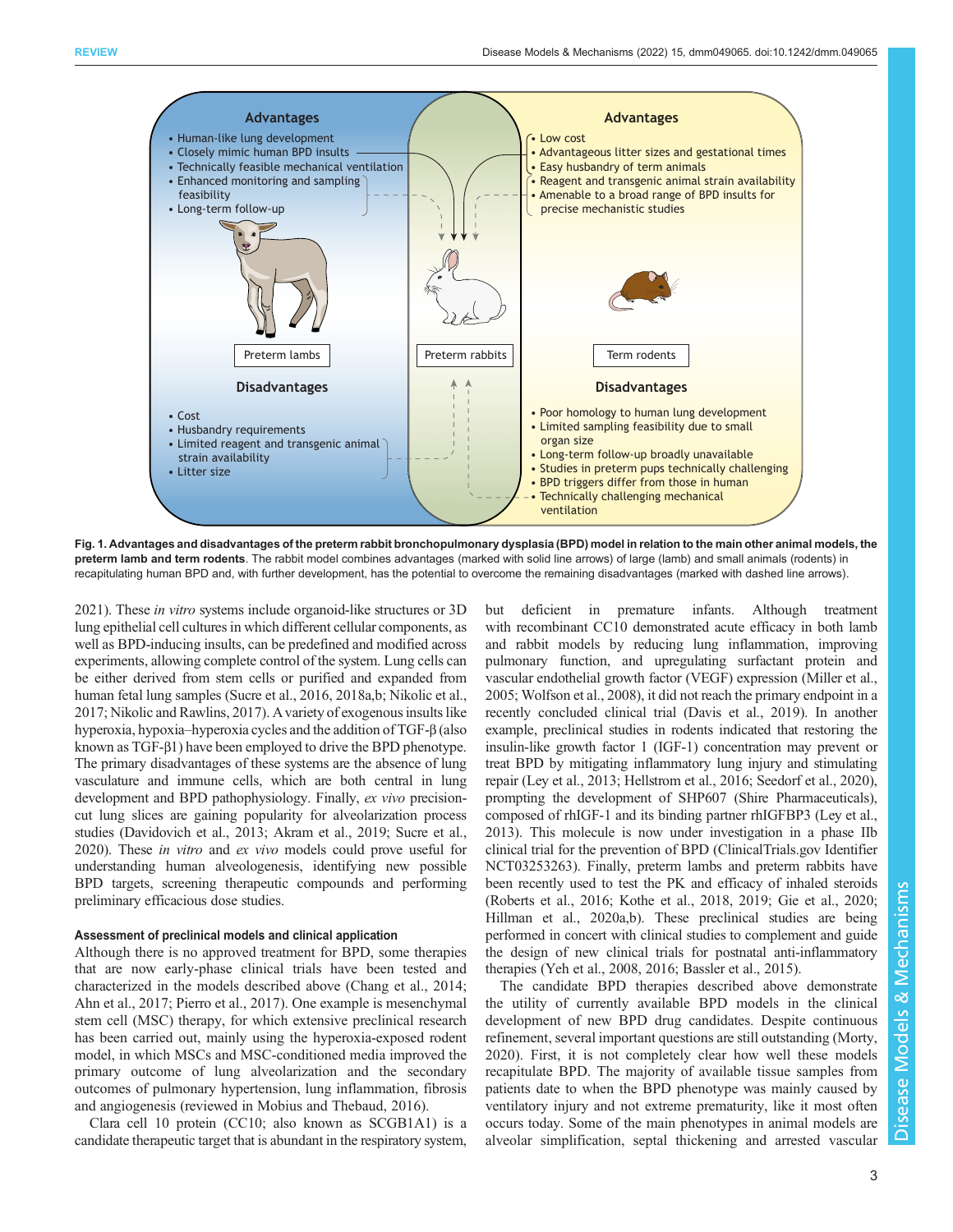development. However, it is unclear how well these mimic human BPD, because the exact nature of capillary and alveolar septa perturbation are largely unknown due to the paucity of 'new' BPD histological samples. Moreover, it is important to appreciate that BPD is a syndrome that can present with variable and mixed features that vary from patient to patient and in different gestational ages at birth ([Morty, 2018\)](#page-14-0). Improving the characterization of the BPD phenotype in patients will aid the development of appropriate preclinical models and their use. In summary, there is a discordance between the currently available preclinical models and the clinical presentation, with several studies demonstrating that a beneficial impact of a new therapeutic approach can be masked if the initial phenotype-inducing insult is too severe [\(Nold et al., 2013](#page-14-0); [Nardiello](#page-14-0) [et al., 2017; Rudloff et al., 2017\)](#page-14-0). A clearer understanding of the clinical BPD phenotype and more refined preclinical models will aid in avoiding these issues and improve successful translation of candidate therapies into the clinic.

## **ROP**

ROP is an eye disease characterized by abnormal neovascularization of the retina. Each year, 14,000–16,000 premature infants in the USA that are born before 31 weeks of gestation and weigh less than 1250 g develop ROP [\(National Eye Institute, 2019\)](#page-14-0). Fortunately, 90% of cases are classified as mild and do not require treatment. However, 1100–1500 infants develop advanced ROP requiring invasive medical interventions, e.g. photocoagulation, cryopexy, scleral buckling or vitrectomy. Clinical trials with antioxidants like vitamin E and D-penicillamine, recombinant human growth factors, VEGF inhibitors and dietary supplements like omega-3 polyunsaturated fatty acids have also been explored as possible therapies [\(Aranda et al., 2019;](#page-11-0) [Hartnett and Toth, 2019\)](#page-12-0). Even with treatment, ∼400–600 children diagnosed with ROP in the USA become legally blind each year. Both animal and human studies have identified genetic susceptibilities that increase the risks for ROP development and its progression ([Bizzarro et al., 2006](#page-11-0); [Holmstrom et al., 2007\)](#page-13-0).

The development of ROP in premature infants has been associated with varying levels of supplemental oxygenation [\(Campbell, 1951\)](#page-11-0), with further studies revealing a biphasic progression. It is thought that giving a premature infant supplemental oxygen inhibits the production of VEGF, resulting in an incomplete vascularization of the retinal periphery. This leads to retinal hypoxia once the infant is removed from supplemental oxygen, and the condition is exacerbated by the further development of the retina and its continuing demand for oxygen. This retinal hypoxia stimulates a 'second wave' of vascular development, which is characterized by neovascularization from the retina into the vitreous cavity. These abnormal vessels are fragile, resulting in hemorrhage and scars that may ultimately lead to retinal detachment and blindness. Animal data also suggest that systemic inflammation is one of the pathogenic mechanisms and that short periods of systemic acidosis may be an additional independent ROP risk factor ([Yanni, 2010\)](#page-15-0).

## Preclinical models of ROP

The term oxygen-induced retinopathy (OIR) describes many of the animal models approximating ROP in infants. Previous publications have extensively reviewed the mouse, rat, cat and dog models of OIR, describing their contributions and limitations for understanding and treating ROP [\(Madan and Penn, 2003;](#page-13-0) [Yanni,](#page-15-0) [2010](#page-15-0)). Those 'classic' OIR models are not reviewed here, as we instead focus on newer models such as zebrafish, rat LPS and rat systemic acidosis (AIR) models.

The mouse is a popular model for the study of ROP [\(Scott and](#page-14-0) [Fruttiger, 2010\)](#page-14-0) and has provided valuable insight into the underlying genetic factors and regulators. However, the eyes of a mouse pup do not open until around postnatal day (P)14; therefore, the eyes are largely not visible or easily manipulated during critical periods of ROP development. The vascularization of a newborn rat resembles that of a premature infant, with retinal vascularization completed by P15. The OIR rat model is created by exposing newborn pigmented or albino rats to cycling conditions of 50% and 10% oxygen every 24 h for 14 days. The cycling oxygen profile more closely reflects fluctuating lung function and subsequent changes in arterial blood oxygen of an infant in the NICU and can induce retinopathy in 97% of the pups. The angiogenic pattern mimics that of ROP. Thus, the OIR rat is thought to be a relevant model to the human condition. When hypoxia is limited, lasting minutes rather than hours and in clustered episodes, a more severe form of OIR develops compared to rats undergoing dispersed hourslong hypoxia ([Coleman et al., 2008\)](#page-12-0).

The rat LPS model uses systemic inflammation to alter retinal vascular development. Intraperitoneal injection of LPS at P1, P3 and P5 suppresses retinal vascularization and rearranges the retinal vascular structures [\(Hong et al., 2014\)](#page-13-0). This combines with abnormal vascular tuft formation and peripheral ridge formation to resemble ROP. Retinal capillary obliteration and neovascularization are less prominent in the LPS compared to the OIR model. However, the LPS model develops a ridge formation in the peripheral vascular boundary that recapitulates an essential step in severe ROP in humans. Increased apoptosis in the retina and decreased thickness of the inner retina have also been noted in the LPS model.

There are several rat models of retinopathy induced via systemic acidosis, e.g. resulting from  $CO<sub>2</sub>$  inhalation [\(Holmes et al., 1998,](#page-13-0) [1999\)](#page-13-0), NH4Cl gavage [\(Chen et al., 2002](#page-11-0)) or acetazolamide injection [\(Zhang et al., 2001\)](#page-16-0). Even systemic metabolic acidosis periods as brief as 24 h induce neovascularization in the neonatal rat similar to that of ROP. The ratio of vascularized-to-total retinal area is smaller in AIR than in controls. This suggests that short periods of systemic acidosis, similar to those observed in critically ill neonates, may be an important and independent risk factor for ROP.

The porcine eye, including the minipig, shares many anatomical and physiological similarities with the human eye. Göttingen minipigs have become a popular non-rodent animal model for ocular research ([Shrader and Greentree, 2018](#page-15-0)); long-standing practical experience with pig models allows for perinatal manipulation, including work with preterm newborns [\(Vrolyk](#page-15-0) [et al., 2020\)](#page-15-0). Piglets can be kept alive over several days in incubators with ventilator support and oxygen, blood gas and electrolyte monitoring. A piglet ROP model using cesarean section around day 100 of gestation (full term by 114 days; [Table 1\)](#page-1-0), comparable to 35 weeks of gestation in humans, applies hyperoxia and hypoxia during a period of ∼1 week [\(Ifantides et al., 2014\)](#page-13-0). This model exhibits similar characteristics to humans with ROP, as well as to other proliferative retinopathy animal models. Pig models are considered more advantageous due to these practical and scientific advantages.

Limited studies have used the rabbit for investigating ROP [\(Myers et al., 2012](#page-14-0)). This is, in part, because the retinal vessels in the rabbit are limited to a small region and extend horizontally on either side of the optic disk. The unique feature of the rabbit is retinal neuron damage when exposed to hyperoxia, which is not observed in other models. However, retinal detachment does not occur in the rabbit OIR model ([Madan and Penn, 2003\)](#page-13-0).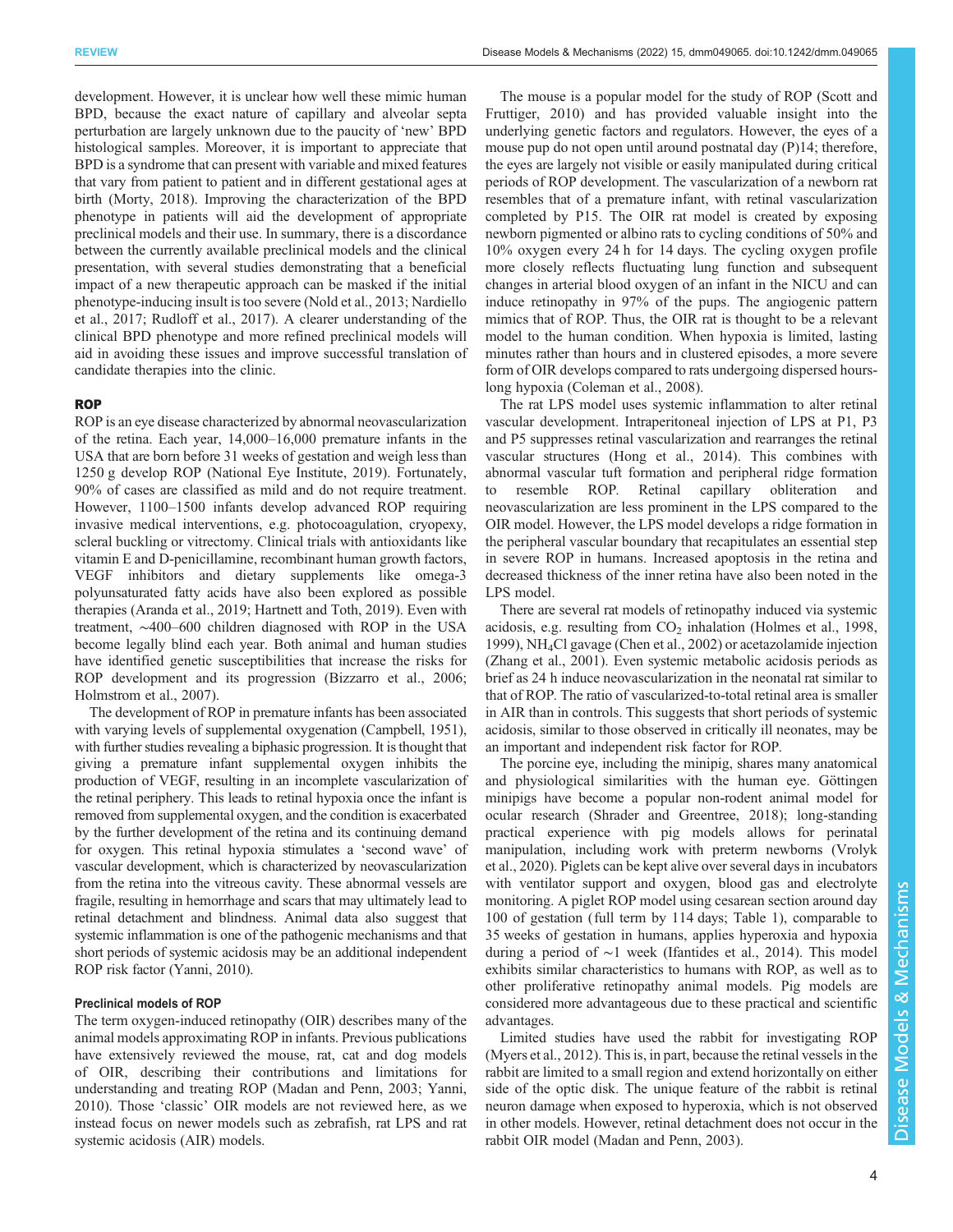The zebrafish provides a comparably simple and quick in vivo model for the evaluation of effects and treatments, while allowing large sample sizes and statistical power. A green fluorescent vascular endothelium zebrafish transgenic line, Tg(fli1a:EGFP), has been used to study ROP. Embryos at 1 day postfertilization are treated with cobalt chloride to induce hypoxia and subsequently with GS4012, a VEGF inducer, to stimulate neovascularization. The number of vascular branches and sprouts significantly increases in the central retina vascular trunks 2–4 days after treatment [\(Wu et al.,](#page-15-0) [2015](#page-15-0)).

## In vitro and in silico models of ROP

Limited in vitro models have been reported for ROP. Initial studies were conducted on the intact vascular complex from rabbit eyes [\(Tripathi et al., 1973](#page-15-0)). Exposure to high levels of oxygen caused shrinkage and retraction of the capillaries, with the return to 'room air' stimulating capillary growth. In a hyperoxia/hypoxia in vitro cell model based on human umbilical vein endothelial cells (HUVECs), cell proliferation and migration were compromised, consistent with the inhibition of angiogenesis in early-stage ROP and, therefore, showed potential in mimicking ROP vascular injury [\(Zhu et al., 2017\)](#page-16-0). However, it is difficult to extrapolate the relevance of *in vitro* oxygen exposure to physiologic conditions and of the in vitro findings to the pathogenesis of ROP, limiting the translational potential of these models. More recently, primary human mixed retinal cultures have shown promise for evaluating changes in the retina and identifying potential drug targets [\(Shahulhameed et al., 2019\)](#page-15-0).

A continuum mathematical model consisting of systems of partial differential equations (PDEs) was used to develop an in silico representation of the developing murine retinal vasculature ([Aubert](#page-11-0) [et al., 2011](#page-11-0)). The 'basic' model described the migration of endothelial tip cells, the migratory response of the blood vessels and the effect of VEGF concentration. An extension of the model incorporated the migratory response of astrocytes to PDGF gradients and VEGF secretion by hypoxic astrocytes. Overall, the models described by [Aubert et al. \(2011\)](#page-11-0) accounted for the evolution of capillary blood vessel density and growth factor concentration to model the formation of the retinal vascular plexus. Early simulations indicated an excellent correlation with in vivo data, but the model remains inadequate, particularly due to its simplification in VEGF production, which does not fully reflect the biological profile in the developing retina.

Subsequent work led to the development of a more complete hybrid PDE discrete model to track the migration of endothelial tip cells and astrocytes in response to biological cues ([McDougall](#page-13-0) [et al., 2012](#page-13-0)). The in silico retinal vascular plexus matched closely with the *in vivo* whole mounts at various stages of development. Upon showing good correlation with the wild-type in vivo data, the model was used to predict the effect of overexpression of various transgenes on VEGF-A expression. This type of information could inform future predictions of aberrant angiogenesis in the context of ROP ([Watson et al., 2012](#page-15-0)).

#### Assessment of preclinical models and clinical application

In general, no existing preclinical model fully mimics ROP in the human premature neonate (reviewed in [Madan and Penn, 2003](#page-13-0); [Yanni, 2010](#page-15-0)). Unlike the premature infant, the model animals are generally healthy and born at a normal developmental stages, except for the piglet. Additionally, animal models generally use extreme oxygen concentrations and postnatal/lactational exposure protocols, which are not necessarily relevant to conditions and exposure

windows in the clinic. Nevertheless, critical structural hallmarks of ROP can be induced in these models, which allow mechanistic investigation and the testing of potential therapies. One possible confounding factor in all models of ROP is that growth retardation appears to correlate with the neovascularization.

Rodent models of OIR have several scientific drawbacks. In mouse, the central retina is avascular and the peripheral retina is vascularized, which is opposite to the situation in humans with ROP, in whom the peripheral retina remains avascular and the central retina is vascularized. Additionally, retinal detachment as a clinical hallmark of ROP is not observed in mice. One possible confounding factor in all models of ROP is that growth retardation appears to correlate with neovascularization. The rat is generally considered the best characterized model of OIR among all model animal species.

The cat model, aside from the higher costs associated with maintaining cats in a research setting, also has drawbacks. The vasoproliferation pattern in cats is different from that observed in human ROP patients, even though intraretinal and intravitreal neovasculogenesis is observed. The cat does, however, show iris vascular engorgement, pupillary rigidity and anterior segment abnormalities like infants with ROP. The cat model does not develop retinal detachment, and the observed neovascularization regresses with time. The beagle pup has been suggested as a superior model to study ROP because it is the only established model in which a high percentage of animals develop retinal neovascularization with subsequent retinal detachment ([Flower](#page-12-0) [et al., 1985](#page-12-0)), and retinal folds and detachments have been found to spontaneously occur in dogs. The remaining gaps in a more humanrelevant model (i.e. preterm condition) could be filled by the pig, as this species allows for manipulations such as use of ventilator support and monitoring of oxygen, blood gas and electrolytes, and the size and morphology of the eye closely resembles that of humans. Given these advantages, more research in pig/minipig models is highly encouraged.

The consistent production of human-like patterns of vasoattenuation and vaso-proliferation observed in the OIR rat has made it a popular small-animal model. The rat has been used to test the efficacy of anti-angiogenic compounds, as well as drug delivery routes. In addition to the OIR rodent models, the cat and dog models have been used to support clinical trial development and investigate potential therapeutic benefits. Specifically, the Supplemental Therapeutic Oxygen Protocol for Retinopathy of Prematurity clinical trial (ClinicalTrials.gov Identifier [NCT01203436\)](https://clinicaltrials.gov/ct2/show/NCT01203436) was developed, in part, based on experiments in cats, while the OIR dog model was used to test the potential therapeutic benefit from VEGF receptor antagonists and monoclonal RhoB antibody treatment ([Madan and Penn, 2003](#page-13-0); [Almonte-Baldonado et al., 2019\)](#page-11-0).

## NEC

NEC is one of the most severe disorders occurring in NICUs, with a prevalence ranging from 3% to 10% across the USA ([Alsaied et al.,](#page-11-0) [2020\)](#page-11-0) and an estimated incidence of one to three cases per 1000 live births ([Fox and Godavitarne, 2012;](#page-12-0) [Stoll et al., 2015](#page-15-0)). NEC incidence is inversely correlated to gestational age and birth weight [\(Sharma et al., 2006;](#page-15-0) [Markel et al., 2014](#page-13-0)). NEC can develop extremely rapidly from an initial inflammatory response to intestinal necrosis and perforation, leading to sepsis and multi-organ failure, which makes it the most common cause of death between 15 and 60 days of life in very-low-birth weight (VLBW) infants [\(Stoll](#page-15-0) [et al., 2010;](#page-15-0) [Neu and Walker, 2011\)](#page-14-0). Although so-called full-term or late-preterm NEC occur almost exclusively in infants with intestinal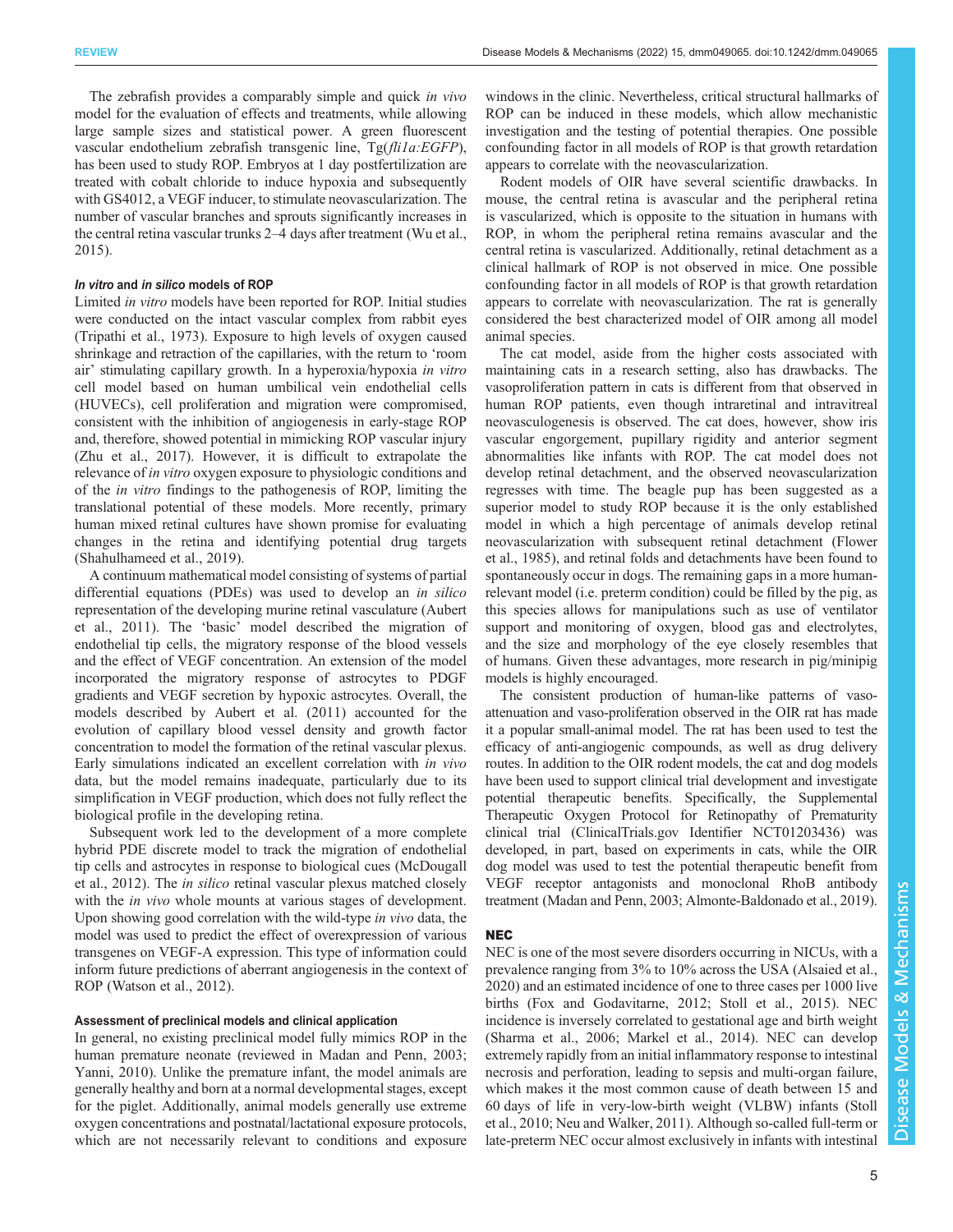anomalies, a hypoxic–ischemic insult, or cyanotic congenital heart disease [\(Caplan et al., 2019](#page-11-0)), NEC can also occur in preterm infants, in whom less is known regarding the specific pathogenesis. Owing to its unknown pathogenesis, treatment strategies are limited to bowel rest, antibiotics, total parenteral nutrition and surgical intervention in severe cases. No validated biomarkers for early disease onset have been identified, and, often, only pneumatosis intestinalis or intestinal perforation accompanying advanced systemic illness ensures the diagnosis ([Neu and Walker, 2011](#page-14-0); [Tiwari et al., 2015](#page-15-0)). NEC-associated mortality has remained between 20% and 30% over the past 50 years, reaching 50–65% in surgical cases. Long-term sequelae like short bowel syndrome, poor growth and neurodevelopmental impairments are frequent among survivors ([Neu and Walker, 2011;](#page-14-0) [Tanner et al., 2015;](#page-15-0) [Cho](#page-12-0) [et al., 2016\)](#page-12-0).

A clearer understanding of the molecular mechanisms underlying NEC pathogenesis is needed to identify biomarkers for early recognition of disease onset and targetable molecules for effective intervention. Toll-like receptor (TLR) 4 activation [\(Jilling et al.,](#page-13-0) [2006](#page-13-0)), TNF- $\alpha$  (also known as TNF) stimulation ([Halpern et al.,](#page-12-0) [2006](#page-12-0)), NF-kB signaling [\(De Plaen et al., 2007\)](#page-12-0), increased plateletactivating factor levels [\(Caplan et al., 1997](#page-11-0); [Frost et al., 2008\)](#page-12-0) and decreased EGF ([Dvorak et al., 2002\)](#page-12-0) have been identified as key players in NEC pathogenesis. Subsequent studies have focused on bacterial dysbiosis ([Wang et al., 2009; Torrazza et al., 2013](#page-15-0)), as well as the roles of the innate [\(MohanKumar et al., 2012\)](#page-13-0) and adaptive immune systems [\(Weitkamp et al., 2013](#page-15-0)) as main contributing factors to the development of NEC. Recent studies investigated serum citrulline levels as a potential biomarker [\(Feenstra et al.,](#page-12-0) [2021](#page-12-0); [Jawale et al., 2021\)](#page-13-0). These are promising, but require further validation in preclinical models and in the clinic.

#### Animal models of NEC

Several features of NEC complicate the development of a robust preclinical model. All models are based on one or more consistently occurring risk factors of NEC in humans: prematurity, enteral feeding, bacterial colonization and intestinal ischemia [\(Kovler et al., 2020](#page-13-0)). But the fact that NEC develops in premature babies several weeks after birth exacerbates the challenge. Mimicking this condition in neonatal mice is extremely difficult given their small size and weight. Moreover, there is no known specific genetic variant that would lead to spontaneous NEC development ([Sodhi et al., 2008\)](#page-15-0). Finally, because NEC demonstrates a complex pathophysiology involving prematurity of the intestine and immune system, bacterial colonization and potentially some genetic predisposition or other triggers, capturing all factors in one relevant animal model is a major challenge. Although each existing model has its specific drawbacks, there are common limitations including the lack of genetic diversity in laboratory animals, static environmental conditions and innate immune systems, and intestinal development trajectories that differ from those of humans ([Sangild, 2006;](#page-14-0) [Tanner et al., 2015\)](#page-15-0).

One of the earliest NEC models, a neonatal rat, employed enteral feeding, Klebsiella and hypoxia ([Barlow et al., 1974\)](#page-11-0). It has been refined over the years ([Caplan et al., 1994;](#page-11-0) [Halpern et al., 2006](#page-12-0); [De](#page-12-0) [Plaen et al., 2007\)](#page-12-0), often using slightly modified protocols. Rat pups are usually delivered by cesarean section, stabilized and then exposed to continuous enteral feeding either via a gastric pump [\(Jilling et al., 2004\)](#page-13-0) or oral gavage ([Dvorak et al., 2002, 2003](#page-12-0)) over 3–4 days, in addition to asphyxia ([Caplan et al., 1994](#page-11-0), [1997](#page-11-0)) or hypoxia ([Dvorak et al., 2002, 2003](#page-12-0)), and/or cold stress and bacteria in some cases. This model, generally referred to as the hypoxia/

gavage (H/G) model, consistently leads to epithelial cell sloughing, villus damage and destruction, severe submucosal edema, separation of the mucosa and lamina propria, and intestinal necrosis in the most severe cases [\(Tanner et al., 2015\)](#page-15-0). Overall, ∼60–80% of the rats develop moderate to severe histopathology at the distal ileum and proximal colon [\(Caplan et al., 1994](#page-11-0); [Dvorak](#page-12-0) [et al., 2002](#page-12-0); [Halpern et al., 2002;](#page-12-0) [Jilling et al., 2004](#page-13-0)), similar to human NEC. Clinical signs of NEC, like abdominal distention, delayed gastric emptying, bloody stools and respiratory distress, have also been described ([Caplan et al., 1994;](#page-11-0) [Dvorak et al., 2003](#page-12-0); [Halpern et al., 2008\)](#page-12-0). The H/G model thus represents several hallmarks of human NEC. The use of animals delivered by cesarean section includes prematurity and excludes the exposure to maternal milk. However, the complexity and duration of the modeling process challenge data reproducibility and require extensive planning and technically trained investigators. Moreover, the model uses premature pups immediately after cesarean delivery, whereas in humans, NEC only presents 1–2 weeks after birth, and the more premature the neonate, the later the onset [\(Gonzalez-](#page-12-0)[Rivera et al., 2011](#page-12-0)). Therefore, the H/G model does not fully recapitulate the human condition. Additionally, the model relies heavily on hypoxic injury, but the involvement of hypoxic ischemic injury in NEC is under debate ([Neu, 2014\)](#page-14-0).

Several mouse models of NEC exist and have been reviewed by [Lu et al. \(2014\)](#page-13-0) and [Tanner et al. \(2015\)](#page-15-0). The original mouse model applied the H/G protocol to neonatal pups delivered by cesarean section ([Jilling et al., 2006\)](#page-13-0) or immediately after birth ([Halpern](#page-12-0) [et al., 2008](#page-12-0)). However, owing to technical challenges, most investigators employ 7- to 10-day-old mouse pups, often justified by the argument that rodents have a very immature gastrointestinal tract (GIT) at birth. In contrast, the maturation of the human intestine starts *in utero*, such that digestion of non-milk carbohydrates and proteins is already sufficiently functioning at term birth ([Sangild,](#page-14-0) [2006\)](#page-14-0). Although scientific evidence has been collected in ontogeny studies ([Lebenthal and Lebenthal, 1999;](#page-13-0) [Montgomery et al., 1999](#page-14-0); [Zabielski et al., 1999](#page-15-0); [Sangild, 2006\)](#page-14-0), the exact comparability of the rodent and human intestine at certain developmental stages is still under investigation. Using neonatal mice between 1 and 2 weeks of life removes or reduces aspects of intestinal prematurity and allows exposure to dam milk until the start of the experiment. The main characteristics, as well as the pros and cons of murine models of NEC, are summarized in [Table 3.](#page-6-0) It should also be noted that these models can be subject to strain differences. Therefore, different mouse strains may require varying intensity of intervention to induce NEC.

The pig is an attractive animal model for NEC because the development, physiology and functionality of its GIT most closely resembles that of humans, especially in the neonatal and newborn stages [\(Sangild et al., 2013\)](#page-14-0). In neonatal term pigs, NEC is induced with similar approaches to the H/G rat, using different combinations of hypoxia [\(Cassutto et al., 1989](#page-11-0)), hypothermia [\(Cohen et al., 1991\)](#page-12-0) and/or formula feeding ([Crissinger et al., 1994\)](#page-12-0). Because piglets are very susceptible to NEC, the insults are not necessarily applied together, and the duration required for NEC development can be shorter than in rats. The preterm pig model recapitulates human NEC. Interestingly, preterm pigs delivered before 95% of gestation suffer from complications related to the same immaturities as preterm infants, like impaired respiratory, nutritional, immunological and metabolic responses [\(Sangild et al., 2013\)](#page-14-0). Another advantage of the preterm pig model is its similarity in size to preterm human neonates. Prematurely delivered pigs ([Table 1\)](#page-1-0) develop NEC spontaneously with an incidence between 30% and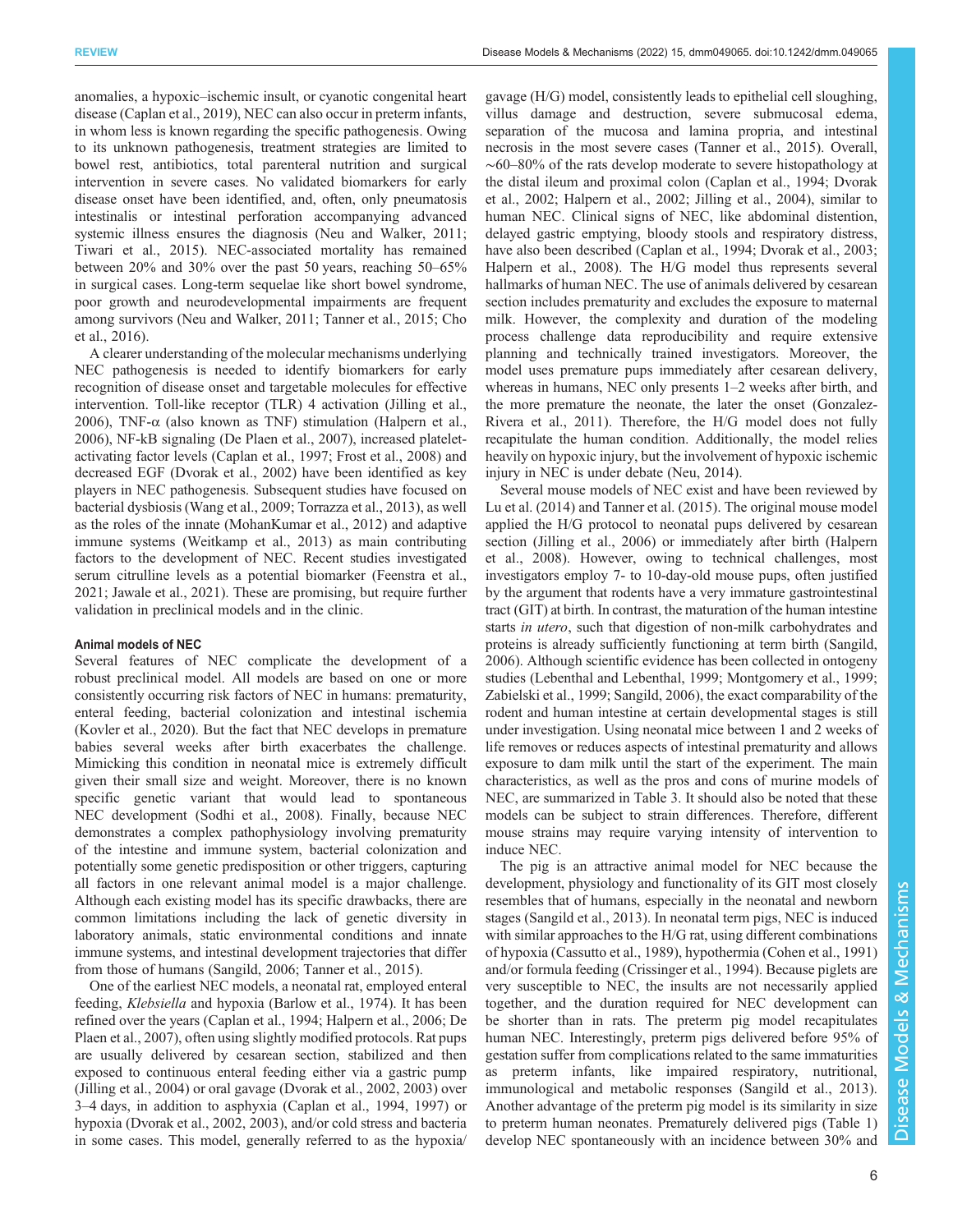|                       | H/G                                                                                                                                                                                           | <b>PAF/LPS</b>                                                                                                                                                                                                                              | PC depletion                                                                                                                                                                                    | <b>TNBS injury</b>                                                                                                                                                                            |
|-----------------------|-----------------------------------------------------------------------------------------------------------------------------------------------------------------------------------------------|---------------------------------------------------------------------------------------------------------------------------------------------------------------------------------------------------------------------------------------------|-------------------------------------------------------------------------------------------------------------------------------------------------------------------------------------------------|-----------------------------------------------------------------------------------------------------------------------------------------------------------------------------------------------|
| Mouse age<br>Protocol | Mostly 7-10 days<br>Enteral feeding, Klebsiella and<br>hypoxia; differences among<br>laboratories regarding the use<br>of bacterial species, cold stress,<br>hypoxia and age of pups          | $10-12$ days<br>PAF/LPS IP administration for<br>$2-4h$                                                                                                                                                                                     | $14-16$ days<br>Pretreatment with Dithizone (IP,<br>6 h) to deplete PC, followed<br>by oral gavage of Klebsiella<br>pneumoniae (10 h)                                                           | 10 days<br>One-time administration of<br>TNBS (two identical doses<br>dissolved in 30% ethanol,<br>administered by oral gavage<br>and rectal instillation,<br>respectively)                   |
| Advantages            | Most physiological; most<br>established:<br>injury in distal ileum and colon;<br>histopathology similar to human<br>NEC but often less severe than<br>in rats                                 | Short and easy; reproducibility<br>and robustness might be<br>higher than H/G; NEC-like<br>pathology (hemorrhagic,<br>necrotic lesions)                                                                                                     | Relatively short and easy;<br>reproducibility and robustness<br>might be higher than H/G; loss<br>of PC also occurs in human<br>NEC: increased bacterial<br>translocation                       | Relatively short and easy;<br>reproducibility and robustness<br>might be higher than H/G;<br>injury in distal ileum and<br>colon; useful to study<br>immunological component of<br><b>NEC</b> |
| Disadvantages         | Time intensive; technically<br>challenging; dependent on<br>many factors; mice difficult to<br>gavage, less robust than rats;<br>pups receive protective dam<br>milk prior to model induction | It is unknown whether<br>increased PAF is a causing<br>factor for NEC or a<br>consequence of NEC; NEC-<br>like pathology but not as<br>severe as H/G model;<br>injury not in colon; less data<br>among different<br>investigators available | It is unknown whether<br>decreased PCs and lysozyme<br>are inducing factors for NEC<br>or a consequence of NEC;<br>injury not in colon; less data<br>among different investigators<br>available | Classically used as a model to<br>induce IBD in adult mice;<br>mechanism for NEC<br>development not fully<br>identified; less data among<br>different investigators<br>available              |
| References            | Jilling et al., 2006; Leaphart et al.,<br>2007; Halpern et al., 2008                                                                                                                          | Sun et al., 1995; Maheshwari<br>et al., 2011                                                                                                                                                                                                | Zhang et al., 2012; White et al.,<br>2017                                                                                                                                                       | MohanKumar et al., 2012, 2017                                                                                                                                                                 |

#### <span id="page-6-0"></span>Table 3. Mouse models of NEC

H/G, hypoxia/gavage; IBD, inflammatory bowel disease; IP, intraperitoneal; NEC, necrotizing enterocolitis; PAF/LPS, platelet-activating factor/ lipopolysaccharides; PC, Paneth cell; TNBS, 2,4,6-trinitrobenzene sulphonic acid.

90%, which is higher than in humans, if kept under enteral feeding with formula instead of colostrum and if large feeding volumes are applied. The signs and histopathology demonstrate striking similarities with human NEC ([Sangild et al., 2013](#page-14-0)). In fact, the pig is the only animal model that develops the two most important hallmarks of NEC, spontaneous development and pneumatosis intestinalis. Because NEC in this model only depends on enteral feeding and prematurity, it may be more robust than rodents, which require several additional triggers. However, the pig model requires a surgical facility, a piglet intensive care unit (ICU) and trained personnel, and is therefore cost and labor intense.

## In vitro models of NEC

The small intestinal epithelium has a high self-renewing rate with a turnover of less than 5 days. In 2009, Hans Clevers' group developed long-term organoid cultures of the intestinal epithelium from intestinal stem cells ([Sato et al., 2009](#page-14-0)). Shortly after, organoid culturing from human small intestinal and colonic biopsies was described [\(Sato et al., 2011\)](#page-14-0). [Hartman et al. \(2013\)](#page-12-0) and [Senger et al.](#page-14-0) [\(2018\)](#page-14-0) described the use of fetal-derived organoids as a potential human NEC model and demonstrated that treatment with LPS and Escherichia coli elicited an innate immune response in these organoids. Further developments of intestinal organoids derived from premature babies and co-culture systems with immune cells and the microbiota are already on the way ([Kovler et al., 2020\)](#page-13-0). Several investigators have recently demonstrated that intestinal organoids derived from juvenile mice can be employed as an in vitro NEC model to gain further mechanistic insights [\(Li et al., 2019](#page-13-0); [Werts et al., 2020\)](#page-15-0). Applying stressors like hypoxia and bacteria (or LPS) to murine intestinal organoids resulted in a NEC-like ex vivo culture with epithelial cytokine response, tight junction impairment, tissue architecture disruption and cell death. Using this ex vivo NEC model also enables studies with mice from different genetic backgrounds.

Intestinal organoids are thus perfectly suited to close the gap between the not-fully representative animal models and human NEC. Intestinal organoids derived from either NEC patients and age-matched controls ([Dedhia et al., 2016](#page-12-0); [Spence, 2018](#page-15-0)) or from juvenile animals and exposed to NEC stressors holds great potential to identify NEC pathogenesis mechanisms and for target screening, drug toxicity evaluation and metabolism studies. However, like in animal models, clear endogenous biomarkers confirming NEC in these in vitro models are necessary to validate their translational value. Additionally, unless co-cultured with immune cells, organoids only account for the epithelium and cannot yet capture the overacting immunity that amplifies epithelial damage in NEC in vivo [Kasendra et al., 2018\)](#page-13-0).

#### Assessment of preclinical models and clinical application

Despite recent research efforts, the pathogenesis of NEC is still not fully characterized. Thus, treatment strategies are limited and nonspecific. None of the described models have been applied for drug development to date. Different investigators have demonstrated that EGF ([Dvorak et al., 2002](#page-12-0)), heparin-binding EGF [\(Feng et al., 2006\)](#page-12-0), anti-TNF [\(Halpern et al., 2006](#page-12-0)) and probiotics [\(Khailova et al., 2009\)](#page-13-0) significantly attenuate NEC severity in the rat model. Owing to its establishment and the frequent use of rats in pharmaceutical drug development, the H/G rat could be applicable for target identification, as well as for safety and efficacy studies. To ensure this, investigators should establish consistent experimental conditions to overcome the irreproducibility associated with this model.

To date, the preterm pig model has mainly been used to improve parenteral and enteral feeding protocols. However, it holds great potential for target identification, safety and proof-of-concept studies. Moreover, among all the animal models presented above, it most closely resembles the symptoms, histopathology and spontaneous development of NEC in humans. Drawbacks for large-scale testing are the cost-intense sow surgical facilities and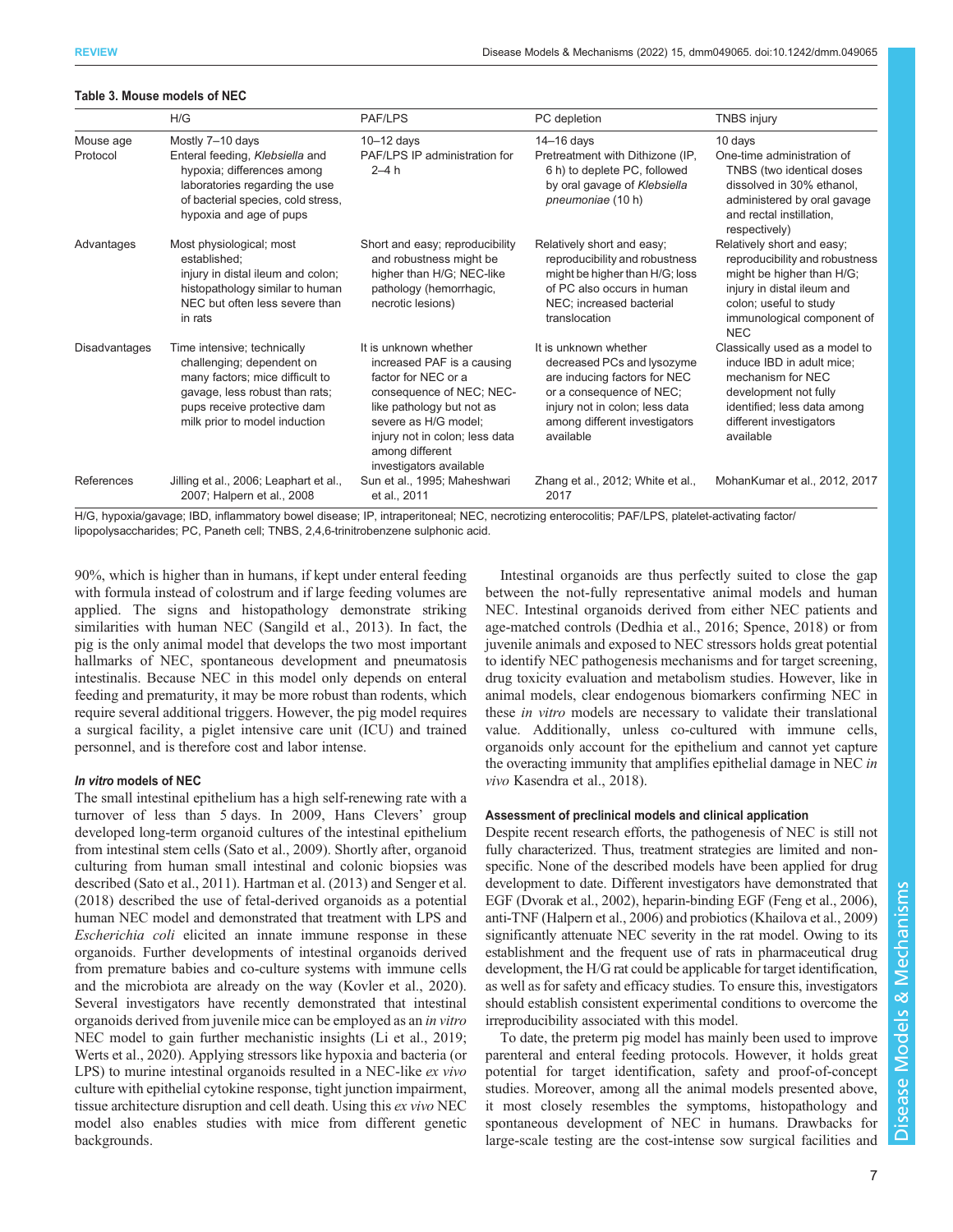piglet ICUs, and trained staff requirements. For specific pathway identification, to gain better understanding of the pathogenesis or to focus on the immunological aspect of NEC, in vitro or small-animal models might be the better choice.

Each of the models described exhibit strengths and drawbacks. An ideal NEC model should reflect the distinct GIT and immune system developmental situation in premature babies. Challenges for modeling are the interplay between impaired epithelium and overactive immune system in the premature setting. The ideal model also needs robustness regarding incidence, injury and readouts. Finally, identifying biomarkers for NEC would enable an investigator to perform unbiased studies independent from subjective histopathology scoring.

#### Perinatal HIE

HIE in the late-gestation/term infant is by far the most common cause of neonatal brain injury and a major cause of acute mortality and chronic neurological morbidity in infants and children [\(Nair and](#page-14-0) [Kumar, 2018\)](#page-14-0). HIE affects 2–4/1000 full-term births and is frequently associated with neurocognitive impairment, cerebral palsy and seizure disorders [\(Novak et al., 2018\)](#page-14-0). Therapeutic hypothermia has successfully reduced neurologic disability in survivors of moderate to severe HIE, and has thus been adopted as standard of care for neonates born at at least 36 weeks' gestation [\(Jacobs et al., 2013\)](#page-13-0). Current hypothermia protocols have consistently involved starting treatment within the first 6 h of life, with  $34.5\pm0.5^{\circ}$ C for head cooling, or  $33.5\pm0.5^{\circ}$ C for whole-body cooling, and continuing treatment for 48–72 h [\(Davidson et al.,](#page-12-0) [2015](#page-12-0)). Novel therapeutic strategies that aim to augment neuroprotection and/or neuroregeneration in combination with cooling, and thus reduce the number of affected infants, are highly needed ([Nair and Kumar, 2018](#page-14-0)). Relevant preclinical models continue to be essential to elucidate mechanisms and to develop neuroprotective strategies.

HIE of sufficient severity to deplete cerebral energy reserves activates multiple pathways, including disruption of calcium homeostasis, microglial activation, excitotoxicity, and oxidative and nitrosative stress, leading to ongoing cell death ([Yildiz et al.,](#page-15-0) [2017\)](#page-15-0). Although the early period of reperfusion partially restores cerebral energy stores, numerous studies in both asphyxiated infants and preclinical animal models have demonstrated a secondary depletion of cerebral high-energy compounds, or secondary energy failure, during the subsequent hours to days ([Patel et al., 2014\)](#page-14-0), often characterized by neuroinflammation [\(Borjini et al., 2019\)](#page-11-0) and further cellular damage ([Hagberg et al., 2015](#page-12-0)).

## Preclinical models of HIE and brain injury

Term and juvenile animal models

Commonly used experimental models of neonatal encephalopathy involve induction of hypoxia–ischemia (HI) or focal ischemic lesions in juvenile rodents, with or without the addition of inflammation [\(Patel et al., 2014\)](#page-14-0). The discovery that mild, induced hypothermia can improve neurological recovery after moderate to severe HI was initially demonstrated in rodent and piglet preclinical models [\(Gunn and Thoresen, 2015](#page-12-0)). Because therapeutic hypothermia is already a routine standard of care for neonatal encephalopathy, it is important that this therapy is utilized in the selected experimental model to benchmark novel therapeutic strategies [\(Sabir et al., 2014](#page-14-0)). Moreover, a translational approach requires that therapeutic interventions must be initiated after reperfusion and tested also in combination with therapeutic hypothermia [\(Robertson et al., 2019](#page-14-0)).

The classic Rice–Vannucci HI model, in which 7-day-old rat pups undergo unilateral ligation of the common carotid artery followed by exposure to 8% oxygen hypoxic air, is a model of neonatal stroke that has greatly contributed to research in this area [\(Taniguchi and Andreasson, 2008\)](#page-15-0). Modifications of the method, i.e. oxygen saturation, age at injury, duration of hypoxia and reoxygenation, have been described ([Vannucci and Vannucci,](#page-15-0) [2005\)](#page-15-0). The model has also been adapted to genetically modified mice for mechanistic studies and target validation ([Klofers et al.,](#page-13-0) [2017\)](#page-13-0) (Fig. 2). Cerebral hemisphere damage ipsilateral to the carotid



Fig. 2. Experimental design and common timelines and readouts of the classic Rice–Vannucci hypoxia-ischemia (HI) model of perinatal hypoxic– ischemic encephalopathy. In this model of neonatal stroke, 7-day-old rat pups undergo unilateral occlusion of the common carotid artery to cause a brain injury. Such occlusion can be transient or permanent and can be obtained through ligation, electrocauterization or guided magnetic nanoparticles, followed by exposure to 8% oxygen hypoxic air. Modifications of oxygen saturation, age at injury, duration of hypoxia, and reoxygenation have been reported in the literature [\(Vannucci](#page-15-0) [and Vannucci, 2005](#page-15-0)). Cerebral hemisphere damage ipsilateral to the carotid artery occlusion occurs upon HI and is associated with neuroinflammation, edema, and motor and cognitive deficits. Inflammation typically arises 24–48 h postinjury and neurological deficits are typically assessed postweaning. This model allows researchers to test novel neuroprotective treatments, and, indeed, this model was essential in establishing neuroprotective hyperthermia as a clinical standard of care. Figure adapted from [Rumajogee et al. \(2016\)](#page-14-0) and [Borjini et al. \(2019\)](#page-11-0) under the terms of the [CC-BY 4.0 license.](https://creativecommons.org/licenses/by/4.0/) P, postnatal day.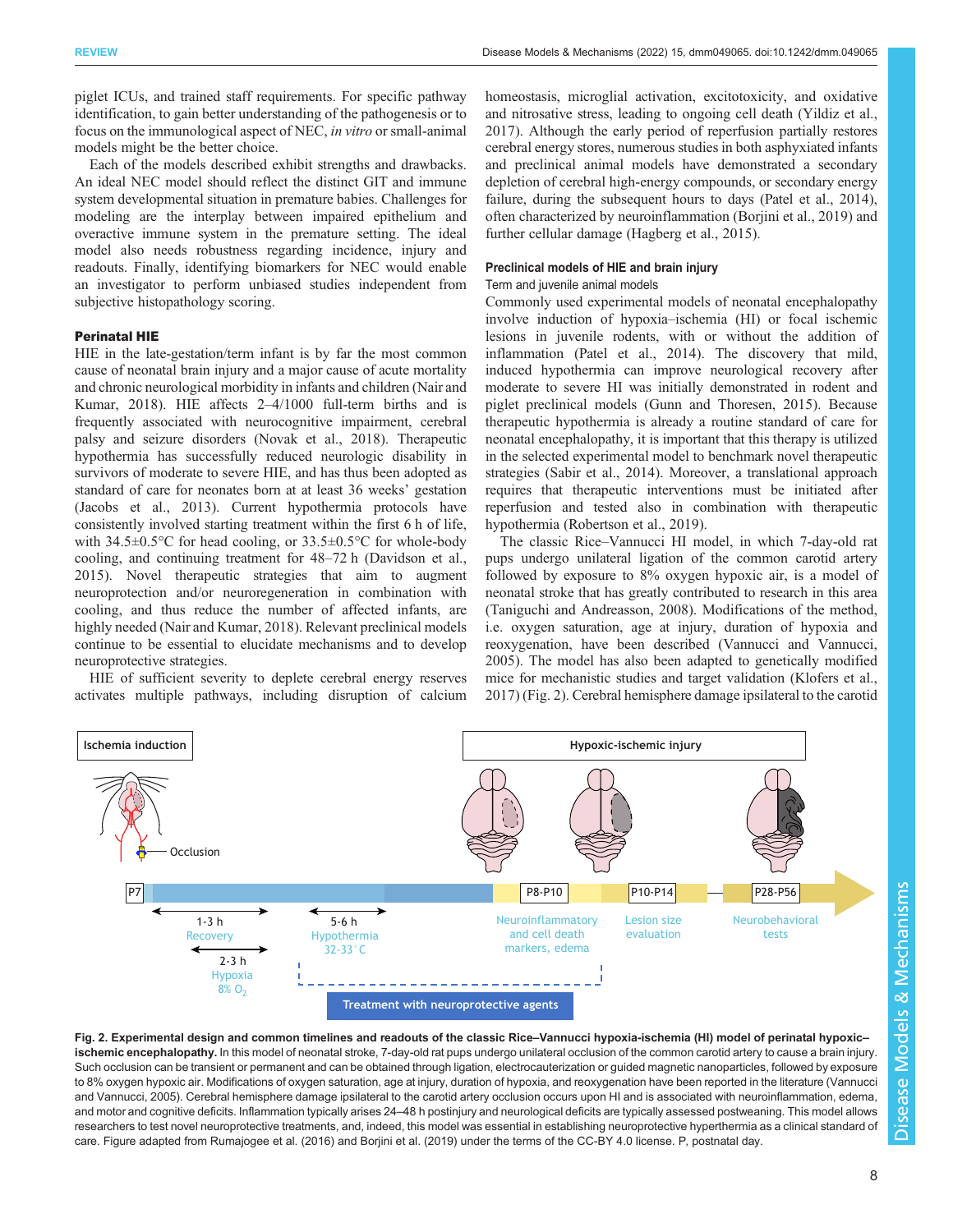artery occlusion upon HI is associated with neuroinflammation and motor and cognitive deficits ([Rumajogee et al., 2016\)](#page-14-0). The Rice– Vannucci HI model is well developed and widely applied to study hypothermia as a neuroprotective strategy in combination with other agents [\(Patel et al., 2014](#page-14-0); [Sabir et al., 2012\)](#page-14-0). To date, most rodent studies collect data upon 5–6 h of therapeutic hypothermia at 32– 33°C. Rodent models of neonatal focal ischemia are obtained by occlusion of the middle cerebral artery (reviewed in [Hamdy et al.,](#page-12-0) [2020](#page-12-0)). By allowing reperfusion, transient occlusion provides a more clinically relevant model of neonatal stroke in humans ([Tsuji et al.,](#page-15-0) [2013](#page-15-0)), although this limits its applicability to the variable conditions associated with neonatal HI insults, which are more extensively recapitulated by the Rice–Vannucci HI model. Limited oxygen delivery to the neonatal brain can occur for several reasons beyond ischemic events. Hypoxic models, including acute, chronic continuous and chronic intermittent hypoxia, are also used for neonatal brain injury studies [\(Kanaan et al., 2006](#page-13-0); [Schneider et al.,](#page-14-0) [2012](#page-14-0)).

Numerous rodent models are available to study neonatal hypoxia, ischemia and HI, a detailed description of which is beyond the scope of this Review. The rodent Rice–Vannucci HI model and its adaptations remain the most convenient, cost-effective and widely used animal model for recapitulating neonatal HIE and for testing new therapeutic interventions [\(Patel et al., 2014\)](#page-14-0). These are also useful for studying mechanisms, biological pathways and responses to therapeutic hypothermia, thus allowing translational testing of drugs in combination with current standards of care. Following neurological functional parameters and/or lesion evolution over time is also possible with neuroimaging and other readouts ([Back](#page-11-0) [et al., 2012](#page-11-0)). Additionally, rodent pups do not require intensive care after induction of a brain lesion.

Limitations of rodent models include the major differences between rodent (lissencephalic) and human (gyrencephalic) brain structure and development. Uniform HI insults can result in great variability in infarct volumes not only between rodent strains but also among littermates. The relatively large lesions observed in the rodent HIE model do not always translate to severe neurological deficits, as would likely in humans ([Rumajogee et al., 2016\)](#page-14-0). Additionally, rodent responsiveness to neuroprotective treatments is highly dependent on the extent of the HI-induced brain lesion [\(Sabir](#page-14-0) [et al., 2012\)](#page-14-0) and can be sex dependent [\(Klofers et al., 2017](#page-13-0)).

## Piglet model of neonatal encephalopathy

Brain structure and development in a newborn piglet are more similar to those in human than to those in rodents. The peak brain growth spurt in piglets and humans occurs near the time of birth, whereas it is postnatal in rodents. A severe hypoxia model in which anesthetized newborn piglets are orally intubated and mechanically ventilated with  $6\%$  O<sub>2</sub> for as long as 45 min has been described [\(Thoresen et al., 1996\)](#page-15-0). More recently, a systemic hypoxia model has been reported ([Robertson et al., 2019\)](#page-14-0). Although newborn piglets undergo partial restoration of reperfusion, a secondary depletion of cerebral high-energy compounds or secondary energy failure occurs during the subsequent hours to days, indicating lasting brain injury ([Fleiss et al., 2015](#page-12-0)). Importantly, newborn piglets provide the opportunity to study longer periods of therapeutic hypothermia than rodents. The piglet is amenable to intravenous drug infusions alongside hypothermia [\(Fleiss et al.,](#page-12-0) [2015](#page-12-0)). The piglet body surface area and cardiovascular physiology are comparable to those of human neonates, allowing more accurate PK and human dose predictions ([Robertson et al., 2019\)](#page-14-0). Real-time monitoring of physiological parameters also allows safety studies

[\(Robertson et al., 2019](#page-14-0)). Translational neuroimaging readouts showed that the model mimics many aspects of human HIE [\(Mitra](#page-13-0) [et al., 2018;](#page-13-0) [Pang et al., 2020\)](#page-14-0).

Experiments in the piglet model can only be conducted up to 48– 72 h postlesion, which precludes follow-up on neurological and functional parameters and/or lesion evolution over time. Piglet studies require an ICU and trained personnel, which is associated with high costs. Because differences between protocols result in variable extents of brain injury, a real-time titration of the HI insult and recovery using cerebral biomarkers is recommended to reduce variability [\(Robertson et al., 2014](#page-14-0)).

### Near-term large-animal models

Different NHP models of HIE encompass partial or complete asphyxia at the time of delivery. A near-term birth asphyxia model has been developed in Macaca nemestrina by transiently occluding the umbilical cord before birth ([Traudt et al., 2013](#page-15-0)). The animals develop severe asphyxia associated with cerebral palsy-like motor abnormalities ([Traudt et al., 2013](#page-15-0)). Generally, in NHP, complete asphyxia preferentially injures the cerebellum and primary sensory nuclei in the brainstem and thalamus, whereas partial asphyxia injures the somatosensory, motor cortex and subcortical nuclei [\(Koehler et al., 2018\)](#page-13-0). However, costs, ethical issues and the complexity of setting up a NHP facility limit the availability of this model for drug discovery. There is a desire to minimize the use of NHP to only essential circumstances.

Sheep studies are performed during pregnancy to correlate with relevant maturation stages in humans [\(Drury et al., 2013\)](#page-12-0). Cerebral ischemia models in fetal sheep, induced by bilateral transient occlusion of the carotid arteries, were first developed in the nearterm fetus and, later, during mid-gestation. Such models can also involve therapeutic hypothermia [\(Davidson et al., 2016\)](#page-12-0). The chronic fetal sheep umbilical cord occlusion model is globally used and allows examination of intrauterine pathophysiology and the contribution of other organs to HIE without the influence of anesthesia [\(Back et al., 2012](#page-11-0)). However, fetal models are complicated by maternal/placental metabolism, which is not present in the human term HIE. In preterm sheep models, fetuses are more prone to white and deep-gray matter injury, and the vulnerability of cortical gray matter increases with advancing gestation.

In rabbits, intrauterine ischemia is induced at 92% gestation to mimic at-term injury. Imaging of deep brain injury 6–24 h after near-term HI predicts postnatal dystonic hypertonia [\(Derrick et al.,](#page-12-0) [2009\)](#page-12-0). Interestingly, in this rabbit model, motor deficits progress from initial hypotonia to hypertonia, mimicking human cerebral palsy but in a compressed timeframe [\(Rao et al., 2011\)](#page-14-0). The presence of deep brain injury and a quantitative shift from hypo- to hypertonia has been associated with patients at risk for developing cerebral palsy. Although access to the rabbit model is limited, it could complement rodent studies in drug discovery, contributing important information on motor deficits.

#### In vitro models

Organotypic brain slice cultures are an invaluable intermediate between cell lines and in vivo models, because they largely maintain the structural complexity, synaptic organization and receptor expression of the tissue ([Humpel, 2015](#page-13-0)). In addition, they preserve the interactions between neurons and glial cells, which support the energetic status of neurons in ischemic conditions. They can also be used as screening platforms to identify novel therapeutics. Hippocampal slice cultures, in particular, can be subjected to transient oxygen–glucose deprivation and subsequent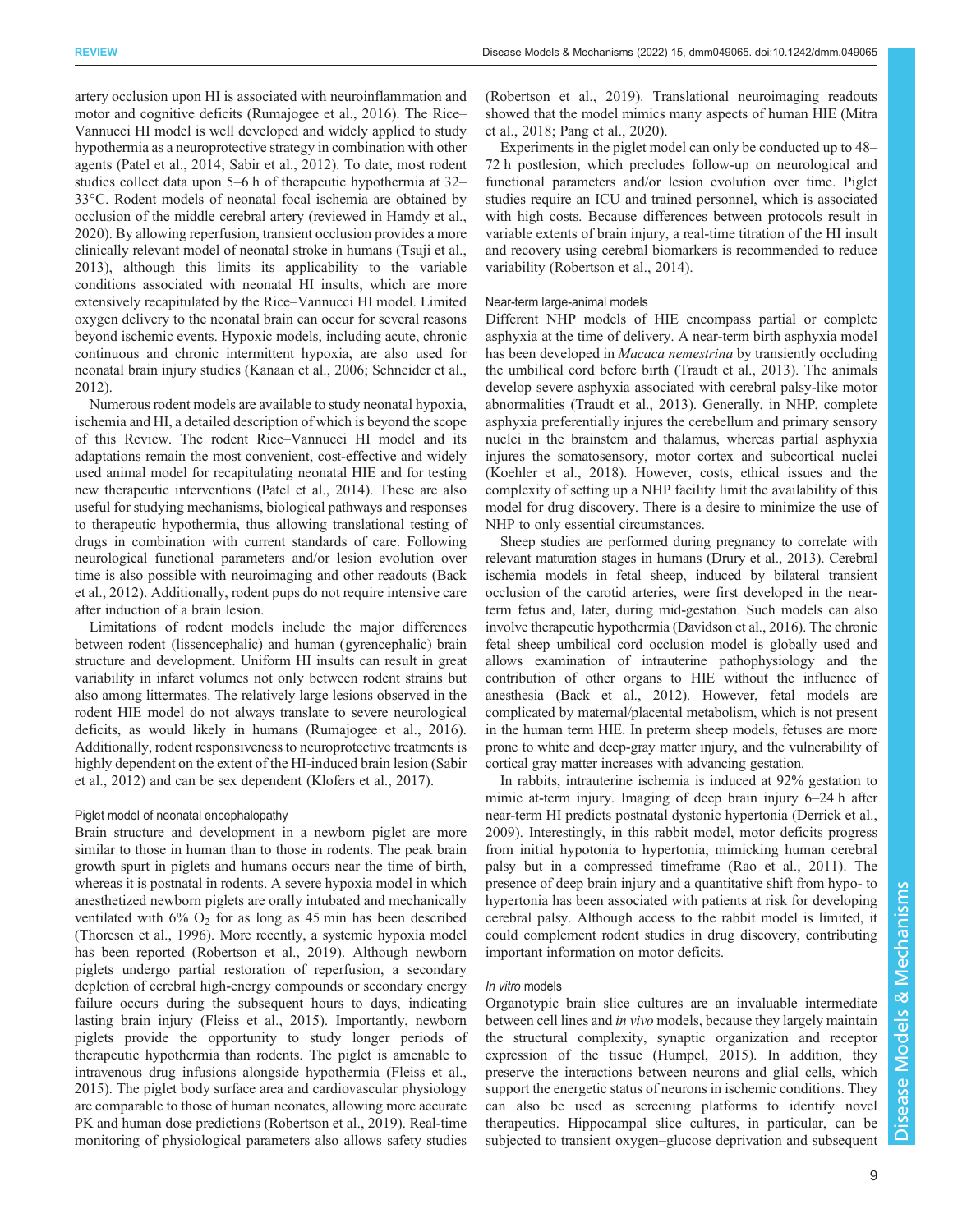<span id="page-9-0"></span>reoxygenation to simulate ischemic neuronal injury and reperfusion [\(Li et al., 2016](#page-13-0)). In addition, these cultures respond to therapeutic hypothermia, thus allowing the testing of neuroprotective agents in combination with standard-of-care hypothermia [\(Carloni et al.,](#page-11-0) [2018](#page-11-0)). Assessing the range of neuroprotective concentrations of a given agent in vitro, in conjunction with PK determination of plasma and cerebral spinal fluid levels, is important for defining the therapeutic dosage in in vivo models and, ultimately, in patients.

## Assessment of preclinical models and clinical application

Studies in newborn piglet, rodent and sheep encephalopathy models have been instrumental in the development of therapeutic hypothermia for term infants with HIE [\(Gunn and Thoresen,](#page-12-0) [2015](#page-12-0)). In addition to hypothermia, erythropoietin (EPO) has been evaluated in rodent and NHP models, supporting the safety and efficacy of multiple EPO doses for improving histological and functional outcomes after HI ([van der Kooij et al., 2008](#page-15-0); [Traudt](#page-15-0) [et al., 2013\)](#page-15-0). Small clinical trials of EPO in neonates with HIE have provided evidence supporting safety and preliminary efficacy in humans [\(Razak and Hussain, 2019\)](#page-14-0), confirming the predictive value of animal models.

The use of precise, carefully selected animal models can help improve strategies to protect babies with moderate to severe HEI. Nevertheless, there is no single animal model that can fully recapitulate the complexity of this condition. Thus, a proof of concept for efficacy of an emerging therapeutic strategy should be obtained in at least two different models before embarking on further clinical development. Experimental neuroprotective treatments should be initiated after completion of the insult to simulate a therapeutic intervention and should also be tested in combination with therapeutic hypothermia. Rodent models are the most cost effective in a drug discovery setting and offer genetic homogeneity. Nevertheless, large animals, such as piglets, are important not only to further evaluate therapeutic efficacy in gyrencephalic brains and to explore adjunct therapy, but also for more accurate PK and initial safety studies.

#### NS

Sepsis is a systemic inflammatory response to infection. Such infections can be caused by Gram-negative or Gram-positive bacteria, fungi, parasites and viruses. It is accepted that sepsis consists of both a pro-inflammatory response at the onset of infection and an antiinflammatory counter-response that occurs afterwards.

NS is categorized into early- and late-onset and develops rapidly. Early-onset NS presents within 7 days of life or during the first 72 h after birth in the case of VLBW preterm infants. It is associated with maternal acquisition via transplacental infection or via ascending infection from the cervix. The incidence is ∼1–2 per 1000 live newborns, with a mortality rate of ∼3% in term newborns ([Table 1](#page-1-0)) and ∼16% in VLBW infants ([Cortese et al., 2016](#page-12-0)). Group B Streptococcus (GBS) and Gram-negative enterobacteria

(predominantly E. coli) account for most early-onset NS cases. Vaginal or rectal cultures of pregnant women at term may show GBS colonization rates of up to 35%, and intrapartum antibiotic prophylaxis administered to GBS-positive mothers has reduced the incidence of early-onset infection by 80% ([Verani and Schrag, 2010\)](#page-15-0).

Late-onset NS occurs at 4–90 days of life and is usually acquired from the caregiving environment. Preterm infants, especially VLBW infants, are most susceptible due to prolonged hospitalization, mechanical ventilation, intravascular catheters and immaturity of the immune system. The incidence is∼25–30% in VLBW infants and ∼6–10% in late preterm newborns ([Table 1\)](#page-1-0). Staphylococci account for 30–60% of late-onset NS and most frequently infect via intravascular devices, particularly central vascular catheters. E. coli is also a significant cause of late-onset NS, especially in VLBW infants. More recently, several clinical cases have suggested that GBS transmission can also occur postpartum through breast milk. Treatment includes empiric broad-spectrum antibiotics until therapy can be tailored to target the specific pathogen.

#### Preclinical models of NS

NS models are distinct from adult sepsis because adult animals rely on both adaptive and innate immunity for survival, while neonates rely more heavily on their innate immune responses. In vivo models of NS and its treatments have been reported in mouse, rat, rabbit, pig, humanized mouse and zebrafish, in which common pathogens, such as GBS, *E. coli* and *Staphylococcus aureus*, have been studied. Some of these better mimic human NS, while others do not fully reflect human pathophysiology, so interpretation of any results should take this into consideration ([Cao and Robinson, 2014](#page-11-0)).

Zebrafish are easy to genetically manipulate, lay large clutches and are transparent for the first week of life. Additionally, the zebrafish and mammalian innate immune systems are strikingly similar. Examination of GBS infection in zebrafish larvae at 3 days postfertilization revealed susceptibility to GBS, and bacteria cross the blood–brain barrier [\(Kim et al., 2015\)](#page-13-0). Furthermore, infection with virulence factor-deficient bacterial mutants is attenuated. These findings propose a system for examining GBS virulence, which allows for the visualization of infection in vivo. Subsequently, models utilizing LPS to induce endotoxemia and infection with Edwardsiella tarda to establish a zebrafish model of sepsis were reported [\(Philip et al., 2017;](#page-14-0) [Wen et al., 2018](#page-15-0)). These zebrafish models exhibit many of the major hallmarks of human sepsis and show potential for high-throughput screening.

Cecal ligation and puncture (CLP) in mice (Table 4) is a widely used experimental model for adult sepsis ([Ward, 2012\)](#page-15-0). This model is considered the 'gold standard' because of its simple procedure and its ability to mimic human local and systemic responses in sepsis [\(Dejager et al., 2011](#page-12-0)). In neonatal mice, CLP is technically challenging due to their small size, gut friability and the increased risk of maternal cannibalization. [Wynn et al. \(2007\)](#page-15-0) were unable to perform CLP in neonatal mice due to these technical challenges.

## Table 4. Models of NS

| Model                       | CLP                                                                                                                                              | Cecal slurry                                                       | IP injection of microorganisms                                                            |
|-----------------------------|--------------------------------------------------------------------------------------------------------------------------------------------------|--------------------------------------------------------------------|-------------------------------------------------------------------------------------------|
| Establishment of<br>model   | An infectious focus within the abdominal cavity is induced<br>by ligation and puncture of the cecum, resulting in<br>extrusion of fecal contents | IP injection of suspension of<br>cecal contents from adult<br>mice | IP injection of microorganisms or products<br>of bacteria (LPS)                           |
| Characteristics of<br>model | Bacteria translocate into the blood compartment, and a<br>systemic inflammatory response and sepsis is triggered                                 | Polymicrobial sepsis and<br>systemic inflammatory<br>response      | Increased bacteria in blood,<br>endotoxemia, systemic inflammatory<br>response and sepsis |

CLP, cecal ligation and puncture; IP, intraperitoneal; LPS, lipopolysaccharide; NS, neonatal sepsis.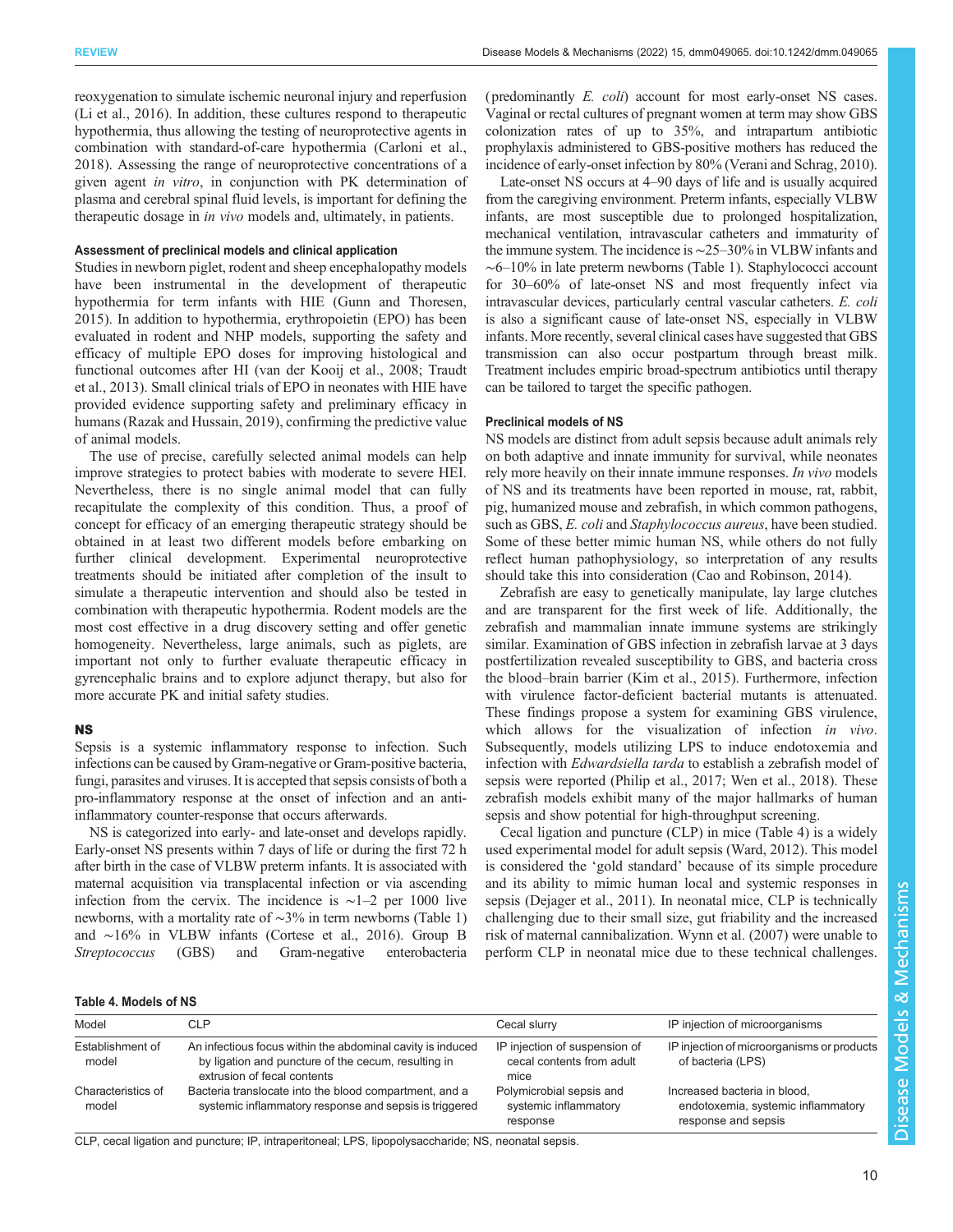CLP has also been associated with a large degree of variability between individual investigators because of the required size and number of enterotomies and the location of cecal ligation. An alternative to CLP is the cecal slurry model of generalized peritonitis ([Table 4](#page-9-0)). In adult rats, this model recapitulates the time course and many of the physiological changes associated with human clinical sepsis, and has been adapted to induce polymicrobial sepsis in both adult and neonatal mice ([Wynn](#page-15-0) [et al., 2007](#page-15-0)). Young adult  $(7-10$  weeks) and neonatal  $(5-7$  days) mice received intraperitoneal administration of varying doses of a suspension of cecal contents from adult mice. Neonatal mice were more susceptible to sepsis and mounted a markedly attenuated systemic inflammatory response compared with young adult animals [\(Wynn et al., 2007\)](#page-15-0). Brook et al. have more recently published methods and recommendations for the standardization of the neonatal mouse cecal slurry model ([Brook et al., 2019a](#page-11-0),b).

The immature immune system is primarily linked to the rapid disease progression in neonates. To mimic this naive immune system in vivo, some investigators have used humanized mice, wherein CD34+ hematopoietic stem cells from human cord blood are transplanted into immunodeficient animals. Some human immune cell populations, such as neutrophils, are present in low numbers or exhibit functional deficiencies in these mice, recapitulating the impaired human neonatal immune system. In addition, the protective environment of pathogen-free husbandry facilities maintains a naive adaptive immune cell phenotype that is similar to that of neonates. Another immunological similarity between neonates and humanized mice is complement deficiency, which may impair clearance of bacterial infections ([Ernst et al., 2013](#page-12-0)).

Mouse and rat models of NS have also been generated by intraperitoneal pathogen injection. These include type III GBS strain [\(Rodewald et al., 1992; Seifert et al., 2006\)](#page-14-0), a methicillinresistant strain of S. aureus, which is the second most common pathogen for late-onset sepsis among VLBW infants [\(Placencia](#page-14-0) [et al., 2009](#page-14-0)), and infection with a single strain of Ureaplasma [\(Weisman et al., 2012\)](#page-15-0) [\(Table 4\)](#page-9-0).

Neonatal rats possess the same age-related susceptibility to GBS as human neonates and have been used widely to model GBS infection and to evaluate the ability of the bacteria to disseminate systemically and survive significant exposure to host defense mechanisms. However, this model bypasses the early stages of the infection, including adherence to and colonization of epithelial surfaces; hence, this model fails to recapitulate bacterial factors important to these stages in pathogenesis [\(Jones et al., 2000](#page-13-0)). In addition to GBS, several investigators have used E. coli or LPS in rat models of NS ([Bortolussi et al., 1978;](#page-11-0) [Jones et al., 2000;](#page-13-0) [Seepersaud](#page-14-0) [et al., 2006;](#page-14-0) [Venkatesh et al., 2007;](#page-15-0) [Lemaitre et al., 2014\)](#page-13-0).

Although CLP is technically challenging in neonatal mice, it can be performed in 3-day-old piglets. A piglet CLP model of generalized peritonitis has been developed, similar to the mouse model ([Table 4\)](#page-9-0). As previously mentioned, CLP is a widely used model for adult sepsis. In the piglet, CLP evoked a state of shock resulting in elevated oxidative stress and IL-6 levels, a promising candidate cytokine for the diagnosis of NS and a marker of the activation of the cytokine network [\(Goto et al., 2012](#page-12-0)). In another piglet model, septic shock is induced by intravenous injection of E. coli LPS, which is technically easier compared to CLP, as it does not require surgery ([Fischer et al., 2009](#page-12-0)).

# Investigating NS in vitro

In vitro studies of NS most often investigate a disease pathway, immune response or therapeutic hypothesis – for example, the differences in signaling pathways between infection with GBS and Streptococcus pnuemoniae – with the goal of identifying targets for adjunctive therapy ([Kenzel et al., 2006](#page-13-0)). An in vitro study of antibiotic treatment of blood samples from healthy and septicemic foals found that aminoglycoside antibiotics were less likely to induce endotoxemia, a dangerous inflammatory complication related to sepsis, compared to beta-lactam antimicrobials ([Bentley](#page-11-0) [et al., 2002\)](#page-11-0). A similar study could be done on NS patient blood samples to inform the use of appropriate antibiotics. Further, transcytosis assays using human epithelial cell monolayers can evaluate the potential for E. coli and other NS pathogens to penetrate across the gut barrier into the blood stream ([Huang et al., 2009\)](#page-13-0). This assay could screen novel potential therapies for the most promising candidates to evaluate further in animal models.

#### Assessment of preclinical models and clinical application

The most common preclinical models of NS involve CLP and the injection of bacteria or bacterial products. Although these models replicate the pathophysiology of human NS, the mediators and specific mechanisms do not always translate well. Mouse models are most often used due to the ease of use and availability of genetic models; however, differences in the murine and human response to sepsis at the genomic level is an issue [\(Lewis et al., 2016](#page-13-0)). Many therapeutic approaches for NS that have shown efficacy in rodent models have failed in clinical trials, suggesting that these preclinical models do not effectively recapitulate the human syndrome. Criticism has been primarily focused on NS models produced by the intravenous administration of live bacteria or microbial products. Bacterial injection-based models may be useful, but differ from the human situation. Human neonates experience a relatively constant exposure to bacteria, whereas animals receive bolus doses. This can lead to discrepancies, for example, the therapeutic promise of TNF- $\alpha$  inhibitors in the LPS murine model of NS, but not in the CLP model. As  $TNF-\alpha$  inhibitors offer very limited therapeutic benefit in the clinic, the LPS model is more predictive of the human response [\(Lewis et al., 2016\)](#page-13-0). The improved predictive value of the CLP model may be due to its complexity and physiological relevance. Although some NS models show relevance and promise, predicting the human response to potential therapies remains challenging due to the complex multi-organ nature of sepsis.

## Conclusions

Through a review of the literature, we have identified and evaluated the available preclinical models for five common neonatal conditions with unmet clinical needs. Although the conditions are diverse and require specific approaches, several high-level, overarching key lessons can be learned by assessing the strengths, weaknesses and gaps in the available models.

Rodent models are most commonly used due to the ease of experimentation and facility requirements, relatively low cost and the availability of genetic models. However, the shortcomings and limitations of rodent models should be considered when translating results. Sheep, pig and NHPs appear to be most useful for some of the neonatal diseases, but are not widely used, likely due to the challenges and cost of husbandry and maintenance. Although practical aspects of the research program should be considered (e.g. species selection), this must be balanced with doing the best science to appropriately answer a research question. ROP and NEC research has demonstrated that the premature pig very closely mimics critical aspects of these diseases due, in part, to the ability to work with premature animals. Therefore, pigs should be considered over other models, despite the associated technical challenges.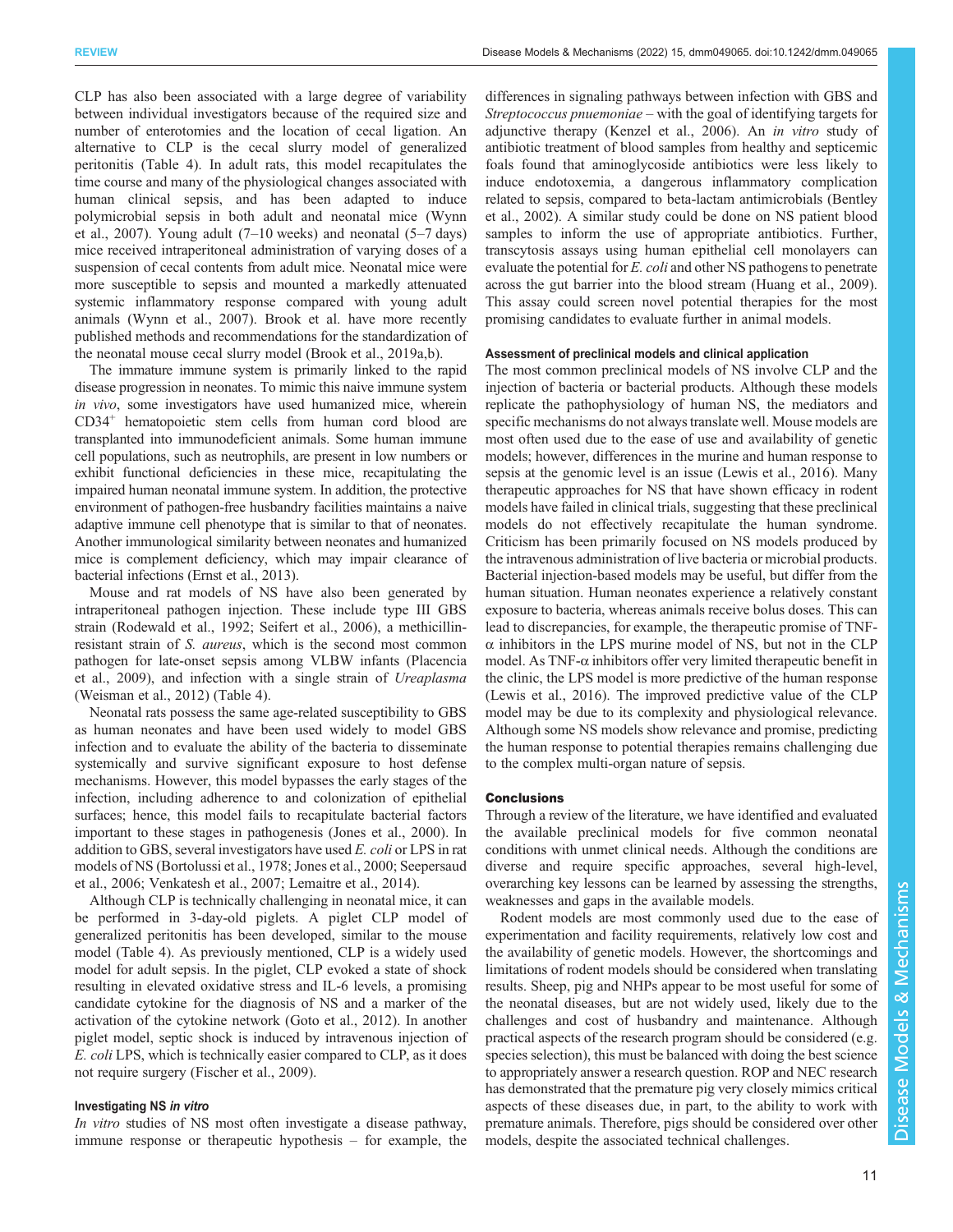<span id="page-11-0"></span>A common element across BPD, ROP, NEC and NS is the overactivation of the innate immune system, which results in development or exacerbation of disease. Yet, this is not well captured in the available preclinical models and is an area of focus for future model development and improvement. Further understanding of species-specific immune system development and innate immune responses will aid in model development. Another gap, as described for BPD and NEC, is that improved knowledge and understanding of the clinical phenotype and pathogenesis is needed to inform preclinical model development and utility.

In many cases, treatments that are effective in models do not translate to clinical efficacy, which can be reflective of inherent species and developmental differences. Other issues may include the lack of standardized protocols and/or lack of understanding of the underlying disease mechanisms. We suspect that inefficient clinical translation is not only due to the difficulty of assessing neonate patients, but is rather due to issues with animal-to-human translation that are common in drug development. These are exacerbated in neonates due to the less robust characterization of the clinical disease and the highly dynamic period of morphologic and functional organ development that occurs at different times and rates across species.

For any specific disease, no single animal model completely covers the complexity of the human condition. It is recommended that a potential therapy is evaluated in multiple models to cover all aspects of a particular disease and to gain further confidence prior to advancing therapeutic agents into clinical evaluation. Although no 'perfect' animal model exists, preclinical models are useful and can be informative when judiciously applied. There are important points to consider when selecting an existing model or developing a new one to answer a specific translational question. These include the physiological similarities and differences between species at the neonate stage, recognition of the strengths and limitations of each model, the biological mechanisms underlying the disease phenotype and the specific translational research focus. Researchers should consider areas in which models such as zebrafish, in vitro humanderived systems and *in silico* approaches could help fill in the gaps and become part of a battery of tests to facilitate an integrated and holistic translational research program while limiting animal use, consistent with the 3Rs. Such integration is essential to ensure successful development of therapeutics for these neonatal diseases with high unmet medical needs.

#### Competing interests

The authors declare no competing or financial interests. The information presented in this article is that of the authors and does not necessarily represent that of their employers. The information in these materials is not a formal dissemination of information by the U.S. Food and Drug Administration, the Federal Institute for Drugs and Medicines Devices, or the Federal Agency for Medicines and Health Products and does not represent agency position or policy.

#### References

- [Ahn, S. Y., Chang, Y. S., Kim, J. H., Sung, S. I. and Park, W. S.](https://doi.org/10.1016/j.jpeds.2017.02.061) (2017). Two-year [follow-up outcomes of premature infants enrolled in the Phase I trial of](https://doi.org/10.1016/j.jpeds.2017.02.061) [mesenchymal stem cells transplantation for bronchopulmonary dysplasia.](https://doi.org/10.1016/j.jpeds.2017.02.061) J. Pediatr. 185[, 49-54. doi:10.1016/j.jpeds.2017.02.061](https://doi.org/10.1016/j.jpeds.2017.02.061)
- [Akram, K. M., Yates, L. L., Mongey, R., Rothery, S., Gaboriau, D. C. A.,](https://doi.org/10.1038/s41467-019-09067-3) [Sanderson, J., Hind, M., Griffiths, M. and Dean, C. H.](https://doi.org/10.1038/s41467-019-09067-3) (2019). Live imaging of [alveologenesis in precision-cut lung slices reveals dynamic epithelial cell](https://doi.org/10.1038/s41467-019-09067-3) behaviour. Nat. Commun. 10[, 1178. doi:10.1038/s41467-019-09067-3](https://doi.org/10.1038/s41467-019-09067-3)
- Albertine, K. H. [\(2015\). Utility of large-animal models of BPD: chronically ventilated](https://doi.org/10.1152/ajplung.00178.2014) preterm lambs. [Am. J. Physiol. Lung Cell. Mol. Physiol.](https://doi.org/10.1152/ajplung.00178.2014) 308, L983-L1001. doi:10. [1152/ajplung.00178.2014](https://doi.org/10.1152/ajplung.00178.2014)
- [Allison, B. J., Hooper, S. B., Coia, E., Zahra, V. A., Jenkin, G., Malhotra, A.,](https://doi.org/10.1152/ajplung.00328.2015) [Sehgal, A., Kluckow, M., Gill, A. W., Sozo, F. et al.](https://doi.org/10.1152/ajplung.00328.2015) (2016). Ventilation-induced [lung injury is not exacerbated by growth restriction in preterm lambs.](https://doi.org/10.1152/ajplung.00328.2015) [Am. J. Physiol. Lung Cell. Mol. Physiol.](https://doi.org/10.1152/ajplung.00328.2015) 310, L213-L223. doi:10.1152/ajplung. [00328.2015](https://doi.org/10.1152/ajplung.00328.2015)
- [Almonte-Baldonado, R., Bravo-Nuevo, A., Gerald, D., Benjamin, L. E.,](https://doi.org/10.1002/jcb.28213) [Prendergast, G. C. and Laury-Kleintop, L. D.](https://doi.org/10.1002/jcb.28213) (2019). RhoB antibody alters [retinal vascularization in models of murine retinopathy.](https://doi.org/10.1002/jcb.28213) J. Cell. Biochem. 120, [9381-9391. doi:10.1002/jcb.28213](https://doi.org/10.1002/jcb.28213)
- Alsaied, A., Islam, N. and Thalib, L. [\(2020\). Global incidence of Necrotizing](https://doi.org/10.1186/s12887-020-02231-5) [Enterocolitis: a systematic review and Meta-analysis.](https://doi.org/10.1186/s12887-020-02231-5) BMC Pediatr. 20, 344. [doi:10.1186/s12887-020-02231-5](https://doi.org/10.1186/s12887-020-02231-5)
- [Alvarez-Fuente, M., Moreno, L., Mitchell, J. A., Reiss, I. K., Lopez, P., Elorza, D.,](https://doi.org/10.1038/s41390-018-0228-0) [Duijts, L., Avila-Alvarez, A., Arruza, L., Ramirez Orellana, M. et al.](https://doi.org/10.1038/s41390-018-0228-0) (2019). [Preventing bronchopulmonary dysplasia: new tools for an old challenge.](https://doi.org/10.1038/s41390-018-0228-0) Pediatr. Res. 85[, 432-441. doi:10.1038/s41390-018-0228-0](https://doi.org/10.1038/s41390-018-0228-0)
- [Aranda, J. V., Qu, J., Valencia, G. B. and Beharry, K. D.](https://doi.org/10.1053/j.semperi.2019.05.009) (2019). Pharmacologic [interventions for the prevention and treatment of retinopathy of prematurity.](https://doi.org/10.1053/j.semperi.2019.05.009) Semin. Perinatol. 43[, 360-366. doi:10.1053/j.semperi.2019.05.009](https://doi.org/10.1053/j.semperi.2019.05.009)
- [Aubert, M., Chaplain, M. A., McDougall, S. R., Devlin, A. and Mitchell, C. A.](https://doi.org/10.1007/s11538-011-9631-y) [\(2011\). A continuum mathematical model of the developing murine retinal](https://doi.org/10.1007/s11538-011-9631-y) vasculature. Bull. Math. Biol. 73[, 2430-2451. doi:10.1007/s11538-011-9631-y](https://doi.org/10.1007/s11538-011-9631-y)
- [Back, S. A., Riddle, A., Dean, J. and Hohimer, A. R.](https://doi.org/10.1007/s13311-012-0108-y) (2012). The instrumented fetal [sheep as a model of cerebral white matter injury in the premature infant.](https://doi.org/10.1007/s13311-012-0108-y) Neurotherapeutics 9[, 359-370. doi:10.1007/s13311-012-0108-y](https://doi.org/10.1007/s13311-012-0108-y)
- [Barlow, B., Santulli, T. V., Heird, W. C., Pitt, J., Blanc, W. A. and](https://doi.org/10.1016/0022-3468(74)90093-1) Schullinger, J. N. [\(1974\). An experimental study of acute neonatal](https://doi.org/10.1016/0022-3468(74)90093-1) enterocolitis–[the importance of breast milk.](https://doi.org/10.1016/0022-3468(74)90093-1) J. Pediatr. Surg. 9, 587-595. doi:10. [1016/0022-3468\(74\)90093-1](https://doi.org/10.1016/0022-3468(74)90093-1)
- [Bassler, D., Plavka, R., Shinwell, E. S., Hallman, M., Jarreau, P. H., Carnielli, V.,](https://doi.org/10.1056/NEJMoa1501917) [Van den Anker, J. N., Meisner, C., Engel, C., Schwab, M. et al.](https://doi.org/10.1056/NEJMoa1501917) (2015). Early [inhaled budesonide for the prevention of bronchopulmonary dysplasia.](https://doi.org/10.1056/NEJMoa1501917) N. Engl. J. Med. 373[, 1497-1506. doi:10.1056/NEJMoa1501917](https://doi.org/10.1056/NEJMoa1501917)
- [Bentley, A. P., Barton, M. H., Lee, M. D., Norton, N. A. and Moore, J. N.](https://doi.org/10.2460/ajvr.2002.63.660) (2002). [Antimicrobial-induced endotoxin and cytokine activity in an in vitro model of](https://doi.org/10.2460/ajvr.2002.63.660) septicemia in foals. Am. J. Vet. Res. 63[, 660-668. doi:10.2460/ajvr.2002.63.660](https://doi.org/10.2460/ajvr.2002.63.660)
- Berger, J. and Bhandari, V. [\(2014\). Animal models of bronchopulmonary](https://doi.org/10.1152/ajplung.00159.2014) dysplasia. The term mouse models. [Am. J. Physiol. Lung Cell. Mol. Physiol.](https://doi.org/10.1152/ajplung.00159.2014) 307[, L936-L947. doi:10.1152/ajplung.00159.2014](https://doi.org/10.1152/ajplung.00159.2014)
- [Bizzarro, M. J., Hussain, N., Jonsson, B., Feng, R., Ment, L. R., Gruen, J. R.,](https://doi.org/10.1542/peds.2006-1088) Zhang, H. and Bhandari, V. [\(2006\). Genetic susceptibility to retinopathy of](https://doi.org/10.1542/peds.2006-1088) prematurity. Pediatrics 118[, 1858-1863. doi:10.1542/peds.2006-1088](https://doi.org/10.1542/peds.2006-1088)
- [Borjini, N., Sivilia, S., Giuliani, A., Fernandez, M., Giardino, L., Facchinetti, F.](https://doi.org/10.1186/s12974-019-1595-0) and Calza, L. [\(2019\). Potential biomarkers for neuroinflammation and](https://doi.org/10.1186/s12974-019-1595-0) [neurodegeneration at short and long term after neonatal hypoxic-ischemic insult](https://doi.org/10.1186/s12974-019-1595-0) in rat. J. Neuroinflammation 16[, 194. doi:10.1186/s12974-019-1595-0](https://doi.org/10.1186/s12974-019-1595-0)
- [Bortolussi, R., Ferrieri, P. and Wannamaker, L. W.](https://doi.org/10.1128/iai.22.2.480-485.1978) (1978). Dynamics of [Escherichia coli infection and meningitis in infant rats.](https://doi.org/10.1128/iai.22.2.480-485.1978) Infect. Immun. 22, [480-485. doi:10.1128/iai.22.2.480-485.1978](https://doi.org/10.1128/iai.22.2.480-485.1978)
- [Brook, B., Amenyogbe, N., Ben-Othman, R., Cai, B., Harbeson, D., Francis, F.,](https://doi.org/10.3791/58574) [Liu, A. C., Varankovich, N., Wynn, J. and Kollmann, T. R.](https://doi.org/10.3791/58574) (2019a). A controlled [mouse model for neonatal polymicrobial sepsis.](https://doi.org/10.3791/58574) JoVE. doi:10.3791/58574
- [Brook, B., Harbeson, D., Amenyogbe, N., Ben-Othman, R., Kollmann, T. R. and](https://doi.org/10.1371/journal.pone.0218714) Aniba, R. [\(2019b\). Robust health-score based survival prediction for a neonatal](https://doi.org/10.1371/journal.pone.0218714) [mouse model of polymicrobial sepsis.](https://doi.org/10.1371/journal.pone.0218714) PLoS ONE 14, e0218714. doi:10.1371/ [journal.pone.0218714](https://doi.org/10.1371/journal.pone.0218714)
- Campbell, F. W. (1951). Influence of a low atmospheric pressure on the development of the retinal vessels in the rat. Tr. Ophth. Soc. U. Kingdom 71, 287.
- Cao, Z. and Robinson, R. A. [\(2014\). The role of proteomics in understanding](https://doi.org/10.1002/prca.201300101) [biological mechanisms of sepsis.](https://doi.org/10.1002/prca.201300101) Proteomics Clin. Appl. 8, 35-52. doi:10.1002/ [prca.201300101](https://doi.org/10.1002/prca.201300101)
- [Caplan, M. S., Hedlund, E., Adler, L. and Hsueh, W.](https://doi.org/10.3109/15513819409037698) (1994). Role of asphyxia and [feeding in a neonatal rat model of necrotizing enterocolitis.](https://doi.org/10.3109/15513819409037698) Pediatr Pathol. 14, [1017-1028. doi:10.3109/15513819409037698](https://doi.org/10.3109/15513819409037698)
- [Caplan, M. S., Lickerman, M., Adler, L., Dietsch, G. N. and Yu, A.](https://doi.org/10.1203/00006450-199712000-00010) (1997). The role [of recombinant platelet-activating factor acetylhydrolase in a neonatal rat model of](https://doi.org/10.1203/00006450-199712000-00010) necrotizing enterocolitis. Pediatr. Res. 42[, 779-783. doi:10.1203/00006450-](https://doi.org/10.1203/00006450-199712000-00010) [199712000-00010](https://doi.org/10.1203/00006450-199712000-00010)
- [Caplan, M. S., Underwood, M. A., Modi, N., Patel, R., Gordon, P. V.,](https://doi.org/10.1016/j.jpeds.2019.05.032) [Sylvester, K. G., McElroy, S., Manzoni, P., Gephart, S., Chwals, W. J. et al.](https://doi.org/10.1016/j.jpeds.2019.05.032) [\(2019\). Necrotizing enterocolitis: using regulatory science and drug development](https://doi.org/10.1016/j.jpeds.2019.05.032) to improve outcomes. J. Pediatr. 212[, 208-215. doi:10.1016/j.jpeds.2019.05.032](https://doi.org/10.1016/j.jpeds.2019.05.032)
- [Carloni, S., Facchinetti, F., Pelizzi, N., Buonocore, G. and Balduini, W.](https://doi.org/10.1159/000491859) (2018). [Melatonin acts in synergy with hypothermia to reduce oxygen-glucose](https://doi.org/10.1159/000491859) [deprivation-induced cell death in rat hippocampus organotypic slice cultures.](https://doi.org/10.1159/000491859) Neonatology 114[, 364-371. doi:10.1159/000491859](https://doi.org/10.1159/000491859)
- Cassutto, B. H., Misra, H. P. and Pfeiffer, C. J. (1989). Intestinal post-ischemic reperfusion injury: studies with neonatal necrotizing enterocolitis. Acta Physiol. Hung. 73, 363-369.
- [Chang, Y. S., Ahn, S. Y., Yoo, H. S., Sung, S. I., Choi, S. J., Oh, W. I. and Park,](https://doi.org/10.1016/j.jpeds.2013.12.011) W. S. [\(2014\). Mesenchymal stem cells for bronchopulmonary dysplasia: phase 1](https://doi.org/10.1016/j.jpeds.2013.12.011) dose-escalation clinical trial. J. Pediatr. 164[, 966-972. doi:10.1016/j.jpeds.2013.](https://doi.org/10.1016/j.jpeds.2013.12.011) [12.011](https://doi.org/10.1016/j.jpeds.2013.12.011)
- [Chen, Y., Leske, D. A., Zhang, S., Karger, R. A., Lanier, W. L. and Holmes, J. M.](https://doi.org/10.1076/ceyr.24.4.281.8410) [\(2002\). Duration of acidosis and recovery determine preretinal neovascularization](https://doi.org/10.1076/ceyr.24.4.281.8410)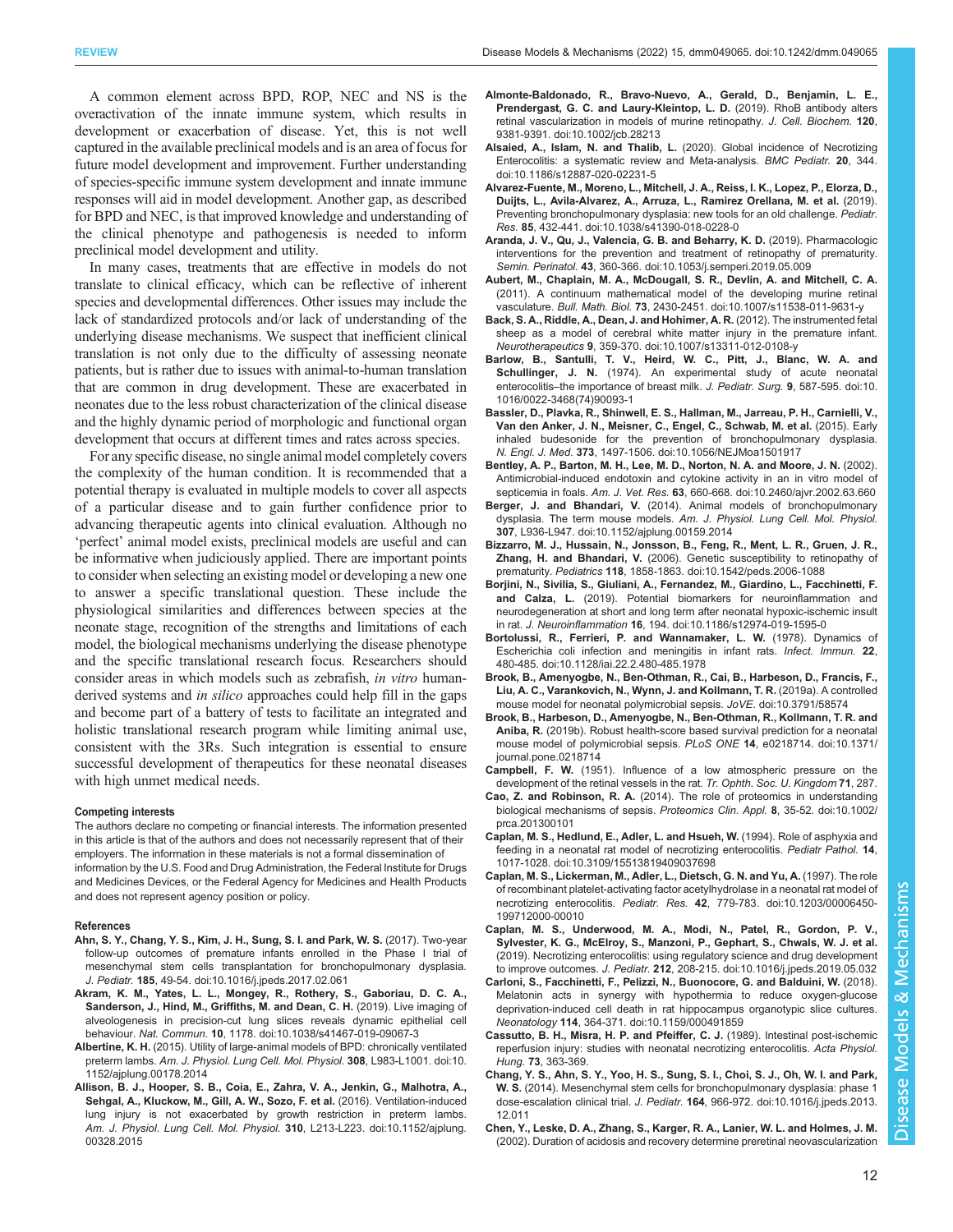<span id="page-12-0"></span>[in the rat model of acidosis-induced retinopathy.](https://doi.org/10.1076/ceyr.24.4.281.8410) Curr. Eye Res. 24, 281-288. [doi:10.1076/ceyr.24.4.281.8410](https://doi.org/10.1076/ceyr.24.4.281.8410)

- [Cho, S. X., Berger, P. J., Nold-Petry, C. A. and Nold, M. F.](https://doi.org/10.1017/erm.2016.13) (2016). The [immunological landscape in necrotising enterocolitis.](https://doi.org/10.1017/erm.2016.13) Expert Rev. Mol. Med. 18, [e12. doi:10.1017/erm.2016.13](https://doi.org/10.1017/erm.2016.13)
- [Cohen, I. T., Nelson, S. D., Moxley, R. A., Hirsh, M. P., Counihan, T. C. and](https://doi.org/10.1016/0022-3468(91)90716-7) Martin, R. F. [\(1991\). Necrotizing enterocolitis in a neonatal piglet model.](https://doi.org/10.1016/0022-3468(91)90716-7) J. Pediatr. Surg. 26[, 598-601. doi:10.1016/0022-3468\(91\)90716-7](https://doi.org/10.1016/0022-3468(91)90716-7)
- [Coleman, R. J., Beharry, K. D., Brock, R. S., Abad-Santos, P., Abad-Santos, M.](https://doi.org/10.1203/PDR.0b013e31817307ac) and Modanlou, H. D. [\(2008\). Effects of brief, clustered versus dispersed](https://doi.org/10.1203/PDR.0b013e31817307ac) [hypoxic episodes on systemic and ocular growth factors in a rat model of](https://doi.org/10.1203/PDR.0b013e31817307ac) [oxygen-induced retinopathy.](https://doi.org/10.1203/PDR.0b013e31817307ac) Pediatr. Res. 64, 50-55. doi:10.1203/PDR. [0b013e31817307ac](https://doi.org/10.1203/PDR.0b013e31817307ac)
- [Cortese, F., Scicchitano, P., Gesualdo, M., Filaninno, A., De Giorgi, E.,](https://doi.org/10.1016/j.pedneo.2015.09.007) [Schettini, F., Laforgia, N. and Ciccone, M. M.](https://doi.org/10.1016/j.pedneo.2015.09.007) (2016). Early and late infections [in newborns: where do we stand? A review.](https://doi.org/10.1016/j.pedneo.2015.09.007) Pediatr. Neonatol. 57, 265-273. [doi:10.1016/j.pedneo.2015.09.007](https://doi.org/10.1016/j.pedneo.2015.09.007)
- [Crissinger, K. D., Burney, D. L., Velasquez, O. R. and Gonzalez, E.](https://doi.org/10.1016/0016-5085(94)90012-4) (1994). An [animal model of necrotizing enterocolitis induced by infant formula and ischemia](https://doi.org/10.1016/0016-5085(94)90012-4) in developing piglets. Gastroenterology 106[, 1215-1222. doi:10.1016/0016-](https://doi.org/10.1016/0016-5085(94)90012-4) [5085\(94\)90012-4](https://doi.org/10.1016/0016-5085(94)90012-4)
- [Dahl, M. J., Bowen, S., Aoki, T., Rebentisch, A., Dawson, E., Pettet, L.,](https://doi.org/10.1152/ajplung.00249.2018) [Emerson, H., Yu, B., Wang, Z., Yang, H. et al.](https://doi.org/10.1152/ajplung.00249.2018) (2018). Former-preterm lambs [have persistent alveolar simplification at 2 and 5 months corrected postnatal age.](https://doi.org/10.1152/ajplung.00249.2018) [Am. J. Physiol. Lung Cell. Mol. Physiol.](https://doi.org/10.1152/ajplung.00249.2018) 315, L816-1833. doi:10.1152/ajplung. [00249.2018](https://doi.org/10.1152/ajplung.00249.2018)
- [Davidovich, N., Huang, J. and Margulies, S. S.](https://doi.org/10.1152/ajplung.00224.2012) (2013). Reproducible uniform [equibiaxial stretch of precision-cut lung slices.](https://doi.org/10.1152/ajplung.00224.2012) Am. J. Physiol. Lung Cell. Mol. Physiol. 304[, L210-L220. doi:10.1152/ajplung.00224.2012](https://doi.org/10.1152/ajplung.00224.2012)
- [Davidson, J. O., Wassink, G., van den Heuij, L. G., Bennet, L. and Gunn, A. J.](https://doi.org/10.3389/fneur.2015.00198) [\(2015\). Therapeutic hypothermia for neonatal hypoxic-ischemic encephalopathy](https://doi.org/10.3389/fneur.2015.00198)  where to from here? Front. Neurol. 6[, 198. doi:10.3389/fneur.2015.00198](https://doi.org/10.3389/fneur.2015.00198)
- [Davidson, J. O., Yuill, C. A., Zhang, F. G., Wassink, G., Bennet, L. and Gunn,](https://doi.org/10.1038/srep25178) A. J. [\(2016\). Extending the duration of hypothermia does not further improve white](https://doi.org/10.1038/srep25178) [matter protection after ischemia in term-equivalent fetal sheep.](https://doi.org/10.1038/srep25178) Sci. Rep. 6, [25178. doi:10.1038/srep25178](https://doi.org/10.1038/srep25178)
- [Davis, J. M., Pilon, A. L., Shenberger, J., Breeze, J. L., Terrin, N., Mazela, J.,](https://doi.org/10.1038/s41390-019-0419-3) [Gulczynska, E., Lauterbach, R. and Parad, R.](https://doi.org/10.1038/s41390-019-0419-3) (2019). The role of recombinant [human CC10 in the prevention of chronic pulmonary insufficiency of prematurity.](https://doi.org/10.1038/s41390-019-0419-3) Pediatr. Res. 86[, 254-260. doi:10.1038/s41390-019-0419-3](https://doi.org/10.1038/s41390-019-0419-3)
- [Dedhia, P. H., Bertaux-Skeirik, N., Zavros, Y. and Spence, J. R.](https://doi.org/10.1053/j.gastro.2015.12.042) (2016). Organoid [models of human gastrointestinal development and disease.](https://doi.org/10.1053/j.gastro.2015.12.042) Gastroenterology 150[, 1098-1112. doi:10.1053/j.gastro.2015.12.042](https://doi.org/10.1053/j.gastro.2015.12.042)
- [Dejager, L., Pinheiro, I., Dejonckheere, E. and Libert, C.](https://doi.org/10.1016/j.tim.2011.01.001) (2011). Cecal ligation [and puncture: the gold standard model for polymicrobial sepsis?](https://doi.org/10.1016/j.tim.2011.01.001) Trends Microbiol. 19[, 198-208. doi:10.1016/j.tim.2011.01.001](https://doi.org/10.1016/j.tim.2011.01.001)
- [De Plaen, I. G., Liu, S. X., Tian, R., Neequaye, I., May, M. J., Han, X. B., Hsueh, W.,](https://doi.org/10.1203/pdr.0b013e3180534219) Jilling, T., Lu, J. and Caplan, M. S. [\(2007\). Inhibition of nuclear factor-kappaB](https://doi.org/10.1203/pdr.0b013e3180534219) [ameliorates bowel injury and prolongs survival in a neonatal rat model of](https://doi.org/10.1203/pdr.0b013e3180534219) necrotizing enterocolitis. Pediatr. Res. 61[, 716-721. doi:10.1203/pdr.](https://doi.org/10.1203/pdr.0b013e3180534219) [0b013e3180534219](https://doi.org/10.1203/pdr.0b013e3180534219)
- [Derrick, M., Drobyshevsky, A., Ji, X., Chen, L., Yang, Y., Ji, H., Silverman, R. B.](https://doi.org/10.1016/j.ijdevneu.2009.06.008) and Tan, S. [\(2009\). Hypoxia-ischemia causes persistent movement deficits in a](https://doi.org/10.1016/j.ijdevneu.2009.06.008) [perinatal rabbit model of cerebral palsy: assessed by a new swim test.](https://doi.org/10.1016/j.ijdevneu.2009.06.008) Int. J. Dev. Neurosci. 27[, 549-557. doi:10.1016/j.ijdevneu.2009.06.008](https://doi.org/10.1016/j.ijdevneu.2009.06.008)
- [Drury, P. P., Davidson, J. O., van den Heuij, L. G., Tan, S., Silverman, R. B., Ji,](https://doi.org/10.1016/j.expneurol.2013.10.003) [H., Blood, A. B., Fraser, M., Bennet, L. and Gunn, A. J.](https://doi.org/10.1016/j.expneurol.2013.10.003) (2013). Partial [neuroprotection by nNOS inhibition during profound asphyxia in preterm fetal](https://doi.org/10.1016/j.expneurol.2013.10.003) sheep. Exp. Neurol. 250[, 282-292. doi:10.1016/j.expneurol.2013.10.003](https://doi.org/10.1016/j.expneurol.2013.10.003)
- [Dvorak, B., Halpern, M. D., Holubec, H., Williams, C. S., McWilliam, D. L.,](https://doi.org/10.1152/ajpgi.00196.2001) [Dominguez, J. A., Stepankova, R., Payne, C. M. and McCuskey, R. S.](https://doi.org/10.1152/ajpgi.00196.2001) (2002). [Epidermal growth factor reduces the development of necrotizing enterocolitis in a](https://doi.org/10.1152/ajpgi.00196.2001) neonatal rat model. [Am. J. Physiol. Gastrointest. Liver Physiol.](https://doi.org/10.1152/ajpgi.00196.2001) 282, G156-G164. [doi:10.1152/ajpgi.00196.2001](https://doi.org/10.1152/ajpgi.00196.2001)
- [Dvorak, B., Halpern, M. D., Holubec, H., Dvorakova, K., Dominguez, J. A.,](https://doi.org/10.1203/01.PDR.0000050657.56817.E0) [Williams, C. S., Meza, Y. G., Kozakova, H. and McCuskey, R. S.](https://doi.org/10.1203/01.PDR.0000050657.56817.E0) (2003). [Maternal milk reduces severity of necrotizing enterocolitis and increases intestinal](https://doi.org/10.1203/01.PDR.0000050657.56817.E0) IL-10 in a neonatal rat model. Pediatr. Res. 53[, 426-433. doi:10.1203/01.PDR.](https://doi.org/10.1203/01.PDR.0000050657.56817.E0) [0000050657.56817.E0](https://doi.org/10.1203/01.PDR.0000050657.56817.E0)
- [Ernst, W., Zimara, N., Hanses, F., Mannel, D. N., Seelbach-Gobel, B. and](https://doi.org/10.1128/IAI.01235-12) Wege, A. K. [\(2013\). Humanized mice, a new model to study the influence of drug](https://doi.org/10.1128/IAI.01235-12) [treatment on neonatal sepsis.](https://doi.org/10.1128/IAI.01235-12) Infect. Immun. 81, 1520-1531. doi:10.1128/IAI. [01235-12](https://doi.org/10.1128/IAI.01235-12)
- [Feenstra, F. A., Kuik, S. J., Derikx, J. P. M., Heiner-Fokkema, M. R.,](https://doi.org/10.1016/j.jpedsurg.2020.11.020) [Kooi, E. M. W., Bos, A. F. and Hulscher, J. B. F.](https://doi.org/10.1016/j.jpedsurg.2020.11.020) (2021). Plasma citrulline [during the first 48 h after onset of necrotizing enterocolitis in preterm infants.](https://doi.org/10.1016/j.jpedsurg.2020.11.020) J. Pediatr. Surg. 56[, 476-482. doi:10.1016/j.jpedsurg.2020.11.020](https://doi.org/10.1016/j.jpedsurg.2020.11.020)
- [Feng, J., El-Assal, O. N. and Besner, G. E.](https://doi.org/10.1016/j.jpedsurg.2005.12.020) (2006). Heparin-binding epidermal [growth factor-like growth factor reduces intestinal apoptosis in neonatal rats with](https://doi.org/10.1016/j.jpedsurg.2005.12.020)

necrotizing enterocolitis. J. Pediatr. Surg. 41[, 742-747. doi:10.1016/j.jpedsurg.](https://doi.org/10.1016/j.jpedsurg.2005.12.020) [2005.12.020](https://doi.org/10.1016/j.jpedsurg.2005.12.020)

- Fischer, D., Nold, M. F., Nold-Petry, C. A., Furlan, A. and Veldman, A. (2009). Protein C preserves microcirculation in a model of neonatal septic shock. Vasc. Health Risk Manag. 5, 775-781.
- [Fleiss, B., Tann, C. J., Degos, V., Sigaut, S., Van Steenwinckel, J., Schang, A. L.,](https://doi.org/10.1111/dmcn.12723) [Kichev, A., Robertson, N. J., Mallard, C., Hagberg, H. et al.](https://doi.org/10.1111/dmcn.12723) (2015). [Inflammation-induced sensitization of the brain in term infants.](https://doi.org/10.1111/dmcn.12723) Dev. Med. Child Neurol. 57[, 17-28. doi:10.1111/dmcn.12723](https://doi.org/10.1111/dmcn.12723)
- Flower, R. W., McLeod, D. S., Lutty, G. A., Goldberg, B. and Wajer, S. D. (1985). Postnatal retinal vascular development of the puppy. Invest. Ophthalmol. Vis. Sci. 26, 957-968.
- Food and Drug Administration (2019). General Clinical Pharmacology Considerations for Neonatal Studies for Drugs and Biological Products Guidance for Industry.
- Fox, T. P. and Godavitarne, C. (2012). What really causes necrotising enterocolitis? ISRN Gastroenterol 2012, 628317.
- [Frost, B. L., Jilling, T. and Caplan, M. S.](https://doi.org/10.1053/j.semperi.2008.01.001) (2008). The importance of pro[inflammatory signaling in neonatal necrotizing enterocolitis.](https://doi.org/10.1053/j.semperi.2008.01.001) Semin. Perinatol. 32, [100-106. doi:10.1053/j.semperi.2008.01.001](https://doi.org/10.1053/j.semperi.2008.01.001)
- [Gie, A. G., Regin, Y., Salaets, T., Casiraghi, C., Salomone, F., Deprest, J.,](https://doi.org/10.1152/ajplung.00162.2020) Vanoirbeek, J. and Toelen, J. [\(2020\). Intratracheal budesonide/surfactant](https://doi.org/10.1152/ajplung.00162.2020) [attenuates hyperoxia-induced lung injury in preterm rabbits.](https://doi.org/10.1152/ajplung.00162.2020) Am. J. Physiol. Lung Cell. Mol. Physiol. 319[, L949-L956. doi:10.1152/ajplung.00162.2020](https://doi.org/10.1152/ajplung.00162.2020)
- [Giusto, K., Wanczyk, H., Jensen, T. and Finck, C.](https://doi.org/10.1242/dmm.047753) (2021). Hyperoxia-induced [bronchopulmonary dysplasia: better models for better therapies.](https://doi.org/10.1242/dmm.047753) Dis. Model. Mech. 14[, dmm047753. doi:10.1242/dmm.047753](https://doi.org/10.1242/dmm.047753)
- [Gonzalez-Rivera, R., Culverhouse, R. C., Hamvas, A., Tarr, P. I. and](https://doi.org/10.1038/jp.2010.193) Warner, B. B. [\(2011\). The age of necrotizing enterocolitis onset: an application](https://doi.org/10.1038/jp.2010.193) of Sartwell'[s incubation period model.](https://doi.org/10.1038/jp.2010.193) J. Perinatol. 31, 519-523. doi:10.1038/jp. [2010.193](https://doi.org/10.1038/jp.2010.193)
- [Goto, T., Hussein, M. H., Kato, S., Daoud, G. A., Kato, T., Sugiura, T., Kakita, H.,](https://doi.org/10.1038/pr.2012.134) [Nobata, M., Kamei, M., Mizuno, H. et al.](https://doi.org/10.1038/pr.2012.134) (2012). Endothelin receptor antagonist [attenuates oxidative stress in a neonatal sepsis piglet model.](https://doi.org/10.1038/pr.2012.134) Pediatr. Res. 72, [600-605. doi:10.1038/pr.2012.134](https://doi.org/10.1038/pr.2012.134)
- Gunn, A. J. and Thoresen, M. [\(2015\). Animal studies of neonatal hypothermic](https://doi.org/10.1016/j.resuscitation.2015.03.026) [neuroprotection have translated well in to practice.](https://doi.org/10.1016/j.resuscitation.2015.03.026) Resuscitation 97, 88-90. [doi:10.1016/j.resuscitation.2015.03.026](https://doi.org/10.1016/j.resuscitation.2015.03.026)
- [Hagberg, H., Mallard, C., Ferriero, D. M., Vannucci, S. J., Levison, S. W., Vexler,](https://doi.org/10.1038/nrneurol.2015.13) Z. S. and Gressens, P. [\(2015\). The role of inflammation in perinatal brain injury.](https://doi.org/10.1038/nrneurol.2015.13) Nat. Rev. Neurol. 11[, 192-208. doi:10.1038/nrneurol.2015.13](https://doi.org/10.1038/nrneurol.2015.13)
- [Halpern, M. D., Holubec, H., Dominguez, J. A., Williams, C. S., Meza, Y. G.,](https://doi.org/10.1203/00006450-200206000-00012) [McWilliam, D. L., Payne, C. M., McCuskey, R. S., Besselsen, D. G. and](https://doi.org/10.1203/00006450-200206000-00012) Dvorak, B. [\(2002\). Up-regulation of IL-18 and IL-12 in the ileum of neonatal rats](https://doi.org/10.1203/00006450-200206000-00012) with necrotizing enterocolitis. Pediatr. Res. 51[, 733-739. doi:10.1203/00006450-](https://doi.org/10.1203/00006450-200206000-00012) [200206000-00012](https://doi.org/10.1203/00006450-200206000-00012)
- [Halpern, M. D., Clark, J. A., Saunders, T. A., Doelle, S. M., Hosseini, D. M.,](https://doi.org/10.1152/ajpgi.00408.2005) Stagner, A. M. and Dvorak, B. [\(2006\). Reduction of experimental necrotizing](https://doi.org/10.1152/ajpgi.00408.2005) enterocolitis with anti-TNF-alpha. [Am. J. Physiol. Gastrointest. Liver Physiol.](https://doi.org/10.1152/ajpgi.00408.2005) 290, [G757-G764. doi:10.1152/ajpgi.00408.2005](https://doi.org/10.1152/ajpgi.00408.2005)
- [Halpern, M. D., Khailova, L., Molla-Hosseini, D., Arganbright, K., Reynolds, C.,](https://doi.org/10.1152/ajpgi.00168.2007) [Yajima, M., Hoshiba, J. and Dvorak, B.](https://doi.org/10.1152/ajpgi.00168.2007) (2008). Decreased development of [necrotizing enterocolitis in IL-18-deficient mice.](https://doi.org/10.1152/ajpgi.00168.2007) Am. J. Physiol. Gastrointest. Liver Physiol. 294[, G20-G26. doi:10.1152/ajpgi.00168.2007](https://doi.org/10.1152/ajpgi.00168.2007)
- [Hamdy, N., Eide, S., Sun, H-S. and Feng, Z.-P.](https://doi.org/10.1016/j.expneurol.2020.113457) (2020). Animal models for neonatal [brain injury induced by hypoxic ischemic conditions in rodents.](https://doi.org/10.1016/j.expneurol.2020.113457) Exp. Neurol. 334, [1-20. doi:10.1016/j.expneurol.2020.113457](https://doi.org/10.1016/j.expneurol.2020.113457)
- [Hanita, T., Matsuda, T., Saito, M., Kitanishi, R., Cho, K., Harding, R. and](https://doi.org/10.1177/1933719116660846) Kobayashi, Y. [\(2017\). Potential role of prenatal inflammation in the impairment of](https://doi.org/10.1177/1933719116660846) [lung development following mechanical ventilation of preterm lambs.](https://doi.org/10.1177/1933719116660846) Reprod. Sci. 24[, 478-487. doi:10.1177/1933719116660846](https://doi.org/10.1177/1933719116660846)
- [Hartman, K. G., Bortner, J. D., Falk, G. W., Yu, J., Martin, M. G., Rustgi, A. K. and](https://doi.org/10.1186/scrt366) Lynch, J. P. [\(2013\). Modeling inflammation and oxidative stress in gastrointestinal](https://doi.org/10.1186/scrt366) [disease development using novel organotypic culture systems.](https://doi.org/10.1186/scrt366) Stem Cell Res Ther. 4 [Suppl. 1, S5. doi:10.1186/scrt366](https://doi.org/10.1186/scrt366)
- Hartnett, M. E. and Toth, C. A. [\(2019\). Experimental evidence behind clinical trial](https://doi.org/10.3928/23258160-20190401-05) outcomes in retinopathy of prematurity. [Ophthalmic Surg Lasers Imaging Retina](https://doi.org/10.3928/23258160-20190401-05) 50[, 228-234. doi:10.3928/23258160-20190401-05](https://doi.org/10.3928/23258160-20190401-05)
- [Hellstrom, A., Ley, D., Hansen-Pupp, I., Hallberg, B., Lofqvist, C., van Marter, L.,](https://doi.org/10.1111/apa.13350) [van Weissenbruch, M., Ramenghi, L. A., Beardsall, K., Dunger, D. et al.](https://doi.org/10.1111/apa.13350) [\(2016\). Insulin-like growth factor 1 has multisystem effects on foetal and preterm](https://doi.org/10.1111/apa.13350) infant development. [Acta Paediatrica \(Oslo, Norway: 1992\)](https://doi.org/10.1111/apa.13350) 105, 576-586. doi:10. [1111/apa.13350](https://doi.org/10.1111/apa.13350)
- Hillman, N. H., Kemp, M. W., Fee, E., Rittenschober-Bohm, J., Royse, E., Abugisisa, L., Salomone, F., Musk, G. C. and Jobe, A. H. (2020a). Budesonide with surfactant decreases systemic responses in mechanically ventilated preterm lambs exposed to fetal intra-amniotic lipopolysaccharide. Pediatr. Res. 90, 328-334.
- [Hillman, N. H., Kothe, T. B., Schmidt, A. F., Kemp, M. W., Royse, E., Fee, E.,](https://doi.org/10.1152/ajplung.00203.2019) [Salomone, F., Clarke, M. W., Musk, G. C. and Jobe, A. H.](https://doi.org/10.1152/ajplung.00203.2019) (2020b). Surfactant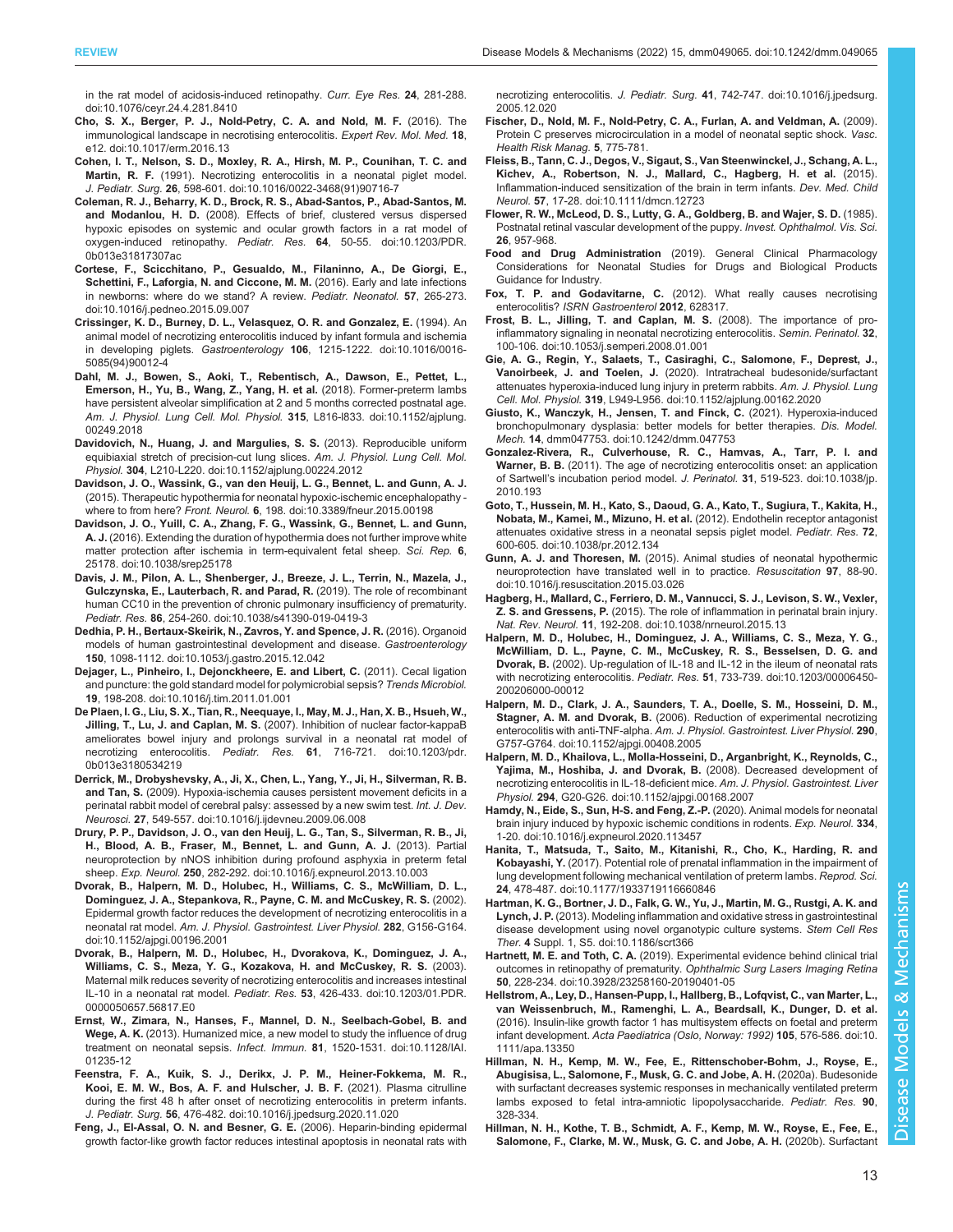<span id="page-13-0"></span>[plus budesonide decreases lung and systemic responses to injurious ventilation in](https://doi.org/10.1152/ajplung.00203.2019) preterm sheep. [Am. J. Physiol. Lung Cell. Mol. Physiol.](https://doi.org/10.1152/ajplung.00203.2019) 318, L41-L48. doi:10. [1152/ajplung.00203.2019](https://doi.org/10.1152/ajplung.00203.2019)

- [Holmes, J. M., Zhang, S., Leske, D. A. and Lanier, W. L.](https://doi.org/10.1080/02713689808951233) (1998). Carbon dioxide[induced retinopathy in the neonatal rat.](https://doi.org/10.1080/02713689808951233) Curr. Eye Res. 17, 608-616. doi:10.1080/ [02713689808951233](https://doi.org/10.1080/02713689808951233)
- Holmes, J. M., Zhang, S., Leske, D. A. and Lanier, W. L. (1999). Metabolic acidosis-induced retinopathy in the neonatal rat. Invest. Ophthalmol. Vis. Sci. 40, 804-809.
- [Holmstrom, G., van Wijngaarden, P., Coster, D. J. and Williams, K. A.](https://doi.org/10.1136/bjo.2007.117283) (2007). [Genetic susceptibility to retinopathy of prematurity: the evidence from clinical and](https://doi.org/10.1136/bjo.2007.117283) experimental animal studies. Br. J. Ophthalmol. 91[, 1704-1708. doi:10.1136/bjo.](https://doi.org/10.1136/bjo.2007.117283) [2007.117283](https://doi.org/10.1136/bjo.2007.117283)
- [Hong, H. K., Lee, H. J., Ko, J. H., Park, J. H., Park, J. Y., Choi, C. W., Yoon, C. H.,](https://doi.org/10.1186/1742-2094-11-87) [Ahn, S. J., Park, K. H., Woo, S. J. et al.](https://doi.org/10.1186/1742-2094-11-87) (2014). Neonatal systemic inflammation in [rats alters retinal vessel development and simulates pathologic features of](https://doi.org/10.1186/1742-2094-11-87) retinopathy of prematurity. J. Neuroinflammation 11[, 87. doi:10.1186/1742-2094-](https://doi.org/10.1186/1742-2094-11-87) [11-87](https://doi.org/10.1186/1742-2094-11-87)
- [Huang, S. H., He, L., Zhou, Y., Wu, C. H. and Jong, A.](https://doi.org/10.1155/2009/647862) (2009). Lactobacillus  $r$ hamnosus GG suppresses meningitic  $E$ . coli [K1 penetration across human](https://doi.org/10.1155/2009/647862) [intestinal epithelial cells in vitro and protects neonatal rats against experimental](https://doi.org/10.1155/2009/647862) hematogenous meningitis. Int. J. Microbiol. 2009[, 647862. doi:10.1155/2009/](https://doi.org/10.1155/2009/647862) [647862](https://doi.org/10.1155/2009/647862)
- Humpel, C. [\(2015\). Organotypic brain slice cultures: a review.](https://doi.org/10.1016/j.neuroscience.2015.07.086) Neuroscience 305, [86-98. doi:10.1016/j.neuroscience.2015.07.086](https://doi.org/10.1016/j.neuroscience.2015.07.086)
- Ifantides, C., Borum, P., McGowan, C. and Smith, W. C. (2014). A novel ROP model in premature piglets. Investigative Ophthalmology & Visual Science 55, 5387.
- Jacobs, S. E., Berg, M., Hunt, R., Tarnow-Mordi, W. O., Inder, T. E. and Davis, P. G. (2013). Cooling for newborns with hypoxic ischaemic encephalopathy. Cochrane Database Syst. Rev. 2013, CD003311.
- [Jawale, N., Prideaux, M., Prasad, M., Miller, M. and Rastogi, S.](https://doi.org/10.1055/s-0040-1713406) and for Maimonides Neonatal Group [\(2021\). Plasma citrulline as a biomarker for early](https://doi.org/10.1055/s-0040-1713406) [diagnosis of necrotizing enterocolitis in preterm infants.](https://doi.org/10.1055/s-0040-1713406) Am. J. Perinatol. 38, [1435-1441. doi:10.1055/s-0040-1713406](https://doi.org/10.1055/s-0040-1713406)
- [Jilling, T., Lu, J., Jackson, M. and Caplan, M. S.](https://doi.org/10.1203/01.PDR.0000113463.70435.74) (2004). Intestinal epithelial [apoptosis initiates gross bowel necrosis in an experimental rat model of neonatal](https://doi.org/10.1203/01.PDR.0000113463.70435.74) necrotizing enterocolitis. Pediatr. Res. 55[, 622-629. doi:10.1203/01.PDR.](https://doi.org/10.1203/01.PDR.0000113463.70435.74) [0000113463.70435.74](https://doi.org/10.1203/01.PDR.0000113463.70435.74)
- [Jilling, T., Simon, D., Lu, J., Meng, F. J., Li, D., Schy, R., Thomson, R. B.,](https://doi.org/10.4049/jimmunol.177.5.3273) [Soliman, A., Arditi, M. and Caplan, M. S.](https://doi.org/10.4049/jimmunol.177.5.3273) (2006). The roles of bacteria and TLR4 [in rat and murine models of necrotizing enterocolitis.](https://doi.org/10.4049/jimmunol.177.5.3273) J. Immunol. 177, 3273-3282. [doi:10.4049/jimmunol.177.5.3273](https://doi.org/10.4049/jimmunol.177.5.3273)
- Jobe, A. H. and Bancalari, E. [\(2001\). Bronchopulmonary dysplasia.](https://doi.org/10.1164/ajrccm.163.7.2011060) Am. J. Respir. Crit. Care. Med. 163[, 1723-1729. doi:10.1164/ajrccm.163.7.2011060](https://doi.org/10.1164/ajrccm.163.7.2011060)
- [Jones, A. L., Knoll, K. M. and Rubens, C. E.](https://doi.org/10.1046/j.1365-2958.2000.02099.x) (2000). Identification of Streptococcus [agalactiae virulence genes in the neonatal rat sepsis model using signature](https://doi.org/10.1046/j.1365-2958.2000.02099.x)tagged mutagenesis. Mol. Microbiol. 37[, 1444-1455. doi:10.1046/j.1365-2958.](https://doi.org/10.1046/j.1365-2958.2000.02099.x) [2000.02099.x](https://doi.org/10.1046/j.1365-2958.2000.02099.x)
- [Kanaan, A., Farahani, R., Douglas, R. M., Lamanna, J. C. and Haddad, G. G.](https://doi.org/10.1152/ajpregu.00535.2005) [\(2006\). Effect of chronic continuous or intermittent hypoxia and reoxygenation on](https://doi.org/10.1152/ajpregu.00535.2005) [cerebral capillary density and myelination.](https://doi.org/10.1152/ajpregu.00535.2005) Am. J. Physiol. Regul. Integr. Comp. Physiol. 290[, R1105-R1114. doi:10.1152/ajpregu.00535.2005](https://doi.org/10.1152/ajpregu.00535.2005)
- [Kasendra, M., Tovaglieri, A., Sontheimer-Phelps, A., Jalili-Firoozinezhad, S.,](https://doi.org/10.1038/s41598-018-21201-7) [Bein, A., Chalkiadaki, A., Scholl, W., Zhang, C., Rickner, H., Richmond, C. A.](https://doi.org/10.1038/s41598-018-21201-7) et al. [\(2018\). Development of a primary human Small Intestine-on-a-Chip using](https://doi.org/10.1038/s41598-018-21201-7) biopsy-derived organoids. Sci. Rep. 8[, 2871. doi:10.1038/s41598-018-21201-7](https://doi.org/10.1038/s41598-018-21201-7)
- [Kenzel, S., Mancuso, G., Malley, R., Teti, G., Golenbock, D. T. and Henneke, P.](https://doi.org/10.4049/jimmunol.176.5.3181) [\(2006\). . c-Jun kinase is a critical signaling molecule in a neonatal model of group](https://doi.org/10.4049/jimmunol.176.5.3181) B streptococcal sepsis. J. Immunol. 176[, 3181-3188. doi:10.4049/jimmunol.176.](https://doi.org/10.4049/jimmunol.176.5.3181) [5.3181](https://doi.org/10.4049/jimmunol.176.5.3181)
- [Khailova, L., Dvorak, K., Arganbright, K. M., Halpern, M. D., Kinouchi, T.,](https://doi.org/10.1152/ajpgi.00141.2009) Yajima, M. and Dvorak, B. [\(2009\). Bifidobacterium bifidum improves intestinal](https://doi.org/10.1152/ajpgi.00141.2009) [integrity in a rat model of necrotizing enterocolitis.](https://doi.org/10.1152/ajpgi.00141.2009) Am. J. Physiol. Gastrointest. Liver Physiol. 297[, G940-G949. doi:10.1152/ajpgi.00141.2009](https://doi.org/10.1152/ajpgi.00141.2009)
- [Kim, B. J., Hancock, B. M., Del Cid, N., Bermudez, A., Traver, D. and Doran, K. S.](https://doi.org/10.1016/j.micpath.2015.01.007) [\(2015\). Streptococcus agalactiae infection in zebrafish larvae.](https://doi.org/10.1016/j.micpath.2015.01.007) Microb. Pathog. 79, [57-60. doi:10.1016/j.micpath.2015.01.007](https://doi.org/10.1016/j.micpath.2015.01.007)
- [Klofers, M., Kohaut, J., Bendix, I., Herz, J., Boos, V., Felderhoff-Muser, U. and](https://doi.org/10.1155/2017/2924848) Dzietko, M. [\(2017\). Effects of poly\(ADP-ribose\) polymerase-1 inhibition in a](https://doi.org/10.1155/2017/2924848) [neonatal rodent model of hypoxic-ischemic injury.](https://doi.org/10.1155/2017/2924848) BioMed Res. Int. 2017, [2924848. doi:10.1155/2017/2924848](https://doi.org/10.1155/2017/2924848)
- [Koehler, R. C., Yang, Z. J., Lee, J. K. and Martin, L. J.](https://doi.org/10.1177/0271678X18797328) (2018). Perinatal hypoxic[ischemic brain injury in large animal models: Relevance to human neonatal](https://doi.org/10.1177/0271678X18797328) encephalopathy. [J. Cereb. Blood Flow Metab.](https://doi.org/10.1177/0271678X18797328) 38, 2092-2111. doi:10.1177/ [0271678X18797328](https://doi.org/10.1177/0271678X18797328)
- [Kothe, T. B., Royse, E., Kemp, M. W., Schmidt, A., Salomone, F., Saito, M.,](https://doi.org/10.1152/ajplung.00528.2017) [Usuda, H., Watanabe, S., Musk, G. C., Jobe, A. H. et al.](https://doi.org/10.1152/ajplung.00528.2017) (2018). Effects of [budesonide and surfactant in preterm fetal sheep.](https://doi.org/10.1152/ajplung.00528.2017) Am. J. Physiol. Lung Cell. Mol. Physiol. 315[, L193-l201. doi:10.1152/ajplung.00528.2017](https://doi.org/10.1152/ajplung.00528.2017)
- [Kothe, T. B., Kemp, M. W., Schmidt, A., Royse, E., Salomone, F., Clarke, M. W.,](https://doi.org/10.1152/ajplung.00477.2018) [Musk, G. C., Jobe, A. H. and Hillman, N. H.](https://doi.org/10.1152/ajplung.00477.2018) (2019). Surfactant plus budesonide decreases lung and [systemic inflammation in mechanically ventilated preterm](https://doi.org/10.1152/ajplung.00477.2018) sheep. [Am. J. Physiol. Lung Cell. Mol. Physiol.](https://doi.org/10.1152/ajplung.00477.2018) 316, L888-L893. doi:10.1152/ [ajplung.00477.2018](https://doi.org/10.1152/ajplung.00477.2018)
- [Kovler, M. L., Sodhi, C. P. and Hackam, D. J.](https://doi.org/10.1242/dmm.044388) (2020). Precision-based modeling [approaches for necrotizing enterocolitis.](https://doi.org/10.1242/dmm.044388) Dis. Model. Mech. 13, dmm044388. [doi:10.1242/dmm.044388](https://doi.org/10.1242/dmm.044388)
- [Leaphart, C. L., Cavallo, J., Gribar, S. C., Cetin, S., Li, J., Branca, M. F.,](https://doi.org/10.4049/jimmunol.179.7.4808) [Dubowski, T. D., Sodhi, C. P. and Hackam, D. J.](https://doi.org/10.4049/jimmunol.179.7.4808) (2007). A critical role for TLR4 [in the pathogenesis of necrotizing enterocolitis by modulating intestinal injury and](https://doi.org/10.4049/jimmunol.179.7.4808) repair. J. Immunol. 179[, 4808-4820. doi:10.4049/jimmunol.179.7.4808](https://doi.org/10.4049/jimmunol.179.7.4808)
- Lebenthal, A. and Lebenthal, E. [\(1999\). The ontogeny of the small intestinal](https://doi.org/10.1177/014860719902300502) epithelium. [JPEN J. Parenter. Enteral. Nutr.](https://doi.org/10.1177/014860719902300502) 23, S3-S6. doi:10.1177/ [014860719902300502](https://doi.org/10.1177/014860719902300502)
- [Lemaitre, C., Bidet, P., Benoist, J. F., Schlemmer, D., Sobral, E., d](https://doi.org/10.1128/JB.01153-13)'Humieres, C. and Bonacorsi, S. [\(2014\). The ssbL gene harbored by the ColV plasmid of an](https://doi.org/10.1128/JB.01153-13) [Escherichia coli neonatal meningitis strain is an auxiliary virulence factor boosting](https://doi.org/10.1128/JB.01153-13) [the production of siderophores through the shikimate pathway.](https://doi.org/10.1128/JB.01153-13) J. Bacteriol. 196, [1343-1349. doi:10.1128/JB.01153-13](https://doi.org/10.1128/JB.01153-13)
- [Lewis, A. J., Seymour, C. W. and Rosengart, M. R.](https://doi.org/10.1089/sur.2016.021) (2016). Current murine models of sepsis. Surg. Infect. (Larchmt) 17[, 385-393. doi:10.1089/sur.2016.021](https://doi.org/10.1089/sur.2016.021)
- [Ley, D., Hansen-Pupp, I., Niklasson, A., Domellof, M., Friberg, L. E., Borg, J.,](https://doi.org/10.1038/pr.2012.146) [Lofqvist, C., Hellgren, G., Smith, L. E., Hard, A. L. et al.](https://doi.org/10.1038/pr.2012.146) (2013). Longitudinal [infusion of a complex of insulin-like growth factor-I and IGF-binding protein-3 in](https://doi.org/10.1038/pr.2012.146) [five preterm infants: pharmacokinetics and short-term safety.](https://doi.org/10.1038/pr.2012.146) Pediatr. Res. 73, [68-74. doi:10.1038/pr.2012.146](https://doi.org/10.1038/pr.2012.146)
- Li, Q., Han, X. and Wang, J. [\(2016\). Organotypic hippocampal slices as models for](https://doi.org/10.1007/s12035-015-9362-4) [stroke and traumatic brain injury.](https://doi.org/10.1007/s12035-015-9362-4) Mol. Neurobiol. 53, 4226-4237. doi:10.1007/ [s12035-015-9362-4](https://doi.org/10.1007/s12035-015-9362-4)
- [Li, B., Lee, C., Cadete, M., Miyake, H., Lee, D. and Pierro, A.](https://doi.org/10.1007/s00383-018-4369-3) (2019). Neonatal [intestinal organoids as an ex vivo approach to study early intestinal epithelial](https://doi.org/10.1007/s00383-018-4369-3) disorders. Pediatr. Surg. Int. 35[, 3-7. doi:10.1007/s00383-018-4369-3](https://doi.org/10.1007/s00383-018-4369-3)
- [Loi, B., Casiraghi, C., Catozzi, C., Storti, M., Lucattelli, M., Bartalesi, B.,](https://doi.org/10.1152/japplphysiol.00300.2021) [Yousef, N., Salomone, F. and De Luca, D.](https://doi.org/10.1152/japplphysiol.00300.2021) (2021). Lung ultrasound features and [relationships with respiratory mechanics of evolving BPD in preterm rabbits and](https://doi.org/10.1152/japplphysiol.00300.2021) human neonates. J. Appl. Physiol. (1985) 131[, 895-904. doi:10.1152/japplphysiol.](https://doi.org/10.1152/japplphysiol.00300.2021) [00300.2021](https://doi.org/10.1152/japplphysiol.00300.2021)
- [Lu, P., Sodhi, C. P., Jia, H., Shaffiey, S., Good, M., Branca, M. F. and](https://doi.org/10.1152/ajpgi.00422.2013) Hackam, D. J. [\(2014\). Animal models of gastrointestinal and liver diseases.](https://doi.org/10.1152/ajpgi.00422.2013) [Animal models of necrotizing enterocolitis: pathophysiology, translational](https://doi.org/10.1152/ajpgi.00422.2013) relevance, and challenges. [Am. J. Physiol. Gastrointest. Liver Physiol.](https://doi.org/10.1152/ajpgi.00422.2013) 306, [G917-G928. doi:10.1152/ajpgi.00422.2013](https://doi.org/10.1152/ajpgi.00422.2013)
- Madan, A. and Penn, J. S. (2003). Animal models of oxygen-induced retinopathy. Front. Biosci. 8, d1030-d1043.
- [Maheshwari, A., Kelly, D. R., Nicola, T., Ambalavanan, N., Jain, S. K.,](https://doi.org/10.1053/j.gastro.2010.09.043) [Murphy-Ullrich, J., Athar, M., Shimamura, M., Bhandari, V., Aprahamian, C.](https://doi.org/10.1053/j.gastro.2010.09.043) et al. [\(2011\). TGF-beta2 suppresses macrophage cytokine production and](https://doi.org/10.1053/j.gastro.2010.09.043) [mucosal inflammatory responses in the developing intestine.](https://doi.org/10.1053/j.gastro.2010.09.043) Gastroenterology 140[, 242-253. doi:10.1053/j.gastro.2010.09.043](https://doi.org/10.1053/j.gastro.2010.09.043)
- [Manzano, R. M., Mascaretti, R. S., Carrer, V., Haddad, L. B., Fernandes, A. R.,](https://doi.org/10.1371/journal.pone.0095844) Reyes, A. M. and Rebello, C. M. [\(2014\). A hyperoxic lung injury model in](https://doi.org/10.1371/journal.pone.0095844) [premature rabbits: the influence of different gestational ages and oxygen](https://doi.org/10.1371/journal.pone.0095844) concentrations. PLoS ONE 9[, e95844. doi:10.1371/journal.pone.0095844](https://doi.org/10.1371/journal.pone.0095844)
- [Markel, T. A., Engelstad, H. and Poindexter, B. B.](https://doi.org/10.4103/2249-4847.128717) (2014). Predicting disease [severity of necrotizing enterocolitis: how to identify infants for future novel](https://doi.org/10.4103/2249-4847.128717) therapies. J Clin Neonatol 3[, 1-9. doi:10.4103/2249-4847.128717](https://doi.org/10.4103/2249-4847.128717)
- [McDougall, S. R., Watson, M. G., Devlin, A. H., Mitchell, C. A. and Chaplain, A. J.](https://doi.org/10.1007/s11538-012-9754-9) [\(2012\). A hybrid discrete-continuum mathematical model of pattern prediction in](https://doi.org/10.1007/s11538-012-9754-9) [the developing retinal vasculature.](https://doi.org/10.1007/s11538-012-9754-9) Bull. Math. Biol. 74, 2272-2314. doi:10.1007/ [s11538-012-9754-9](https://doi.org/10.1007/s11538-012-9754-9)
- Miller, T. L., Shashikant, B. N., Melby, J. M., Pilon, A. L., Shaffer, T. H. and Wolfson, M. R. (2005). Recombinant human Clara cell secretory protein in acute lung injury of the rabbit: effect of route of administration. Pediatr. Crit. Care Med. 6, 698-706.
- Mitra, S., Kendall, G. S., Bainbridge, A., Sokolska, M., Dinan, M., Uria-Avellanal, C., Price, D., McKinnon, K., Gunny, R., Huertas-Ceballos, A. et al. (2018). Proton magnetic resonance spectroscopy lactate/N-acetylaspartate within 2 weeks of birth accurately predicts 2-year motor, cognitive and language outcomes in neonatal encephalopathy after therapeutic hypothermia. Arch. Dis. Child. Fetal Neonatal Ed 104, F424-F432.
- Mobius, M. A. and Thebaud, B. [\(2016\). Cell therapy for bronchopulmonary](https://doi.org/10.1016/j.prrv.2016.06.001) [dysplasia: promises and perils.](https://doi.org/10.1016/j.prrv.2016.06.001) Paediatr. Respir. Rev. 20, 33-41. doi:10.1016/j. [prrv.2016.06.001](https://doi.org/10.1016/j.prrv.2016.06.001)
- [MohanKumar, K., Kaza, N., Jagadeeswaran, R., Garzon, S. A., Bansal, A.,](https://doi.org/10.1152/ajpgi.00016.2012) [Kurundkar, A. R., Namachivayam, K., Remon, J. I., Bandepalli, C. R., Feng, X.](https://doi.org/10.1152/ajpgi.00016.2012) et al. [\(2012\). Gut mucosal injury in neonates is marked by macrophage infiltration](https://doi.org/10.1152/ajpgi.00016.2012) [in contrast to pleomorphic infiltrates in adult: evidence from an animal model.](https://doi.org/10.1152/ajpgi.00016.2012) [Am. J. Physiol. Gastrointest. Liver Physiol.](https://doi.org/10.1152/ajpgi.00016.2012) 303, G93-G102. doi:10.1152/ajpgi. [00016.2012](https://doi.org/10.1152/ajpgi.00016.2012)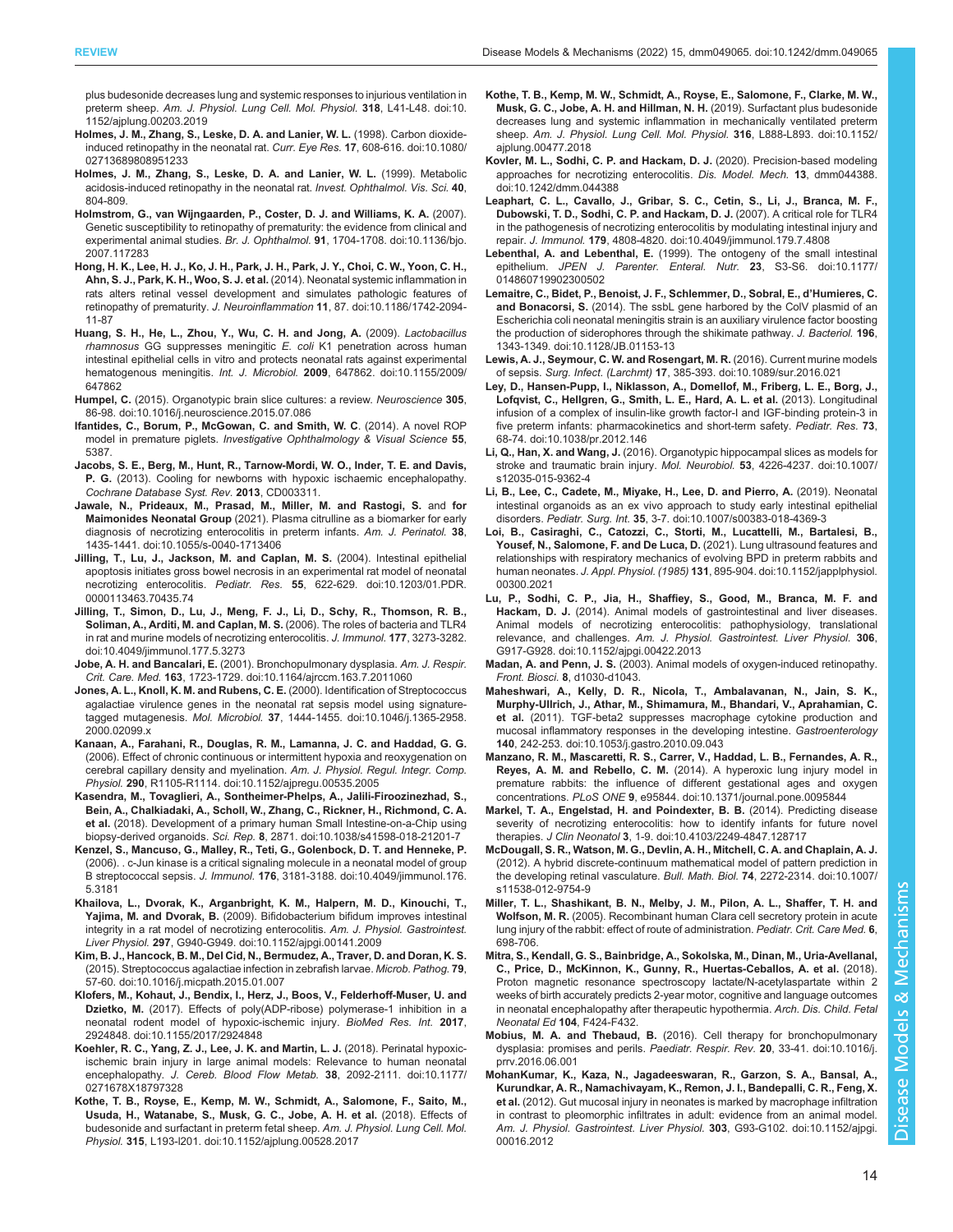- <span id="page-14-0"></span>[MohanKumar, K., Namachivayam, K., Cheng, F., Jiang, R. H., Flores-Torres, J.,](https://doi.org/10.1038/pr.2016.189) Torres, B. A. and Maheshwari, A. [\(2017\). Trinitrobenzene sulfonic acid-induced](https://doi.org/10.1038/pr.2016.189) [intestinal injury in neonatal mice activates transcriptional networks similar to those](https://doi.org/10.1038/pr.2016.189) [seen in human necrotizing enterocolitis.](https://doi.org/10.1038/pr.2016.189) Pediatr. Res. 81, 99-112. doi:10.1038/pr. [2016.189](https://doi.org/10.1038/pr.2016.189)
- [Montgomery, R. K., Mulberg, A. E. and Grand, R. J.](https://doi.org/10.1016/S0016-5085(99)70193-9) (1999). Development of the [human gastrointestinal tract: twenty years of progress.](https://doi.org/10.1016/S0016-5085(99)70193-9) Gastroenterology 116, [702-731. doi:10.1016/S0016-5085\(99\)70193-9](https://doi.org/10.1016/S0016-5085(99)70193-9)
- Morty, R. E. [\(2018\). Recent advances in the pathogenesis of BPD.](https://doi.org/10.1053/j.semperi.2018.09.001) Semin. Perinatol. 42[, 404-412. doi:10.1053/j.semperi.2018.09.001](https://doi.org/10.1053/j.semperi.2018.09.001)
- Morty, R. E. [\(2020\). Using experimental models to identify pathogenic pathways and](https://doi.org/10.1159/000506989) [putative disease management targets in bronchopulmonary dysplasia.](https://doi.org/10.1159/000506989) Neonatology 117[, 233-239. doi:10.1159/000506989](https://doi.org/10.1159/000506989)
- [Muhlfeld, C., Schulte, H., Jansing, J. C., Casiraghi, C., Ricci, F., Catozzi, C.,](https://doi.org/10.1155/2021/4293279) [Ochs, M., Salomone, F. and Brandenberger, C.](https://doi.org/10.1155/2021/4293279) (2021). Design-based [stereology of the lung in the hyperoxic preterm rabbit model of](https://doi.org/10.1155/2021/4293279) [bronchopulmonary dysplasia.](https://doi.org/10.1155/2021/4293279) Oxid. Med. Cell Longev. 2021, 4293279. doi:10. [1155/2021/4293279](https://doi.org/10.1155/2021/4293279)
- [Myers, A. C., Lovestam Adrian, M., Bruun, A., Ghosh, F., Andreasson, S. and](https://doi.org/10.3109/02713683.2011.611609) Ponjavic, V. [\(2012\). Retinal function and morphology in rabbit after intravitreal](https://doi.org/10.3109/02713683.2011.611609) injection of VEGF inhibitors. Curr. Eye Res. 37[, 399-407. doi:10.3109/02713683.](https://doi.org/10.3109/02713683.2011.611609) [2011.611609](https://doi.org/10.3109/02713683.2011.611609)
- Nair, J. and Kumar, V. H. S. (2018). Current and emerging therapies in the management of hypoxic ischemic encephalopathy in neonates. Children (Basel. Switzerland 5, 99.
- [Nakanishi, H., Uchiyama, A. and Kusuda, S.](https://doi.org/10.1038/jp.2016.108) (2016). Impact of pulmonary [hypertension on neurodevelopmental outcome in preterm infants with](https://doi.org/10.1038/jp.2016.108) [bronchopulmonary dysplasia: a cohort study.](https://doi.org/10.1038/jp.2016.108) J. Perinatol. 36, 890-896. doi:10. [1038/jp.2016.108](https://doi.org/10.1038/jp.2016.108)
- Nardiello, C., Mizikova, I., Silva, D. M., Ruiz-Camp, J., Mayer, K., Vadasz, I., Herold, S., Seeger, W. and Morty, R. E. (2017). Standardisation of oxygen exposure in the development of mouse models for bronchopulmonary dysplasia. Dis Model Mech 10, 185-196.
- National Eye Institute (2019). Retinopathy of Prematurity.
- Neu, J. [\(2014\). Necrotizing enterocolitis: the mystery goes on.](https://doi.org/10.1159/000365130) Neonatology 106, [289-295. doi:10.1159/000365130](https://doi.org/10.1159/000365130)
- Neu, J. and Walker, W. A. [\(2011\). Necrotizing enterocolitis.](https://doi.org/10.1056/NEJMra1005408) New Engl. J. Med. 364, [255-264. doi:10.1056/NEJMra1005408](https://doi.org/10.1056/NEJMra1005408)
- Nikolic, M. Z. and Rawlins, E. L. [\(2017\). Lung organoids and their use to study cell](https://doi.org/10.1007/s40139-017-0137-7)cell interaction. Curr. Pathobiol. Reports 5[, 223-231. doi:10.1007/s40139-017-](https://doi.org/10.1007/s40139-017-0137-7) [0137-7](https://doi.org/10.1007/s40139-017-0137-7)
- [Nikolic, M. Z., Caritg, O., Jeng, Q., Johnson, J. A., Sun, D., Howell, K. J., Brady,](https://doi.org/10.7554/eLife.26575) [J. L., Laresgoiti, U., Allen, G., Butler, R. et al.](https://doi.org/10.7554/eLife.26575) (2017). Human embryonic lung [epithelial tips are multipotent progenitors that can be expanded in vitro as long](https://doi.org/10.7554/eLife.26575)term self-renewing organoids. eLife 6[, e26575. doi:10.7554/eLife.26575](https://doi.org/10.7554/eLife.26575)
- [Nold, M. F., Mangan, N. E., Rudloff, I., Cho, S. X., Shariatian, N., Samarasinghe,](https://doi.org/10.1073/pnas.1306859110) [T. D., Skuza, E. M., Pedersen, J., Veldman, A., Berger, P. J. et al.](https://doi.org/10.1073/pnas.1306859110) (2013). [Interleukin-1 receptor antagonist prevents murine bronchopulmonary dysplasia](https://doi.org/10.1073/pnas.1306859110) [induced by perinatal inflammation and hyperoxia.](https://doi.org/10.1073/pnas.1306859110) Proc. Natl. Acad. Sci. U.S.A. 110[, 14384-14389. doi:10.1073/pnas.1306859110](https://doi.org/10.1073/pnas.1306859110)
- Novak, C. M., Ozen, M. and Burd, I. [\(2018\). Perinatal brain injury: mechanisms,](https://doi.org/10.1016/j.clp.2018.01.015) prevention, and outcomes. Clin. Perinatol. 45[, 357-375. doi:10.1016/j.clp.2018.](https://doi.org/10.1016/j.clp.2018.01.015) [01.015](https://doi.org/10.1016/j.clp.2018.01.015)
- O'Reilly, M. and Thebaud, B. [\(2014\). Animal models of bronchopulmonary](https://doi.org/10.1152/ajplung.00160.2014) dysplasia. The term rat models. [Am. J. Physiol. Lung Cell. Mol. Physiol.](https://doi.org/10.1152/ajplung.00160.2014) 307, [L948-L958. doi:10.1152/ajplung.00160.2014](https://doi.org/10.1152/ajplung.00160.2014)
- [Pang, R., Martinello, K. A., Meehan, C., Avdic-Belltheus, A., Lingam, I.,](https://doi.org/10.3389/fneur.2020.00883) [Sokolska, M., Mutshiya, T., Bainbridge, A., Golay, X. and Robertson, N. J.](https://doi.org/10.3389/fneur.2020.00883) [\(2020\). Proton magnetic resonance spectroscopy lactate/N-acetylaspartate](https://doi.org/10.3389/fneur.2020.00883) [Within 48 h predicts cell death following varied neuroprotective interventions in](https://doi.org/10.3389/fneur.2020.00883) [a piglet model of hypoxia-ischemia with and without inflammation-sensitization.](https://doi.org/10.3389/fneur.2020.00883) Front. Neurol. 11[, 883. doi:10.3389/fneur.2020.00883](https://doi.org/10.3389/fneur.2020.00883)
- [Patel, S. D., Pierce, L., Ciardiello, A. J. and Vannucci, S. J.](https://doi.org/10.1042/BST20130247) (2014). Neonatal [encephalopathy: pre-clinical studies in neuroprotection.](https://doi.org/10.1042/BST20130247) Biochem. Soc. Trans. 42, [564-568. doi:10.1042/BST20130247](https://doi.org/10.1042/BST20130247)
- [Philip, A. M., Wang, Y., Mauro, A., El-Rass, S., Marshall, J. C., Lee, W. L.,](https://doi.org/10.2119/molmed.2016.00188) [Slutsky, A. S., dosSantos, C. C. and Wen, X. Y.](https://doi.org/10.2119/molmed.2016.00188) (2017). Development of a [zebrafish sepsis model for high-throughput drug discovery.](https://doi.org/10.2119/molmed.2016.00188) Mol. Med. 23, [134-148. doi:10.2119/molmed.2016.00188](https://doi.org/10.2119/molmed.2016.00188)
- Pierro, M., Thebaud, B. and Soll, R. (2017). Mesenchymal stem cells for the prevention and treatment of bronchopulmonary dysplasia in preterm infants. Cochrane Database Syst. Rev. 11, Cd011932.
- [Placencia, F. X., Kong, L. and Weisman, L. E.](https://doi.org/10.1203/PDR.0b013e3181994a53) (2009). Treatment of methicillin[resistant Staphylococcus aureus in neonatal mice: lysostaphin versus](https://doi.org/10.1203/PDR.0b013e3181994a53) vancomycin. Pediatr. Res. 65[, 420-424. doi:10.1203/PDR.0b013e3181994a53](https://doi.org/10.1203/PDR.0b013e3181994a53)
- Poets, C. F. and Lorenz, L. [\(2018\). Prevention of bronchopulmonary](https://doi.org/10.1136/archdischild-2017-314264) [dysplasia in extremely low gestational age neonates: current evidence.](https://doi.org/10.1136/archdischild-2017-314264) Arch. Dis. Child. Fetal Neonatal Ed. 103[, F285-F291. doi:10.1136/archdischild-2017-](https://doi.org/10.1136/archdischild-2017-314264) [314264](https://doi.org/10.1136/archdischild-2017-314264)
- [Rao, S., Lin, Z., Drobyshevsky, A., Chen, L., Ji, X., Ji, H., Yang, Y., Yu, L.,](https://doi.org/10.1159/000327241) Derrick, M., Silverman, R. B. et al. [\(2011\). Involvement of neuronal nitric oxide](https://doi.org/10.1159/000327241) [synthase in ongoing fetal brain injury following near-term rabbit hypoxia-ischemia.](https://doi.org/10.1159/000327241) Dev. Neurosci. 33[, 288-298. doi:10.1159/000327241](https://doi.org/10.1159/000327241)
- Razak, A. and Hussain, A. [\(2019\). Erythropoietin in perinatal hypoxic-ischemic](https://doi.org/10.1515/jpm-2018-0360) [encephalopathy: a systematic review and meta-analysis.](https://doi.org/10.1515/jpm-2018-0360) J. Perinat. Med. 47, [478-489. doi:10.1515/jpm-2018-0360](https://doi.org/10.1515/jpm-2018-0360)
- [Roberts, J. K., Stockmann, C., Dahl, M. J., Albertine, K. H., Egan, E., Lin, Z.,](https://doi.org/10.2174/1574884710666150929100210) [Reilly, C. A., Ballard, P. L., Ballard, R. A. and Ward, R. M.](https://doi.org/10.2174/1574884710666150929100210) (2016). [Pharmacokinetics of budesonide administered with surfactant in premature](https://doi.org/10.2174/1574884710666150929100210) [lambs: implications for neonatal clinical trials.](https://doi.org/10.2174/1574884710666150929100210) Curr. Clin. Pharmacol. 11, 53-61. [doi:10.2174/1574884710666150929100210](https://doi.org/10.2174/1574884710666150929100210)
- [Robertson, N. J., Thayyil, S., Cady, E. B. and Raivich, G.](https://doi.org/10.2174/157339631001140408120613) (2014). Magnetic [resonance spectroscopy biomarkers in term perinatal asphyxial encephalopathy:](https://doi.org/10.2174/157339631001140408120613) [from neuropathological correlates to future clinical applications.](https://doi.org/10.2174/157339631001140408120613) Curr. Pediatr. Rev. 10[, 37-47. doi:10.2174/157339631001140408120613](https://doi.org/10.2174/157339631001140408120613)
- [Robertson, N. J., Martinello, K., Lingam, I., Avdic-Belltheus, A., Meehan, C.,](https://doi.org/10.1016/j.nbd.2018.10.004) [Alonso-Alconada, D., Ragab, S., Bainbridge, A., Sokolska, M., Tachrount, M.](https://doi.org/10.1016/j.nbd.2018.10.004) et al. [\(2019\). Melatonin as an adjunct to therapeutic hypothermia in a piglet model](https://doi.org/10.1016/j.nbd.2018.10.004) [of neonatal encephalopathy: A translational study.](https://doi.org/10.1016/j.nbd.2018.10.004) Neurobiol. Dis. 121, 240-251. [doi:10.1016/j.nbd.2018.10.004](https://doi.org/10.1016/j.nbd.2018.10.004)
- [Rodewald, A. K., Onderdonk, A. B., Warren, H. B. and Kasper, D. L.](https://doi.org/10.1093/infdis/166.3.635) (1992). [Neonatal mouse model of group B streptococcal infection.](https://doi.org/10.1093/infdis/166.3.635) J. Infect. Dis. 166, [635-639. doi:10.1093/infdis/166.3.635](https://doi.org/10.1093/infdis/166.3.635)
- [Rudloff, I., Cho, S. X., Bui, C. B., McLean, C., Veldman, A., Berger, P. J., Nold,](https://doi.org/10.1111/jcmm.13044) M. F. and Nold-Petry, C. A. [\(2017\). Refining anti-inflammatory therapy strategies](https://doi.org/10.1111/jcmm.13044) [for bronchopulmonary dysplasia.](https://doi.org/10.1111/jcmm.13044) J. Cell. Mol. Med. 21, 1128-1138. doi:10.1111/ [jcmm.13044](https://doi.org/10.1111/jcmm.13044)
- [Rumajogee, P., Bregman, T., Miller, S. P., Yager, J. Y. and Fehlings, M. G.](https://doi.org/10.3389/fneur.2016.00057) (2016). [Rodent hypoxia-ischemia models for cerebral palsy research: a systematic review.](https://doi.org/10.3389/fneur.2016.00057) Front. Neurol. 7[, 57. doi:10.3389/fneur.2016.00057](https://doi.org/10.3389/fneur.2016.00057)
- [Sabir, H., Scull-Brown, E., Liu, X. and Thoresen, M.](https://doi.org/10.1161/STROKEAHA.112.674481) (2012). Immediate [hypothermia is not neuroprotective after severe hypoxia-ischemia and is](https://doi.org/10.1161/STROKEAHA.112.674481) [deleterious when delayed by 12 hours in neonatal rats.](https://doi.org/10.1161/STROKEAHA.112.674481) Stroke 43, 3364-3370. [doi:10.1161/STROKEAHA.112.674481](https://doi.org/10.1161/STROKEAHA.112.674481)
- [Sabir, H., Walloe, L., Dingley, J., Smit, E., Liu, X. and Thoresen, M.](https://doi.org/10.1371/journal.pone.0109845) [\(2014\). Combined treatment of xenon and hypothermia in newborn rats](https://doi.org/10.1371/journal.pone.0109845)– additive or synergistic effect? PLoS ONE 9[, e109845. doi:10.1371/journal.pone.](https://doi.org/10.1371/journal.pone.0109845) [0109845](https://doi.org/10.1371/journal.pone.0109845)
- [Salaets, T., Gie, A., Tack, B., Deprest, J. and Toelen, J.](https://doi.org/10.2174/1381612823666170926123550) (2017). [Modelling bronchopulmonary dysplasia in animals: arguments for the preterm](https://doi.org/10.2174/1381612823666170926123550) rabbit model. Curr. Pharm. Des. 23[, 5887-5901. doi:10.2174/](https://doi.org/10.2174/1381612823666170926123550) [1381612823666170926123550](https://doi.org/10.2174/1381612823666170926123550)
- Sangild, P. T. [\(2006\). Gut responses to enteral nutrition in preterm infants and](https://doi.org/10.1177/153537020623101106) animals. Exp. Biol. Med. 231[, 1695-1711. doi:10.1177/153537020623101106](https://doi.org/10.1177/153537020623101106)
- [Sangild, P. T., Thymann, T., Schmidt, M., Stoll, B., Burrin, D. G. and](https://doi.org/10.2527/jas.2013-6359) Buddington, R. K. [\(2013\). Invited review: the preterm pig as a model in](https://doi.org/10.2527/jas.2013-6359) pediatric gastroenterology. J. Anim. Sci. 91[, 4713-4729. doi:10.2527/jas.2013-](https://doi.org/10.2527/jas.2013-6359) [6359](https://doi.org/10.2527/jas.2013-6359)
- [Sato, T., Stange, D. E., Ferrante, M., Vries, R. G., Van Es, J. H., Van den Brink, S.,](https://doi.org/10.1053/j.gastro.2011.07.050) [Van Houdt, W. J., Pronk, A. Van Gorp, J., Siersema, P. D. et al.](https://doi.org/10.1053/j.gastro.2011.07.050) (2011). Long[term expansion of epithelial organoids from human colon, adenoma,](https://doi.org/10.1053/j.gastro.2011.07.050) [adenocarcinoma, and Barrett](https://doi.org/10.1053/j.gastro.2011.07.050)'s epithelium. Gastroenterology 141, 1762-1772. [doi:10.1053/j.gastro.2011.07.050](https://doi.org/10.1053/j.gastro.2011.07.050)
- [Sato, T., Vries, R. G., Snippert, H. J., van de Wetering, M., Barker, N.,](https://doi.org/10.1038/nature07935) [Stange, D. E., van Es, J. H., Abo, A., Kujala, P., Peters, P. J. et al.](https://doi.org/10.1038/nature07935) (2009). Single [Lgr5 stem cells build crypt-villus structures in vitro without a mesenchymal niche.](https://doi.org/10.1038/nature07935) Nature 459[, 262-265. doi:10.1038/nature07935](https://doi.org/10.1038/nature07935)
- [Schneider, C., Krischke, G., Rascher, W., Gassmann, M. and Trollmann, R.](https://doi.org/10.1016/j.braindev.2011.07.006) [\(2012\). Systemic hypoxia differentially affects neurogenesis during early](https://doi.org/10.1016/j.braindev.2011.07.006) mouse brain maturation. Brain Dev. 34[, 261-273. doi:10.1016/j.braindev.2011.](https://doi.org/10.1016/j.braindev.2011.07.006) [07.006](https://doi.org/10.1016/j.braindev.2011.07.006)
- Scott, A. and Fruttiger, M. [\(2010\). Oxygen-induced retinopathy: a model](https://doi.org/10.1038/eye.2009.306) for vascular pathology in the retina. Eye 24[, 416-421. doi:10.1038/eye.2009.306](https://doi.org/10.1038/eye.2009.306)
- [Seedorf, G., Kim, C., Wallace, B., Mandell, E. W., Nowlin, T., Shepherd, D.](https://doi.org/10.1164/rccm.201910-1975OC) and Abman, S. H. [\(2020\). rhIGF-1/BP3 preserves lung growth and prevents](https://doi.org/10.1164/rccm.201910-1975OC) [pulmonary hypertension in experimental bronchopulmonary dysplasia.](https://doi.org/10.1164/rccm.201910-1975OC) Am. J. Respir. Crit. Care. Med. 201[, 1120-1134. doi:10.1164/rccm.201910-](https://doi.org/10.1164/rccm.201910-1975OC) [1975OC](https://doi.org/10.1164/rccm.201910-1975OC)
- [Seepersaud, R., Needham, R. H., Kim, C. S. and Jones, A. L.](https://doi.org/10.1128/JB.188.6.2096-2105.2006) (2006). Abundance [of the delta subunit of RNA polymerase is linked to the virulence of Streptococcus](https://doi.org/10.1128/JB.188.6.2096-2105.2006) agalactiae. J. Bacteriol. 188[, 2096-2105. doi:10.1128/JB.188.6.2096-2105.2006](https://doi.org/10.1128/JB.188.6.2096-2105.2006)
- [Seifert, K. N., Adderson, E. E., Whiting, A. A., Bohnsack, J. F., Crowley, P. J. and](https://doi.org/10.1099/mic.0.28516-0) Brady, L. J. [\(2006\). A unique serine-rich repeat protein \(Srr-2\) and novel surface](https://doi.org/10.1099/mic.0.28516-0) [antigen \(epsilon\) associated with a virulent lineage of serotype III Streptococcus](https://doi.org/10.1099/mic.0.28516-0) [agalactiae. Microbiology \(Reading.](https://doi.org/10.1099/mic.0.28516-0) England 152, 1029-1040. doi:10.1099/mic.0. [28516-0](https://doi.org/10.1099/mic.0.28516-0)
- [Senger, S., Ingano, L., Freire, R., Anselmo, A., Zhu, W., Sadreyev, R.,](https://doi.org/10.1016/j.jcmgh.2018.01.014) Walker, W. A. and Fasano, A. [\(2018\). Human fetal-derived enterospheres](https://doi.org/10.1016/j.jcmgh.2018.01.014) [provide insights on intestinal development and a novel model to study necrotizing](https://doi.org/10.1016/j.jcmgh.2018.01.014)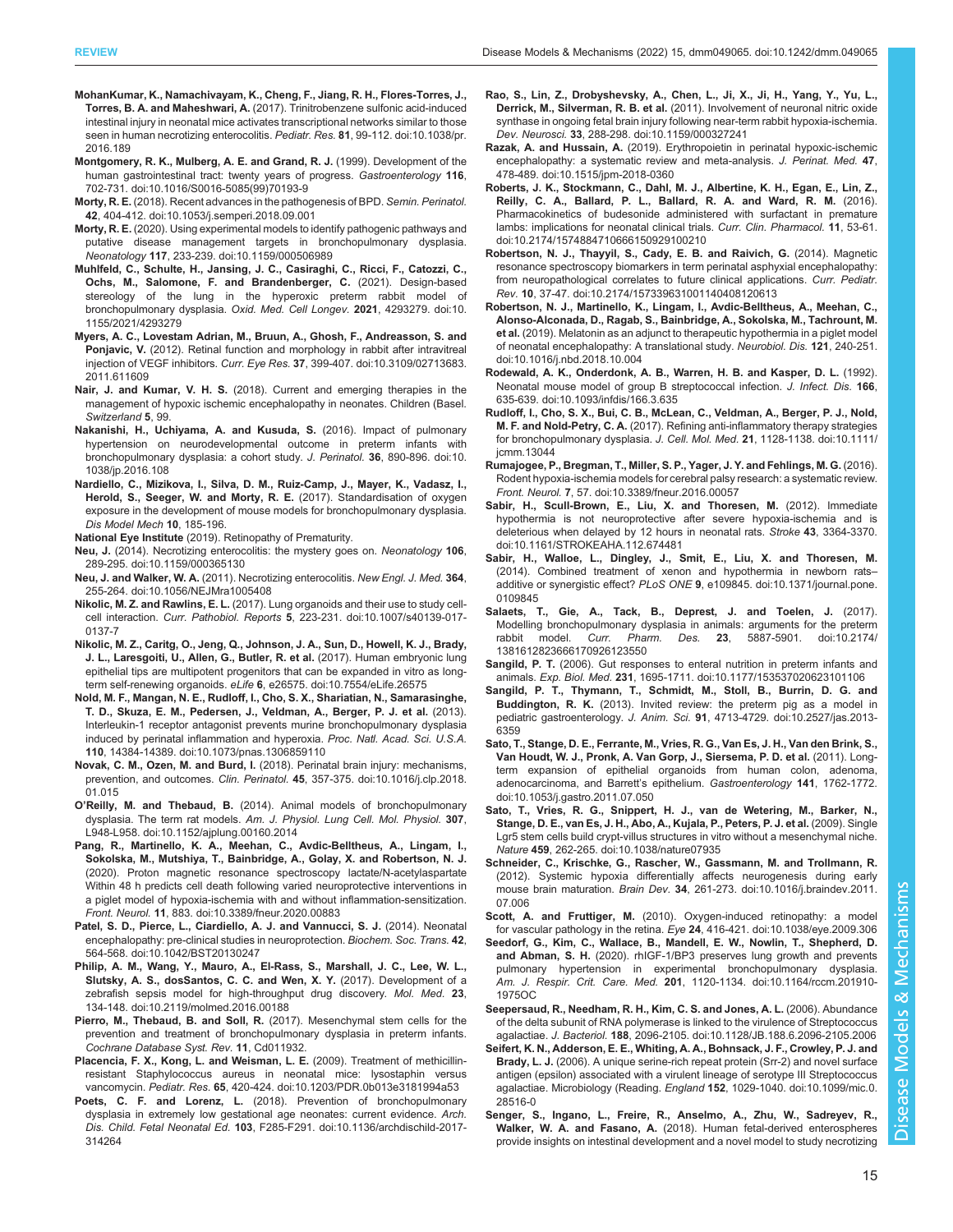<span id="page-15-0"></span>enterocolitis (NEC). [Cell Mol. Gastroenterol. Hepatol.](https://doi.org/10.1016/j.jcmgh.2018.01.014) 5, 549-568. doi:10.1016/j. [jcmgh.2018.01.014](https://doi.org/10.1016/j.jcmgh.2018.01.014)

- [Shahulhameed, S., Swain, S., Jana, S., Chhablani, J., Ali, M. J., Pappuru, R. R.,](https://doi.org/10.3389/fnins.2019.01445) [Tyagi, M., Vishwakarma, S., Sailaja, N., Chakrabarti, S. et al.](https://doi.org/10.3389/fnins.2019.01445) (2019). A robust [model system for retinal hypoxia: live imaging of calcium dynamics and gene](https://doi.org/10.3389/fnins.2019.01445) [expression studies in primary human mixed retinal culture.](https://doi.org/10.3389/fnins.2019.01445) Front. Neurosci. 13, [1445. doi:10.3389/fnins.2019.01445](https://doi.org/10.3389/fnins.2019.01445)
- [Sharma, R., Hudak, M. L., Tepas, J. J., III, Wludyka, P. S., Marvin, W. J.,](https://doi.org/10.1038/sj.jp.7211510) Bradshaw, J. A. and Pieper, P. [\(2006\). Impact of gestational age on the clinical](https://doi.org/10.1038/sj.jp.7211510) [presentation and surgical outcome of necrotizing enterocolitis.](https://doi.org/10.1038/sj.jp.7211510) J. Perinatol. 26, [342-347. doi:10.1038/sj.jp.7211510](https://doi.org/10.1038/sj.jp.7211510)
- Shrader, S. M. and Greentree, W. F. [\(2018\). Gottingen minipigs in ocular research.](https://doi.org/10.1177/0192623318770379) Toxicol. Pathol. 46[, 403-407. doi:10.1177/0192623318770379](https://doi.org/10.1177/0192623318770379)
- Smith, A. M. and Davis, J. M. [\(2017\). Challenges and opportunities to enhance](https://doi.org/10.1097/MOP.0000000000000463) [global drug development in neonates.](https://doi.org/10.1097/MOP.0000000000000463) Curr. Opin. Pediatr. 29, 149-152. doi:10. [1097/MOP.0000000000000463](https://doi.org/10.1097/MOP.0000000000000463)
- [Sodhi, C., Richardson, W., Gribar, S. and Hackam, D. J.](https://doi.org/10.1242/dmm.000315) (2008). The development [of animal models for the study of necrotizing enterocolitis.](https://doi.org/10.1242/dmm.000315) Dis. Model. Mech. 1, [94-98. doi:10.1242/dmm.000315](https://doi.org/10.1242/dmm.000315)
- Spence, J. R. [\(2018\). Taming the wild west of organoids, enteroids, and](https://doi.org/10.1016/j.jcmgh.2017.11.003) mini-guts. [Cell Mol. Gastroenterol. Hepatol.](https://doi.org/10.1016/j.jcmgh.2017.11.003) 5, 159-160. doi:10.1016/j.jcmgh. [2017.11.003](https://doi.org/10.1016/j.jcmgh.2017.11.003)
- [Stoll, B. J., Hansen, N. I., Bell, E. F., Shankaran, S., Laptook, A. R., Walsh, M. C.,](https://doi.org/10.1542/peds.2009-2959) [Hale, E. C., Newman, N. S., Schibler, K., Carlo, W. A. et al.](https://doi.org/10.1542/peds.2009-2959) [\(2010\). Neonatal outcomes of extremely preterm infants from the NICHD](https://doi.org/10.1542/peds.2009-2959) Neonatal Research Network. Pediatrics 126[, 443-456. doi:10.1542/peds.2009-](https://doi.org/10.1542/peds.2009-2959) [2959](https://doi.org/10.1542/peds.2009-2959)
- [Stoll, B. J., Hansen, N. I., Bell, E. F., Walsh, M. C., Carlo, W. A., Shankaran, S.,](https://doi.org/10.1001/jama.2015.10244) [Laptook, A. R., Sanchez, P. J., Van Meurs, K. P., Wyckoff, M. et al.](https://doi.org/10.1001/jama.2015.10244) (2015). [Trends in care practices, morbidity, and mortality of extremely preterm neonates,](https://doi.org/10.1001/jama.2015.10244) 1993-2012. JAMA 314[, 1039-1051. doi:10.1001/jama.2015.10244](https://doi.org/10.1001/jama.2015.10244)
- [Sucre, J. M., Wilkinson, D., Vijayaraj, P., Paul, M., Dunn, B., Alva-Ornelas, J. A.](https://doi.org/10.1152/ajplung.00446.2015) and Gomperts, B. N. [\(2016\). A three-dimensional human model of the fibroblast](https://doi.org/10.1152/ajplung.00446.2015) [activation that accompanies bronchopulmonary dysplasia identifies Notch](https://doi.org/10.1152/ajplung.00446.2015)mediated pathophysiology. [Am. J. Physiol. Lung Cell. Mol. Physiol.](https://doi.org/10.1152/ajplung.00446.2015) 310, [L889-L898. doi:10.1152/ajplung.00446.2015](https://doi.org/10.1152/ajplung.00446.2015)
- [Sucre, J. M. S., Deutsch, G. H., Jetter, C. S., Ambalavanan, N., Benjamin, J. T.,](https://doi.org/10.1016/j.ajpath.2017.12.004) [Gleaves, L. A., Millis, B. A., Young, L. R., Blackwell, T. S., Kropski, J. A. et al.](https://doi.org/10.1016/j.ajpath.2017.12.004) [\(2018a\). A shared pattern of beta-catenin activation in bronchopulmonary](https://doi.org/10.1016/j.ajpath.2017.12.004) [dysplasia and idiopathic pulmonary fibrosis.](https://doi.org/10.1016/j.ajpath.2017.12.004) Am. J. Pathol. 188, 853-862. [doi:10.1016/j.ajpath.2017.12.004](https://doi.org/10.1016/j.ajpath.2017.12.004)
- [Sucre, J. M. S., Jetter, C. S., Loomans, H., Williams, J., Plosa, E. J., Benjamin,](https://doi.org/10.1165/rcmb.2017-0442MA) [J. T., Young, L. R., Kropski, J. A., Calvi, C. L., Kook, S. et al.](https://doi.org/10.1165/rcmb.2017-0442MA) (2018b). [Successful establishment of primary type II alveolar epithelium with 3D](https://doi.org/10.1165/rcmb.2017-0442MA) organotypic coculture. [Am. J. Respir. Cell Mol. Biol.](https://doi.org/10.1165/rcmb.2017-0442MA) 59, 158-166. doi:10.1165/ [rcmb.2017-0442MA](https://doi.org/10.1165/rcmb.2017-0442MA)
- [Sucre, J. M. S., Vickers, K. C., Benjamin, J. T., Plosa, E. J., Jetter, C. S.,](https://doi.org/10.1164/rccm.201908-1513OC) [Cutrone, A., Ransom, M., Anderson, Z., Sheng, Q., Fensterheim, B. A. et al.](https://doi.org/10.1164/rccm.201908-1513OC) [\(2020\). hyperoxia injury in the developing lung is mediated by mesenchymal](https://doi.org/10.1164/rccm.201908-1513OC) expression of Wnt5A. [Am. J. Respir. Crit. Care. Med.](https://doi.org/10.1164/rccm.201908-1513OC) 201, 1249-1262. doi:10. [1164/rccm.201908-1513OC](https://doi.org/10.1164/rccm.201908-1513OC)
- [Sun, X., Caplan, M. S., Liu, Y. and Hsueh, W.](https://doi.org/10.1007/BF02064356) (1995). Endotoxin-resistant mice are [protected from PAF-induced bowel injury and death. Role of TNF, complement](https://doi.org/10.1007/BF02064356) [activation, and endogenous PAF production.](https://doi.org/10.1007/BF02064356) Dig. Dis. Sci. 40, 495-502. doi:10. [1007/BF02064356](https://doi.org/10.1007/BF02064356)
- Taniguchi, H. and Andreasson, K. [\(2008\). The hypoxic-ischemic encephalopathy](https://doi.org/ doi:10.3791/955) [model of perinatal ischemia.](https://doi.org/ doi:10.3791/955) JoVE 955. doi:10.3791/955
- [Tanner, S. M., Berryhill, T. F., Ellenburg, J. L., Jilling, T., Cleveland, D. S.,](https://doi.org/10.1016/j.ajpath.2014.08.028) Lorenz, R. G. and Martin, C. A. [\(2015\). Pathogenesis of necrotizing enterocolitis:](https://doi.org/10.1016/j.ajpath.2014.08.028) [modeling the innate immune response.](https://doi.org/10.1016/j.ajpath.2014.08.028) Am. J. Pathol. 185, 4-16. doi:10.1016/j. [ajpath.2014.08.028](https://doi.org/10.1016/j.ajpath.2014.08.028)
- [Thoresen, M., Haaland, K., Loberg, E. M., Whitelaw, A., Apricena, F., Hanko, E.](https://doi.org/10.1203/00006450-199611000-00014) and Steen, P. A. [\(1996\). A piglet survival model of posthypoxic encephalopathy.](https://doi.org/10.1203/00006450-199611000-00014) Pediatr. Res. 40[, 738-748. doi:10.1203/00006450-199611000-00014](https://doi.org/10.1203/00006450-199611000-00014)
- [Tiwari, C., Sandlas, G., Jayaswal, S. and Shah, H.](https://doi.org/10.47338/jns.v4.167) (2015). Spontaneous intestinal perforation in neonates. J. Neonatal. Surg. 4[, 14. doi:10.47338/jns.v4.167](https://doi.org/10.47338/jns.v4.167)
- [Torrazza, R. M., Ukhanova, M., Wang, X., Sharma, R., Hudak, M. L., Neu, J. and](https://doi.org/10.1371/journal.pone.0083304) Mai, V. [\(2013\). Intestinal microbial ecology and environmental factors affecting](https://doi.org/10.1371/journal.pone.0083304) necrotizing enterocolitis. PLoS ONE 8[, e83304. doi:10.1371/journal.pone.](https://doi.org/10.1371/journal.pone.0083304) [0083304](https://doi.org/10.1371/journal.pone.0083304)
- [Traudt, C. M., McPherson, R. J., Bauer, L. A., Richards, T. L., Burbacher, T. M.,](https://doi.org/10.1159/000355460) McAdams, R. M. and Juul, S. E. [\(2013\). Concurrent erythropoietin and](https://doi.org/10.1159/000355460) [hypothermia treatment improve outcomes in a term nonhuman primate model of](https://doi.org/10.1159/000355460) perinatal asphyxia. Dev. Neurosci. 35[, 491-503. doi:10.1159/000355460](https://doi.org/10.1159/000355460)
- Tripathi, B., Ashton, N. and Knight, G. [\(1973\). Effect of oxygen on the developing](https://doi.org/10.1016/0014-4835(73)90149-8) [retinal vessels of the rabbit. 3. Mode of growth of rabbit retinal vessels in tissue](https://doi.org/10.1016/0014-4835(73)90149-8) culture. Exp. Eye Res. 15[, 321-351. doi:10.1016/0014-4835\(73\)90149-8](https://doi.org/10.1016/0014-4835(73)90149-8)
- [Tsuji, M., Ohshima, M., Taguchi, A., Kasahara, Y., Ikeda, T. and Matsuyama, T.](https://doi.org/10.1016/j.expneurol.2013.04.015) [\(2013\). A novel reproducible model of neonatal stroke in mice: Comparison with a](https://doi.org/10.1016/j.expneurol.2013.04.015)

hypoxia-ischemia model. Exp. Neurol. 247[, 218-225. doi:10.1016/j.expneurol.](https://doi.org/10.1016/j.expneurol.2013.04.015) [2013.04.015](https://doi.org/10.1016/j.expneurol.2013.04.015)

- [van der Kooij, M. A., Groenendaal, F., Kavelaars, A., Heijnen, C. J. and van Bel,](https://doi.org/10.1016/j.brainresrev.2008.04.007) F. [\(2008\). Neuroprotective properties and mechanisms of erythropoietin in in vitro](https://doi.org/10.1016/j.brainresrev.2008.04.007) [and in vivo experimental models for hypoxia/ischemia.](https://doi.org/10.1016/j.brainresrev.2008.04.007) Brain Res. Rev. 59, 22-33. [doi:10.1016/j.brainresrev.2008.04.007](https://doi.org/10.1016/j.brainresrev.2008.04.007)
- Vannucci, R. C. and Vannucci, S. J. [\(2005\). Perinatal hypoxic-ischemic brain](https://doi.org/10.1159/000085978) [damage: evolution of an animal model.](https://doi.org/10.1159/000085978) Dev. Neurosci. 27, 81-86. doi:10.1159/ [000085978](https://doi.org/10.1159/000085978)
- [Venkatesh, M. P., Pham, D., Kong, L. and Weisman, L. E.](https://doi.org/10.1007/BF02877698) (2007). Prophylaxis with [lactoferrin, a novel antimicrobial agent, in a neonatal rat model of coinfection.](https://doi.org/10.1007/BF02877698) Adv. Ther. 24[, 941-954. doi:10.1007/BF02877698](https://doi.org/10.1007/BF02877698)
- Verani, J. R. and Schrag, S. J. [\(2010\). Group B streptococcal disease in infants:](https://doi.org/10.1016/j.clp.2010.02.002) [progress in prevention and continued challenges.](https://doi.org/10.1016/j.clp.2010.02.002) Clin. Perinatol. 37, 375-392. [doi:10.1016/j.clp.2010.02.002](https://doi.org/10.1016/j.clp.2010.02.002)
- [Vrolyk, V., Desmarais, M. J., Lambert, D., Haruna, J. and Benoit-Biancamano,](https://doi.org/10.1177/0300985820954551) M. O. [\(2020\). Neonatal and juvenile ocular development in gottingen minipigs and](https://doi.org/10.1177/0300985820954551) [domestic pigs: a histomorphological and immunohistochemical study.](https://doi.org/10.1177/0300985820954551) Vet. Pathol. 57[, 889-914. doi:10.1177/0300985820954551](https://doi.org/10.1177/0300985820954551)
- [Wang, Y., Hoenig, J. D., Malin, K. J., Qamar, S., Petrof, E. O., Sun, J.,](https://doi.org/10.1038/ismej.2009.37) [Antonopoulos, D. A., Chang, E. B. and Claud, E. C.](https://doi.org/10.1038/ismej.2009.37) (2009). 16S rRNA gene[based analysis of fecal microbiota from preterm infants with and without](https://doi.org/10.1038/ismej.2009.37) necrotizing enterocolitis. ISME J. 3[, 944-954. doi:10.1038/ismej.2009.37](https://doi.org/10.1038/ismej.2009.37)
- Ward, P. A. [\(2012\). New approaches to the study of sepsis.](https://doi.org/10.1002/emmm.201201375) EMBO Mol. Med. 4, [1234-1243. doi:10.1002/emmm.201201375](https://doi.org/10.1002/emmm.201201375)
- [Watson, M. G., McDougall, S. R., Chaplain, M. A., Devlin, A. H. and Mitchell,](https://doi.org/10.1098/rsif.2012.0067) C. A. [\(2012\). Dynamics of angiogenesis during murine retinal development: a](https://doi.org/10.1098/rsif.2012.0067) [coupled in vivo and in silico study.](https://doi.org/10.1098/rsif.2012.0067) J. R. Soc. Interface 9, 2351-2364. doi:10.1098/ [rsif.2012.0067](https://doi.org/10.1098/rsif.2012.0067)
- [Weisman, L. E., Leeming, A. H. and Kong, L.](https://doi.org/10.1038/pr.2012.115) (2012). Appropriate antibiotic [therapy improves Ureaplasma sepsis outcome in the neonatal mouse.](https://doi.org/10.1038/pr.2012.115) Pediatr. Res. 72[, 502-506. doi:10.1038/pr.2012.115](https://doi.org/10.1038/pr.2012.115)
- [Weitkamp, J. H., Koyama, T., Rock, M. T., Correa, H., Goettel, J. A., Matta, P.,](https://doi.org/10.1136/gutjnl-2011-301551) [Oswald-Richter, K., Rosen, M. J., Engelhardt, B. G., Moore, D. J. et al.](https://doi.org/10.1136/gutjnl-2011-301551) (2013). [Necrotising enterocolitis is characterised by disrupted immune regulation and](https://doi.org/10.1136/gutjnl-2011-301551) [diminished mucosal regulatory \(FOXP3\)/effector \(CD4, CD8\) T cell ratios.](https://doi.org/10.1136/gutjnl-2011-301551) Gut 62, [73-82. doi:10.1136/gutjnl-2011-301551](https://doi.org/10.1136/gutjnl-2011-301551)
- [Wen, X., Cui, L., Morrisroe, S., Maberry, D., Jr, Emlet, D., Watkins, S.,](https://doi.org/10.1152/ajprenal.00328.2017) Hukriede, N. A. and Kellum, J. A. [\(2018\). A zebrafish model of infection](https://doi.org/10.1152/ajprenal.00328.2017)[associated acute kidney injury.](https://doi.org/10.1152/ajprenal.00328.2017) Am. J. Physiol. Renal. Physiol. 315, F291-F299. [doi:10.1152/ajprenal.00328.2017](https://doi.org/10.1152/ajprenal.00328.2017)
- [Werts, A. D., Fulton, W. B., Ladd, M. R., Saad-Eldin, A., Chen, Y. X., Kovler, M. L.,](https://doi.org/10.1016/j.jcmgh.2019.11.002) [Jia, H., Banfield, E. C., Buck, R. H., Goehring, K. et al.](https://doi.org/10.1016/j.jcmgh.2019.11.002) (2020). A novel role for [necroptosis in the pathogenesis of necrotizing enterocolitis.](https://doi.org/10.1016/j.jcmgh.2019.11.002) Cell Mol. Gastroenterol. Hepatol. 9[, 403-423. doi:10.1016/j.jcmgh.2019.11.002](https://doi.org/10.1016/j.jcmgh.2019.11.002)
- White, J. R., Gong, H., Pope, B., Schlievert, P. and McElroy, S. J. (2017). Panethcell-disruption-induced necrotizing enterocolitis in mice requires live bacteria and occurs independently of TLR4 signaling. Dis. Model. Mech. 10, 727-736.
- [Wolfson, M. R., Funanage, V. L., Kirwin, S. M., Pilon, A. L., Shashikant, B. N.,](https://doi.org/10.1055/s-0028-1090587) Miller, T. L. and Shaffer, T. H. [\(2008\). Recombinant human Clara cell secretory](https://doi.org/10.1055/s-0028-1090587) [protein treatment increases lung mRNA expression of surfactant proteins](https://doi.org/10.1055/s-0028-1090587) [and vascular endothelial growth factor in a premature lamb model of](https://doi.org/10.1055/s-0028-1090587) [respiratory distress syndrome.](https://doi.org/10.1055/s-0028-1090587) Am. J. Perinatol. 25, 637-645. doi:10.1055/s-[0028-1090587](https://doi.org/10.1055/s-0028-1090587)
- Wu, Y. C., Chang, C. Y., Kao, A., Hsi, B., Lee, S. H., Chen, Y. H. and Wang, I. J. (2015). Hypoxia-induced retinal neovascularization in zebrafish embryos: a potential model of retinopathy of prematurity. PLoS ONE 10, e0126750.
- [Wynn, J. L., Scumpia, P. O., Delano, M. J., O](https://doi.org/10.1097/shk.0b013e3180556d09)'Malley, K. A., Ungaro, R., Abouhamze, A. and Moldawer, L. L. [\(2007\). Increased mortality and altered](https://doi.org/10.1097/shk.0b013e3180556d09) [immunity in neonatal sepsis produced by generalized peritonitis. Shock \(Augusta.](https://doi.org/10.1097/shk.0b013e3180556d09) Ga 28[, 675-683. doi:10.1097/shk.0b013e3180556d09](https://doi.org/10.1097/shk.0b013e3180556d09)
- Yanni, J. S. (2010). Animal models for retinal diseases. In Neuromethods (ed. I. H. Pang and A. F. Clark), pp. 99-111. Humana Press.
- [Yeh, T. F., Lin, H. C., Chang, C. H., Wu, T. S., Su, B. H., Li, T. C., Pyati, S. and](https://doi.org/10.1542/peds.2007-1973) Tsai, C. H. [\(2008\). Early intratracheal instillation of budesonide using surfactant](https://doi.org/10.1542/peds.2007-1973) [as a vehicle to prevent chronic lung disease in preterm infants: a pilot study.](https://doi.org/10.1542/peds.2007-1973) Pediatrics 121[, e1310-e1318. doi:10.1542/peds.2007-1973](https://doi.org/10.1542/peds.2007-1973)
- [Yeh, T. F., Chen, C. M., Wu, S. Y., Husan, Z., Li, T. C., Hsieh, W. S., Tsai, C. H. and](https://doi.org/10.1164/rccm.201505-0861OC) Lin, H. C. [\(2016\). Intratracheal administration of budesonide/surfactant to prevent](https://doi.org/10.1164/rccm.201505-0861OC) bronchopulmonary dysplasia. [Am. J. Respir. Crit. Care. Med.](https://doi.org/10.1164/rccm.201505-0861OC) 193, 86-95. doi:10. [1164/rccm.201505-0861OC](https://doi.org/10.1164/rccm.201505-0861OC)
- [Yildiz, E. P., Ekici, B. and Tatli, B.](https://doi.org/10.1080/14737175.2017.1259567) (2017). Neonatal hypoxic ischemic [encephalopathy: an update on disease pathogenesis and treatment.](https://doi.org/10.1080/14737175.2017.1259567) Expert Rev. Neurother 17[, 449-459. doi:10.1080/14737175.2017.1259567](https://doi.org/10.1080/14737175.2017.1259567)
- Yoder, B. A. and Coalson, J. J. [\(2014\). Animal models of bronchopulmonary](https://doi.org/10.1152/ajplung.00171.2014) [dysplasia. The preterm baboon models.](https://doi.org/10.1152/ajplung.00171.2014) Am. J. Physiol. Lung Cell. Mol. Physiol. 307[, L970-L977. doi:10.1152/ajplung.00171.2014](https://doi.org/10.1152/ajplung.00171.2014)
- [Zabielski, R., Le Huerou-Luron, I. and Guilloteau, P.](https://doi.org/10.1051/rnd:19990101) (1999). Development of [gastrointestinal and pancreatic functions in mammalians \(mainly bovine and](https://doi.org/10.1051/rnd:19990101)

 $\overline{\mathsf{d}}$